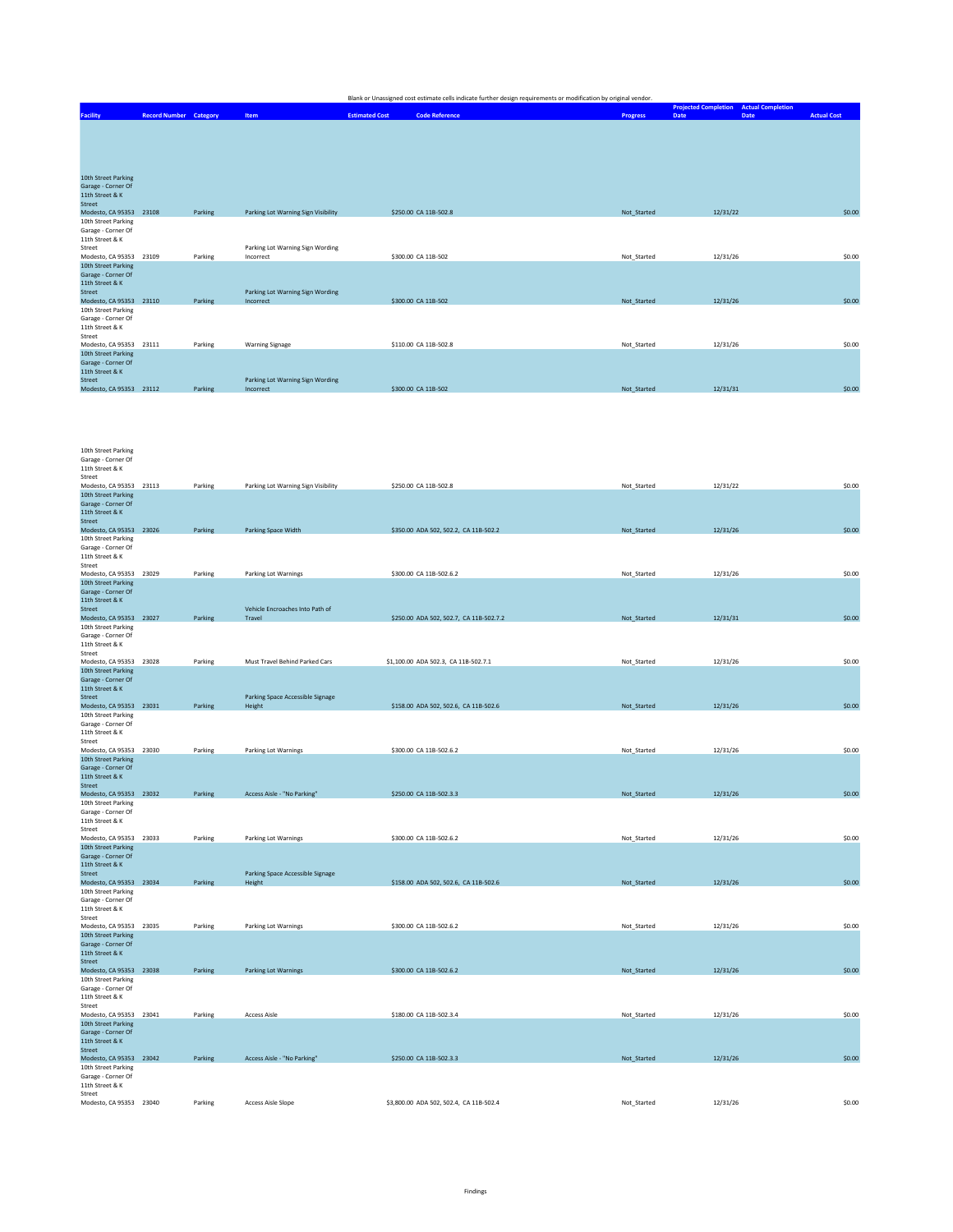| 10th Street Parking<br>Garage - Corner Of<br>11th Street & K |         |                                         |                                           |             |          |        |
|--------------------------------------------------------------|---------|-----------------------------------------|-------------------------------------------|-------------|----------|--------|
| <b>Street</b><br>Modesto, CA 95353 23039                     | Parking | <b>Access Aisle Width</b>               | \$350.00 ADA 502, 502.3.1, CA 11B-502.3.1 | Not_Started | 12/31/26 | \$0.00 |
| 10th Street Parking                                          |         |                                         |                                           |             |          |        |
| Garage - Corner Of<br>11th Street & K                        |         |                                         |                                           |             |          |        |
| Street                                                       |         |                                         |                                           |             |          |        |
| Modesto, CA 95353 23036<br>10th Street Parking               | Parking | Parking Space Slope                     | \$3,800.00 ADA 502, 502.4, CA 11B-502.4   | Not_Started | 12/31/26 | \$0.00 |
| Garage - Corner Of                                           |         |                                         |                                           |             |          |        |
| 11th Street & K                                              |         |                                         |                                           |             |          |        |
| Street<br>Modesto, CA 95353 23037                            | Parking | <b>Parking Space Vertical Clearance</b> | \$108.00 ADA 502, 502.5                   | Not_Started | 12/31/31 | \$0.00 |
| 10th Street Parking                                          |         |                                         |                                           |             |          |        |
| Garage - Corner Of<br>11th Street & K                        |         |                                         |                                           |             |          |        |
| Street                                                       |         |                                         |                                           |             |          |        |
| Modesto, CA 95353 23043<br>10th Street Parking               | Parking | Parking Space Slope                     | \$3,800.00 ADA 502, 502.4, CA 11B-502.4   | Not_Started | 12/31/31 | \$0.00 |
| Garage - Corner Of                                           |         |                                         |                                           |             |          |        |
| 11th Street & K<br>Street                                    |         | Parking Space Accessible Signage        |                                           |             |          |        |
| Modesto, CA 95353 23045                                      | Parking | Height                                  | \$158.00 ADA 502, 502.6, CA 11B-502.6     | Not_Started | 12/31/26 | \$0.00 |
| 10th Street Parking<br>Garage - Corner Of                    |         |                                         |                                           |             |          |        |
| 11th Street & K                                              |         |                                         |                                           |             |          |        |
| Street                                                       |         |                                         |                                           |             |          |        |
| Modesto, CA 95353 23046<br>10th Street Parking               | Parking | <b>Access Aisle Slope</b>               | \$3,800.00 ADA 502, 502.4, CA 11B-502.4   | Not_Started | 12/31/31 | \$0.00 |
| Garage - Corner Of<br>11th Street & K                        |         |                                         |                                           |             |          |        |
| Street                                                       |         |                                         |                                           |             |          |        |
| Modesto, CA 95353 23047                                      | Parking | Access Aisle - "No Parking"             | \$250.00 CA 11B-502.3.3                   | Not_Started | 12/31/26 | \$0.00 |
| 10th Street Parking<br>Garage - Corner Of                    |         |                                         |                                           |             |          |        |
| 11th Street & K                                              |         |                                         |                                           |             |          |        |
| Street<br>Modesto, CA 95353 23044                            | Parking | Parking Lot Warnings                    | \$300.00 CA 11B-502.6.2                   | Not_Started | 12/31/26 | \$0.00 |
| 10th Street Parking                                          |         |                                         |                                           |             |          |        |
| Garage - Corner Of<br>11th Street & K                        |         |                                         |                                           |             |          |        |
| Street                                                       |         |                                         |                                           |             |          |        |
| Modesto, CA 95353 23049<br>10th Street Parking               | Parking | <b>Parking Lot Warnings</b>             | \$300.00 CA 11B-502.6.2                   | Not_Started | 12/31/26 | \$0.00 |
| Garage - Corner Of                                           |         |                                         |                                           |             |          |        |
| 11th Street & K<br>Street                                    |         |                                         |                                           |             |          |        |
| Modesto, CA 95353 23048                                      | Parking | Parking Space Slope                     | \$3,800.00 ADA 502, 502.4, CA 11B-502.4   | Not Started | 12/31/31 | \$0.00 |
| 10th Street Parking<br>Garage - Corner Of                    |         |                                         |                                           |             |          |        |
| 11th Street & K                                              |         |                                         |                                           |             |          |        |
| Street<br>Modesto, CA 95353 23051                            | Parking | Parking Space Slope                     | \$3,800.00 ADA 502, 502.4, CA 11B-502.4   | Not_Started | 12/31/31 | \$0.00 |
| 10th Street Parking                                          |         |                                         |                                           |             |          |        |
| Garage - Corner Of<br>11th Street & K                        |         |                                         |                                           |             |          |        |
| Street                                                       |         | Parking Space Accessible Signage        |                                           |             |          |        |
| Modesto, CA 95353 23054<br>10th Street Parking               | Parking | Height                                  | \$158.00 ADA 502, 502.6, CA 11B-502.6     | Not_Started | 12/31/26 | \$0.00 |
| Garage - Corner Of                                           |         |                                         |                                           |             |          |        |
| 11th Street & K<br>Street                                    |         |                                         |                                           |             |          |        |
| Modesto, CA 95353 23053                                      | Parking | <b>Parking Lot Warnings</b>             | \$300.00 CA 11B-502.6.2                   | Not_Started | 12/31/26 | \$0.00 |
| 10th Street Parking                                          |         |                                         |                                           |             |          |        |
| Garage - Corner Of<br>11th Street & K                        |         |                                         |                                           |             |          |        |
| Street<br>Modesto, CA 95353 23057                            | Parking | <b>Access Aisle</b>                     | \$180.00 CA 11B-502.3.4                   | Not_Started | 12/31/26 | \$0.00 |
| 10th Street Parking                                          |         |                                         |                                           |             |          |        |
| Garage - Corner Of<br>11th Street & K                        |         |                                         |                                           |             |          |        |
| Street                                                       |         |                                         |                                           |             |          |        |
| Modesto, CA 95353 23056                                      | Parking | <b>Access Aisle Slope</b>               | \$3,800.00 ADA 502, 502.4, CA 11B-502.4   | Not_Started | 12/31/31 | \$0.00 |
| 10th Street Parking<br>Garage - Corner Of                    |         |                                         |                                           |             |          |        |
| 11th Street & K                                              |         |                                         |                                           |             |          |        |
| Street<br>Modesto, CA 95353 23050                            | Parking | Parking Space Width                     | \$350.00 ADA 502, 502.2, CA 11B-502.2     | Not_Started | 12/31/26 | \$0.00 |
| 10th Street Parking                                          |         |                                         |                                           |             |          |        |
| Garage - Corner Of<br>11th Street & K                        |         |                                         |                                           |             |          |        |
| Street                                                       |         |                                         |                                           |             |          |        |
| Modesto, CA 95353 23058<br>10th Street Parking               | Parking | Access Aisle - "No Parking"             | \$250.00 CA 11B-502.3.3                   | Not_Started | 12/31/26 | \$0.00 |
| Garage - Corner Of                                           |         |                                         |                                           |             |          |        |
| 11th Street & K<br>Street                                    |         |                                         |                                           |             |          |        |
| Modesto, CA 95353 23055                                      | Parking | <b>Access Aisle Width</b>               | \$350.00 ADA 502, 502.3.1, CA 11B-502.3.1 | Not_Started | 12/31/26 | \$0.00 |
| 10th Street Parking<br>Garage - Corner Of                    |         |                                         |                                           |             |          |        |
| 11th Street & K                                              |         |                                         |                                           |             |          |        |
| Street<br>Modesto, CA 95353 23052                            | Parking | <b>Parking Space</b>                    | \$300.00 ADA 502, CA 11B-502              | Not_Started | 12/31/26 | \$0.00 |
| 10th Street Parking                                          |         |                                         |                                           |             |          |        |
| Garage - Corner Of<br>11th Street & K                        |         |                                         |                                           |             |          |        |
| Street                                                       |         |                                         |                                           |             |          |        |
| Modesto, CA 95353 23061                                      | Parking | Parking Space                           | \$300.00 ADA 502, CA 11B-502              | Not_Started | 12/31/26 | \$0.00 |
| 10th Street Parking<br>Garage - Corner Of                    |         |                                         |                                           |             |          |        |
| 11th Street & K<br>Street                                    |         |                                         |                                           |             |          |        |
| Modesto, CA 95353 23063                                      | Parking | <b>Access Aisle Width</b>               | \$350.00 ADA 502, 502.3.1, CA 11B-502.3.1 | Not_Started | 12/31/26 | \$0.00 |
| 10th Street Parking                                          |         |                                         |                                           |             |          |        |
| Garage - Corner Of<br>11th Street & K                        |         |                                         |                                           |             |          |        |
| Street                                                       |         |                                         |                                           |             |          |        |
| Modesto, CA 95353 23064<br>10th Street Parking               | Parking | <b>Access Aisle Slope</b>               | \$3,800.00 ADA 502, 502.4, CA 11B-502.4   | Not_Started | 12/31/31 | \$0.00 |
| Garage - Corner Of                                           |         |                                         |                                           |             |          |        |
| 11th Street & K<br>Street                                    |         |                                         |                                           |             |          |        |
| Modesto, CA 95353 23066                                      | Parking | Access Aisle - "No Parking"             | \$250.00 CA 11B-502.3.3                   | Not_Started | 12/31/26 | \$0.00 |
| 10th Street Parking<br>Garage - Corner Of                    |         |                                         |                                           |             |          |        |
| 11th Street & K                                              |         |                                         |                                           |             |          |        |
| Street<br>Modesto, CA 95353 23065                            | Parking | <b>Access Aisle</b>                     | \$180.00 CA 11B-502.3.4                   | Not_Started | 12/31/26 | \$0.00 |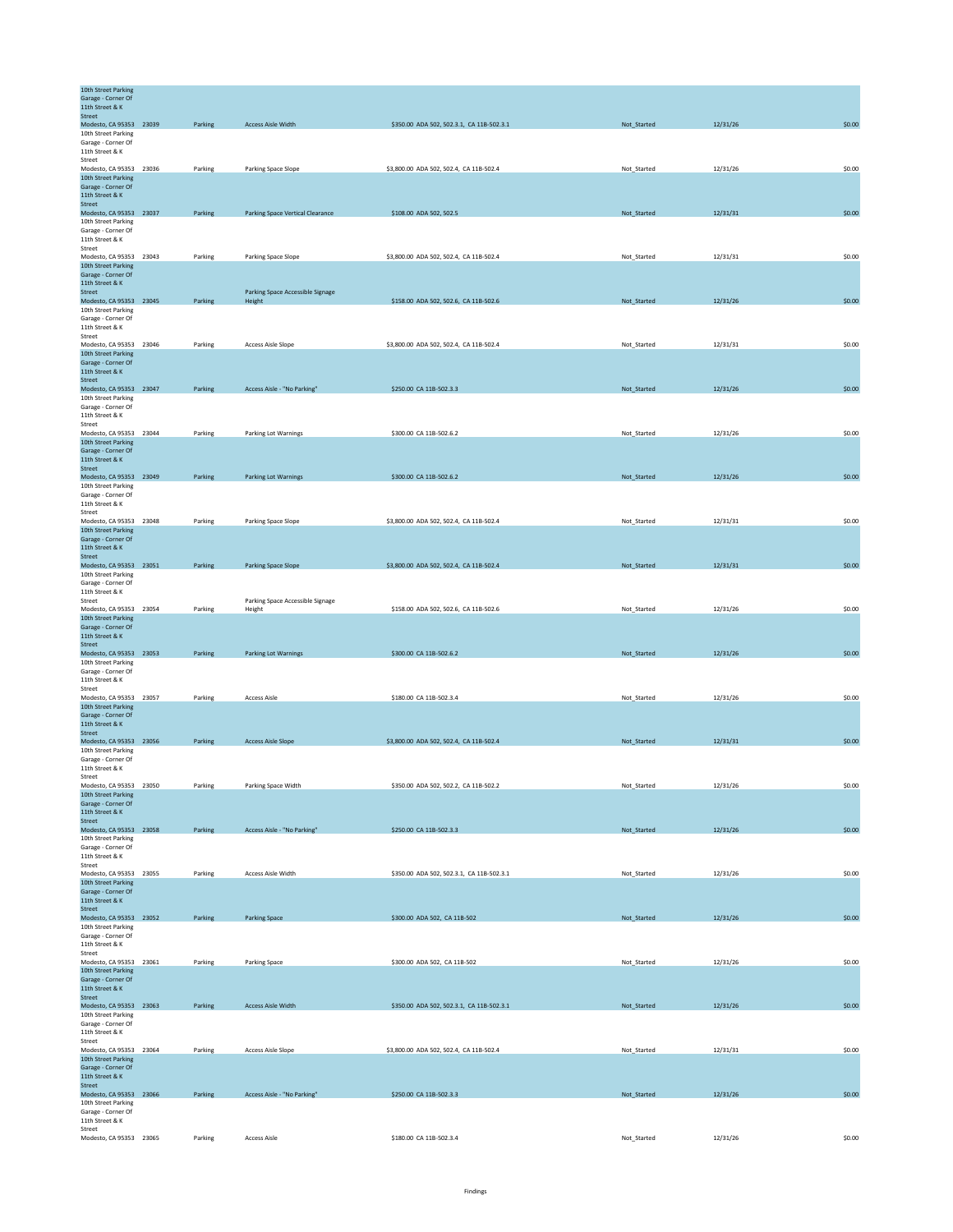| 10th Street Parking                            |         |                                           |                                           |             |          |        |
|------------------------------------------------|---------|-------------------------------------------|-------------------------------------------|-------------|----------|--------|
| Garage - Corner Of<br>11th Street & K          |         |                                           |                                           |             |          |        |
| Street                                         |         |                                           |                                           |             |          |        |
| Modesto, CA 95353 23062                        | Parking | <b>Parking Lot Warnings</b>               | \$300.00 CA 11B-502.6.2                   | Not_Started | 12/31/26 | \$0.00 |
| 10th Street Parking<br>Garage - Corner Of      |         |                                           |                                           |             |          |        |
| 11th Street & K                                |         |                                           |                                           |             |          |        |
| Street                                         |         |                                           |                                           |             |          |        |
| Modesto, CA 95353 23060<br>10th Street Parking | Parking | Parking Space Vertical Clearance          | \$108.00 ADA 502, 502.5                   | Not_Started | 12/31/31 | \$0.00 |
| Garage - Corner Of                             |         |                                           |                                           |             |          |        |
| 11th Street & K                                |         |                                           |                                           |             |          |        |
| Street<br>Modesto, CA 95353 23059              | Parking | <b>Parking Space Slope</b>                | \$3,800.00 ADA 502, 502.4, CA 11B-502.4   | Not_Started | 12/31/31 | \$0.00 |
| 10th Street Parking                            |         |                                           |                                           |             |          |        |
| Garage - Corner Of                             |         |                                           |                                           |             |          |        |
| 11th Street & K                                |         |                                           |                                           |             |          |        |
| Street<br>Modesto, CA 95353 23067              | Parking | Vehicle Encroaches Into Path of<br>Travel | \$250.00 ADA 502, 502.7, CA 11B-502.7.2   | Not_Started | 12/31/31 | \$0.00 |
| 10th Street Parking                            |         |                                           |                                           |             |          |        |
| Garage - Corner Of                             |         |                                           |                                           |             |          |        |
| 11th Street & K<br>Street                      |         |                                           |                                           |             |          |        |
| Modesto, CA 95353 23068                        | Parking | <b>Parking Lot Warnings</b>               | \$300.00 CA 11B-502.6.2                   | Not_Started | 12/31/26 | \$0.00 |
| 10th Street Parking                            |         |                                           |                                           |             |          |        |
| Garage - Corner Of<br>11th Street & K          |         |                                           |                                           |             |          |        |
| Street                                         |         |                                           |                                           |             |          |        |
| Modesto, CA 95353 23069                        | Parking | Access Aisle - "No Parking"               | \$250.00 CA 11B-502.3.3                   | Not_Started | 12/31/26 | \$0.00 |
| 10th Street Parking<br>Garage - Corner Of      |         |                                           |                                           |             |          |        |
| 11th Street & K                                |         |                                           |                                           |             |          |        |
| <b>Street</b>                                  |         |                                           |                                           |             |          |        |
| Modesto, CA 95353 23073<br>10th Street Parking | Parking | Access Aisle - "No Parking"               | \$250.00 CA 11B-502.3.3                   | Not_Started | 12/31/26 | \$0.00 |
| Garage - Corner Of                             |         |                                           |                                           |             |          |        |
| 11th Street & K                                |         |                                           |                                           |             |          |        |
| Street<br>Modesto, CA 95353 23072              | Parking | Access Aisle Width                        | \$350.00 ADA 502, 502.3.1, CA 11B-502.3.1 | Not_Started | 12/31/26 | \$0.00 |
| 10th Street Parking                            |         |                                           |                                           |             |          |        |
| Garage - Corner Of                             |         |                                           |                                           |             |          |        |
| 11th Street & K<br>Street                      |         |                                           |                                           |             |          |        |
| Modesto, CA 95353 23070                        | Parking | <b>Parking Lot Warnings</b>               | \$300.00 CA 11B-502.6.2                   | Not_Started | 12/31/26 | \$0.00 |
| 10th Street Parking                            |         |                                           |                                           |             |          |        |
| Garage - Corner Of                             |         |                                           |                                           |             |          |        |
| 11th Street & K<br>Street                      |         | Parking Space Accessible Signage          |                                           |             |          |        |
| Modesto, CA 95353 23071                        | Parking | Height                                    | \$158.00 ADA 502, 502.6, CA 11B-502.6     | Not Started | 12/31/26 | \$0.00 |
| 10th Street Parking                            |         |                                           |                                           |             |          |        |
| Garage - Corner Of<br>11th Street & K          |         |                                           |                                           |             |          |        |
| Street                                         |         | Parking Space Accessible Signage          |                                           |             |          |        |
| Modesto, CA 95353 23075                        | Parking | Height                                    | \$158.00 ADA 502, 502.6, CA 11B-502.6     | Not_Started | 12/31/22 | \$0.00 |
| 10th Street Parking<br>Garage - Corner Of      |         |                                           |                                           |             |          |        |
| 11th Street & K                                |         |                                           |                                           |             |          |        |
| Street                                         |         |                                           |                                           |             |          |        |
| Modesto, CA 95353 23074<br>10th Street Parking | Parking | Parking Lot Warnings                      | \$300.00 CA 11B-502.6.2                   | Not_Started | 12/31/22 | \$0.00 |
| Garage - Corner Of                             |         |                                           |                                           |             |          |        |
| 11th Street & K                                |         |                                           |                                           |             |          |        |
| Street                                         |         |                                           |                                           |             |          |        |
| Modesto, CA 95353 23076<br>10th Street Parking | Parking | <b>Parking Lot Warnings</b>               | \$300.00 CA 11B-502.6.2                   | Not_Started | 12/31/26 | \$0.00 |
| Garage - Corner Of                             |         |                                           |                                           |             |          |        |
| 11th Street & K                                |         |                                           |                                           |             |          |        |
| Street<br>Modesto, CA 95353 23077              | Parking | Van Accessible Signage                    | \$250.00 ADA 502, 502.6                   | Not_Started | 12/31/26 | \$0.00 |
| 10th Street Parking                            |         |                                           |                                           |             |          |        |
| Garage - Corner Of                             |         |                                           |                                           |             |          |        |
| 11th Street & K                                |         |                                           |                                           |             |          |        |
| Street<br>Modesto, CA 95353 23080              | Parking | Access Aisle - "No Parking"               | \$250.00 CA 11B-502.3.3                   | Not_Started | 12/31/26 | \$0.00 |
| 10th Street Parking                            |         |                                           |                                           |             |          |        |
| Garage - Corner Of                             |         |                                           |                                           |             |          |        |
| 11th Street & K<br>Street                      |         |                                           |                                           |             |          |        |
| Modesto, CA 95353 23078                        | Parking | Parking Lot Warnings                      | \$300.00 CA 11B-502.6.2                   | Not_Started | 12/31/26 | \$0.00 |
| 10th Street Parking                            |         |                                           |                                           |             |          |        |
| Garage - Corner Of<br>11th Street & K          |         |                                           |                                           |             |          |        |
| Street                                         |         | Parking Space Accessible Signage          |                                           |             |          |        |
| Modesto, CA 95353 23079                        | Parking | Height                                    | \$158.00 ADA 502, 502.6, CA 11B-502.6     | Not_Started | 12/31/26 | \$0.00 |
| 10th Street Parking                            |         |                                           |                                           |             |          |        |
| Garage - Corner Of<br>11th Street & K          |         |                                           |                                           |             |          |        |
| Street                                         |         | Parking Space Accessible Signage          |                                           |             |          |        |
| Modesto, CA 95353 23082                        | Parking | Height                                    | \$158.00 ADA 502, 502.6, CA 11B-502.6     | Not_Started | 12/31/26 | \$0.00 |
| 10th Street Parking<br>Garage - Corner Of      |         |                                           |                                           |             |          |        |
| 11th Street & K                                |         |                                           |                                           |             |          |        |
| Street                                         |         |                                           |                                           |             |          |        |
| Modesto, CA 95353 23081<br>10th Street Parking | Parking | <b>Parking Lot Warnings</b>               | \$300.00 CA 11B-502.6.2                   | Not_Started | 12/31/26 | \$0.00 |
| Garage - Corner Of                             |         |                                           |                                           |             |          |        |
| 11th Street & K                                |         |                                           |                                           |             |          |        |
| Street<br>Modesto, CA 95353 23083              | Parking | Access Aisle - "No Parking"               | \$250.00 CA 11B-502.3.3                   | Not_Started | 12/31/26 | \$0.00 |
| 10th Street Parking                            |         |                                           |                                           |             |          |        |
| Garage - Corner Of                             |         |                                           |                                           |             |          |        |
| 11th Street & K<br>Street                      |         |                                           |                                           |             |          |        |
| Modesto, CA 95353 23087                        | Parking | <b>Parking Lot Warnings</b>               | \$300.00 CA 11B-502.6.2                   | Not_Started | 12/31/26 | \$0.00 |
| 10th Street Parking                            |         |                                           |                                           |             |          |        |
| Garage - Corner Of                             |         |                                           |                                           |             |          |        |
| 11th Street & K<br>Street                      |         | Vehicle Encroaches Into Path of           |                                           |             |          |        |
| Modesto, CA 95353 23085                        | Parking | Travel                                    | \$250.00 ADA 502, 502.7, CA 11B-502.7.2   | Not_Started | 12/31/31 | \$0.00 |
| 10th Street Parking                            |         |                                           |                                           |             |          |        |
| Garage - Corner Of<br>11th Street & K          |         |                                           |                                           |             |          |        |
| Street                                         |         |                                           |                                           |             |          |        |
| Modesto, CA 95353 23084                        | Parking | Parking Space Slope                       | \$3,800.00 ADA 502, 502.4, CA 11B-502.4   | Not_Started | 12/31/31 | \$0.00 |
| 10th Street Parking<br>Garage - Corner Of      |         |                                           |                                           |             |          |        |
| 11th Street & K                                |         |                                           |                                           |             |          |        |
| Street                                         |         |                                           |                                           |             |          |        |
| Modesto, CA 95353 23086                        | Parking | Must Travel Behind Parked Cars            | \$1,100.00 ADA 502.3, CA 11B-502.7.1      | Not_Started | 12/31/26 | \$0.00 |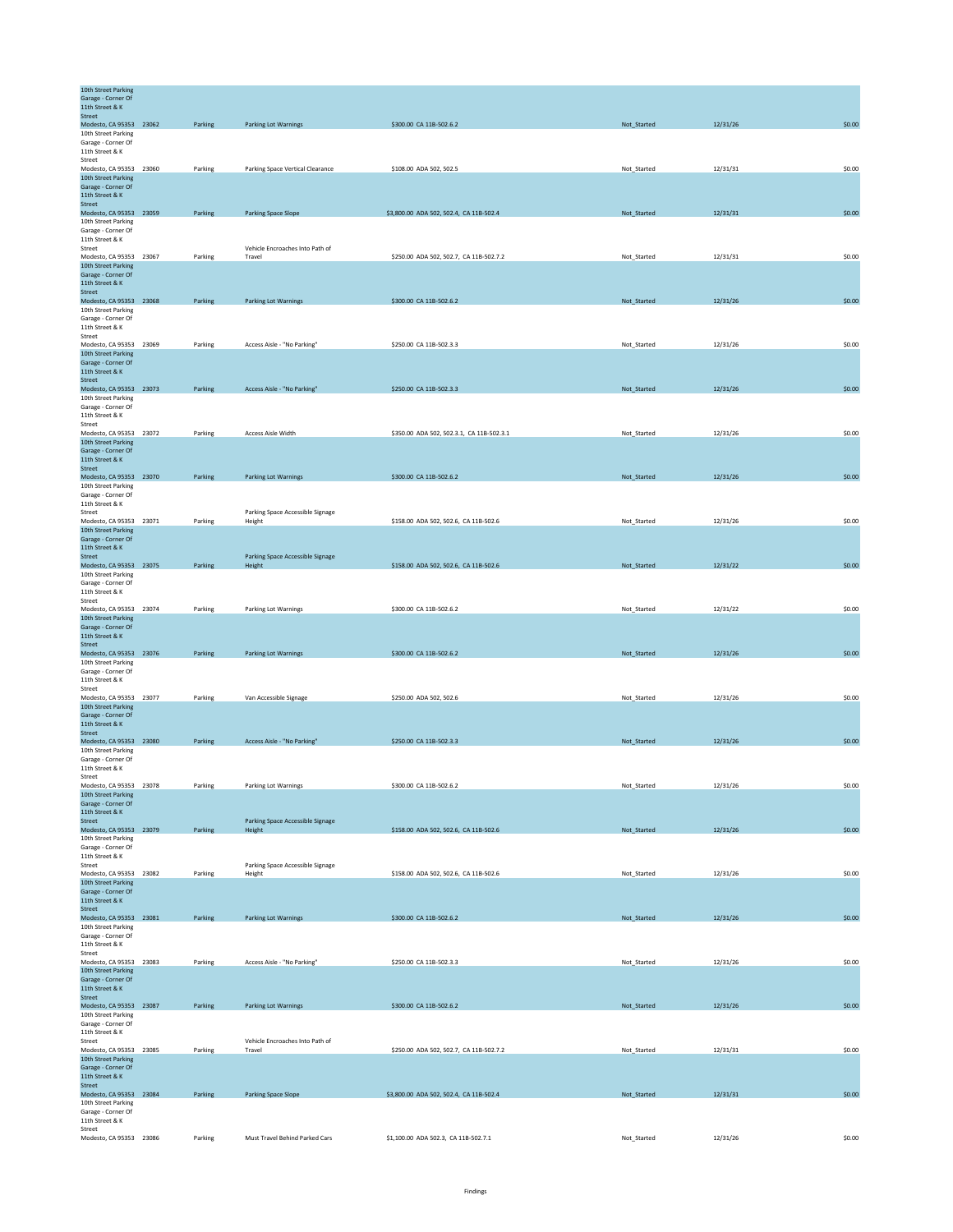| 10th Street Parking<br>Garage - Corner Of      |                |                                            |                                               |             |          |        |
|------------------------------------------------|----------------|--------------------------------------------|-----------------------------------------------|-------------|----------|--------|
| 11th Street & K<br><b>Street</b>               |                | Parking Space Accessible Signage           |                                               |             |          |        |
| Modesto, CA 95353 23088<br>10th Street Parking | Parking        | Height                                     | \$158.00 ADA 502, 502.6, CA 11B-502.6         | Not_Started | 12/31/26 | \$0.00 |
| Garage - Corner Of<br>11th Street & K          |                |                                            |                                               |             |          |        |
| Street                                         |                |                                            |                                               |             |          |        |
| Modesto, CA 95353 23089<br>10th Street Parking | Parking        | Parking Space Slope                        | \$3,800.00 ADA 502, 502.4, CA 11B-502.4       | Not_Started | 12/31/31 | \$0.00 |
| Garage - Corner Of<br>11th Street & K          |                |                                            |                                               |             |          |        |
| Street                                         |                | Vehicle Encroaches Into Path of            |                                               |             |          |        |
| Modesto, CA 95353 23090<br>10th Street Parking | Parking        | Travel                                     | \$250.00 ADA 502, 502.7, CA 11B-502.7.2       | Not_Started | 12/31/31 | \$0.00 |
| Garage - Corner Of<br>11th Street & K          |                |                                            |                                               |             |          |        |
| Street                                         |                |                                            |                                               |             |          |        |
| Modesto, CA 95353 23091<br>10th Street Parking | Parking        | <b>Parking Lot Warnings</b>                | \$300.00 CA 11B-502.6.2                       | Not_Started | 12/31/31 | \$0.00 |
| Garage - Corner Of<br>11th Street & K          |                |                                            |                                               |             |          |        |
| Street                                         |                |                                            |                                               |             |          |        |
| Modesto, CA 95353 23094<br>10th Street Parking | Parking        | <b>Access Aisle</b>                        | \$180.00 CA 11B-502.3.4                       | Not_Started | 12/31/26 | \$0.00 |
| Garage - Corner Of<br>11th Street & K          |                |                                            |                                               |             |          |        |
| Street                                         |                |                                            |                                               |             |          |        |
| Modesto, CA 95353 23092<br>10th Street Parking | Parking        | Van Accessible Signage                     | \$250.00 ADA 502, 502.6                       | Not_Started | 12/31/26 | \$0.00 |
| Garage - Corner Of<br>11th Street & K          |                |                                            |                                               |             |          |        |
| Street                                         |                |                                            |                                               |             |          |        |
| Modesto, CA 95353 23093<br>10th Street Parking | Parking        | <b>Access Aisle Slope</b>                  | \$3,800.00 ADA 502, 502.4, CA 11B-502.4       | Not_Started | 12/31/31 | \$0.00 |
| Garage - Corner Of<br>11th Street & K          |                |                                            |                                               |             |          |        |
| Street                                         |                |                                            |                                               |             |          |        |
| Modesto, CA 95353 23095<br>10th Street Parking | Parking        | <b>Parking Lot Warnings</b>                | \$300.00 CA 11B-502.6.2                       | Not_Started | 12/31/26 | \$0.00 |
| Garage - Corner Of<br>11th Street & K          |                |                                            |                                               |             |          |        |
| Street                                         |                | Parking Space Accessible Signage           |                                               |             |          |        |
| Modesto, CA 95353 23096<br>10th Street Parking | Parking        | Height                                     | \$158.00 ADA 502, 502.6, CA 11B-502.6         | Not_Started | 12/31/26 | \$0.00 |
| Garage - Corner Of<br>11th Street & K          |                |                                            |                                               |             |          |        |
| Street                                         |                | ISA Symbol Display - Parking Space         |                                               |             |          |        |
| Modesto, CA 95353 23098<br>10th Street Parking | Parking        | Sign                                       | \$250.00 ADA 502, 502.6                       | Not Started | 12/31/26 | \$0.00 |
| Garage - Corner Of<br>11th Street & K          |                |                                            |                                               |             |          |        |
| Street                                         |                |                                            |                                               |             |          |        |
| Modesto, CA 95353 23097<br>10th Street Parking | Parking        | <b>Parking Lot Warnings</b>                | \$300.00 CA 11B-502.6.2                       | Not_Started | 12/31/26 | \$0.00 |
| Garage - Corner Of<br>11th Street & K          |                |                                            |                                               |             |          |        |
| Street                                         |                |                                            |                                               |             |          |        |
| Modesto, CA 95353 23100<br>10th Street Parking | Parking        | Parking Lot Warnings                       | \$300.00 CA 11B-502.6.2                       | Not_Started | 12/31/26 | \$0.00 |
| Garage - Corner Of<br>11th Street & K          |                |                                            |                                               |             |          |        |
| Street                                         |                |                                            |                                               |             |          |        |
| Modesto, CA 95353 23102<br>10th Street Parking | Parking        | Access Aisle - "No Parking"                | \$250.00 CA 11B-502.3.3                       | Not_Started | 12/31/26 | \$0.00 |
| Garage - Corner Of<br>11th Street & K          |                |                                            |                                               |             |          |        |
| Street                                         |                |                                            |                                               |             |          |        |
| Modesto, CA 95353 23099<br>10th Street Parking | Parking        | Parking Space Slope                        | \$3,800.00 ADA 502, 502.4, CA 11B-502.4       | Not_Started | 12/31/31 | \$0.00 |
| Garage - Corner Of<br>11th Street & K          |                |                                            |                                               |             |          |        |
| Street                                         | Parking        | Parking Space Accessible Signage           |                                               |             |          | \$0.00 |
| Modesto, CA 95353 23101<br>10th Street Parking |                | Height                                     | \$158.00 ADA 502, 502.6, CA 11B-502.6         | Not_Started | 12/31/26 |        |
| Garage - Corner Of<br>11th Street & K          |                |                                            |                                               |             |          |        |
| Street                                         |                |                                            |                                               | Not_Started |          |        |
| Modesto, CA 95353 23103<br>10th Street Parking | Parking        | Parking Space Slope                        | \$3,800.00 ADA 502, 502.4, CA 11B-502.4       |             | 12/31/31 | \$0.00 |
| Garage - Corner Of<br>11th Street & K          |                |                                            |                                               |             |          |        |
| <b>Street</b><br>Modesto, CA 95353 23107       | Parking        | Access Aisle - "No Parking"                | \$250.00 CA 11B-502.3.3                       | Not_Started | 12/31/26 | \$0.00 |
| 10th Street Parking                            |                |                                            |                                               |             |          |        |
| Garage - Corner Of<br>11th Street & K          |                |                                            |                                               |             |          |        |
| Street<br>Modesto, CA 95353 23106              | Parking        | <b>Access Aisle Slope</b>                  | \$3,800.00 ADA 502, 502.4, CA 11B-502.4       | Not_Started | 12/31/31 | \$0.00 |
| 10th Street Parking                            |                |                                            |                                               |             |          |        |
| Garage - Corner Of<br>11th Street & K          |                |                                            |                                               |             |          |        |
| Street<br>Modesto, CA 95353 23105              | Parking        | Van Accessible Signage                     | \$250.00 ADA 502, 502.6                       | Not Started | 12/31/26 | \$0.00 |
| 10th Street Parking                            |                |                                            |                                               |             |          |        |
| Garage - Corner Of<br>11th Street & K          |                |                                            |                                               |             |          |        |
| Street<br>Modesto, CA 95353 23104              | Parking        | Parking Lot Warnings                       | \$300.00 CA 11B-502.6.2                       | Not_Started | 12/31/26 | \$0.00 |
| 10th Street Parking                            |                |                                            |                                               |             |          |        |
| Garage - Corner Of<br>11th Street & K          |                |                                            |                                               |             |          |        |
| Street<br>Modesto, CA 95353 22005              |                | Path of Travel Walking Surface Cross Slope | \$3,600.00 ADA 402, 403.3, CA 11B-403.3       | Not_Started | 12/31/31 | \$0.00 |
| 10th Street Parking                            |                |                                            |                                               |             |          |        |
| Garage - Corner Of<br>11th Street & K          |                |                                            |                                               |             |          |        |
| Street                                         | Path of Travel | Crosswalk                                  | \$1,100.00 ADA 406.5, 406.6, 705              |             | 12/31/31 | \$0.00 |
| Modesto, CA 95353 22024<br>10th Street Parking |                |                                            |                                               | Not_Started |          |        |
| Garage - Corner Of<br>11th Street & K          |                |                                            |                                               |             |          |        |
| Street                                         |                | <b>Crosswalks and Detectable</b>           |                                               |             |          |        |
| Modesto, CA 95353 22023<br>10th Street Parking | Path of Travel | Warnings                                   | \$190.00 ADA 705, CA 11B-247.1.2.5, 705.1.2.5 | Not_Started | 12/31/31 | \$0.00 |
| Garage - Corner Of<br>11th Street & K          |                |                                            |                                               |             |          |        |
| Street<br>Modesto, CA 95353 22050              | Path of Travel | Crosswalks and Detectable<br>Warnings      | \$190.00 ADA 705, CA 11B-247.1.2.5, 705.1.2.5 | Not_Started | 12/31/31 | \$0.00 |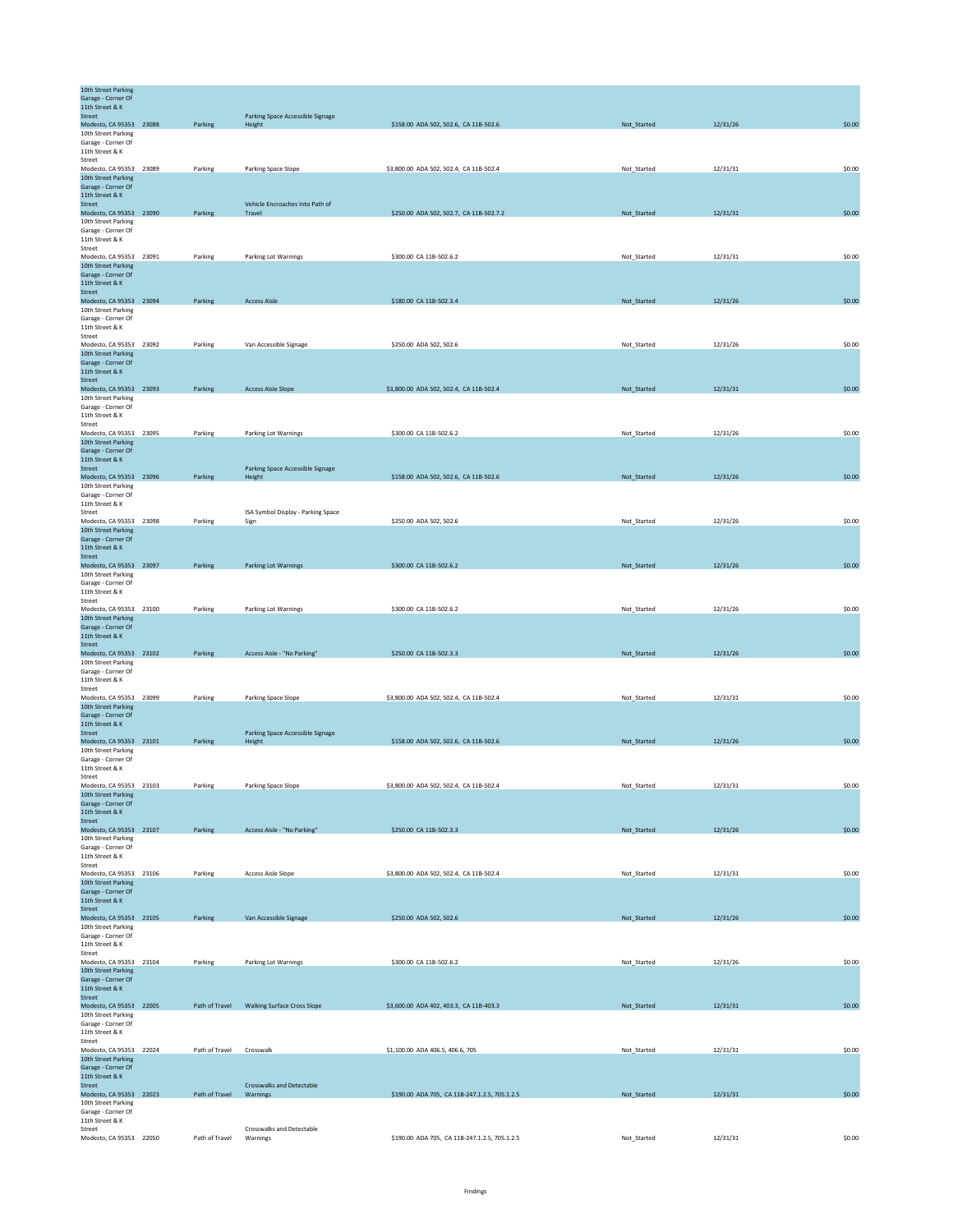| 10th Street Parking<br>Garage - Corner Of<br>11th Street & K |                          |                                              |                                                        |             |          |        |
|--------------------------------------------------------------|--------------------------|----------------------------------------------|--------------------------------------------------------|-------------|----------|--------|
| <b>Street</b><br>Modesto, CA 95353 22051                     | Path of Travel Crosswalk |                                              | \$1,100.00 ADA 406.5, 406.6, 705                       | Not_Started | 12/31/31 | \$0.00 |
| 10th Street Parking                                          |                          |                                              |                                                        |             |          |        |
| Garage - Corner Of<br>11th Street & K                        |                          |                                              |                                                        |             |          |        |
| Street                                                       |                          |                                              |                                                        |             |          |        |
| Modesto, CA 95353 22052<br>10th Street Parking               | Path of Travel           | Detectable Warnings                          | \$144.00 ADA 705, CA 11B-247.1.2.5                     | Not_Started | 12/31/31 | \$0.00 |
| Garage - Corner Of<br>11th Street & K                        |                          |                                              |                                                        |             |          |        |
| Street                                                       |                          |                                              |                                                        |             |          |        |
| Modesto, CA 95353 22056<br>10th Street Parking               | Path of Travel           | <b>Detectable Warnings</b>                   | \$144.00 ADA 705, CA 11B-247.1.2.5                     | Not_Started | 12/31/31 | \$0.00 |
| Garage - Corner Of                                           |                          |                                              |                                                        |             |          |        |
| 11th Street & K<br>Street                                    |                          |                                              |                                                        |             |          |        |
| Modesto, CA 95353 22055                                      | Path of Travel           | Change in Level                              | \$150.00 ADA 303, 403.4, CA 11B-303, 403.4             | Not_Started | 12/31/31 | \$0.00 |
| 10th Street Parking<br>Garage - Corner Of                    |                          |                                              |                                                        |             |          |        |
| 11th Street & K                                              |                          |                                              |                                                        |             |          |        |
| Street<br>Modesto, CA 95353 22058                            | Path of Travel           | <b>Detectable Warnings</b>                   | \$144.00 ADA 705, CA 11B-247.1.2.5                     | Not_Started | 12/31/31 | \$0.00 |
| 10th Street Parking                                          |                          |                                              |                                                        |             |          |        |
| Garage - Corner Of<br>11th Street & K                        |                          |                                              |                                                        |             |          |        |
| Street                                                       |                          |                                              |                                                        |             |          |        |
| Modesto, CA 95353 22057<br>10th Street Parking               | Path of Travel           | Change in Level                              | \$150.00 ADA 303, 403.4, CA 11B-303, 403.4             | Not_Started | 12/31/31 | \$0.00 |
| Garage - Corner Of<br>11th Street & K                        |                          |                                              |                                                        |             |          |        |
| Street                                                       |                          |                                              |                                                        |             |          |        |
| Modesto, CA 95353 22081<br>10th Street Parking               | Path of Travel           | <b>Detectable Warnings</b>                   | \$144.00 ADA 705, CA 11B-247.1.2.5                     | Not_Started | 12/31/31 | \$0.00 |
| Garage - Corner Of                                           |                          |                                              |                                                        |             |          |        |
| 11th Street & K<br>Street                                    |                          |                                              |                                                        |             |          |        |
| Modesto, CA 95353 22192                                      | Path of Travel           | Detectable Warnings                          | \$144.00 ADA 705, CA 11B-247.1.2.5                     | Not_Started | 12/31/31 | \$0.00 |
| 10th Street Parking<br>Garage - Corner Of                    |                          |                                              |                                                        |             |          |        |
| 11th Street & K                                              |                          |                                              |                                                        |             |          |        |
| <b>Street</b><br>Modesto, CA 95353 22193                     | Path of Travel           | Detectable Warnings                          | \$144.00 ADA 705, CA 11B-247.1.2.5                     | Not_Started | 12/31/31 | \$0.00 |
| 10th Street Parking                                          |                          |                                              |                                                        |             |          |        |
| Garage - Corner Of<br>11th Street & K                        |                          |                                              |                                                        |             |          |        |
| Street<br>Modesto, CA 95353 22194                            | Path of Travel           | Crosswalk                                    | \$1,100.00                                             | Not Started | 12/31/31 | \$0.00 |
| 10th Street Parking                                          |                          |                                              |                                                        |             |          |        |
| Garage - Corner Of<br>11th Street & K                        |                          |                                              |                                                        |             |          |        |
| Street                                                       |                          |                                              |                                                        |             |          |        |
| Modesto, CA 95353 23114<br>10th Street Parking               | Path of Travel           | Detectable Warnings                          | \$144.00 ADA 705, CA 11B-247.1.2.5                     | Not_Started | 12/31/31 | \$0.00 |
| Garage - Corner Of                                           |                          |                                              |                                                        |             |          |        |
| 11th Street & K<br>Street                                    |                          |                                              |                                                        |             |          |        |
| Modesto, CA 95353 23115                                      | Path of Travel           | Detectable Warnings                          | \$144.00 ADA 705, CA 11B-247.1.2.5                     | Not_Started | 12/31/31 | \$0.00 |
| 10th Street Parking<br>Garage - Corner Of                    |                          |                                              |                                                        |             |          |        |
| 11th Street & K<br>Street                                    |                          |                                              |                                                        |             |          |        |
| Modesto, CA 95353 23116                                      | Path of Travel           | <b>Detectable Warnings</b>                   | \$144.00 ADA 705, CA 11B-247.1.2.5                     | Not_Started | 12/31/31 | \$0.00 |
| 10th Street Parking                                          |                          |                                              |                                                        |             |          |        |
| Garage - Corner Of<br>11th Street & K                        |                          |                                              |                                                        |             |          |        |
| Street<br>Modesto, CA 95353 23117                            | Path of Travel           | Detectable Warnings                          | \$144.00 ADA 705, CA 11B-247.1.2.5                     | Not_Started | 12/31/31 | \$0.00 |
| 10th Street Parking                                          |                          |                                              |                                                        |             |          |        |
| Garage - Corner Of<br>11th Street & K                        |                          |                                              |                                                        |             |          |        |
| Street                                                       |                          |                                              |                                                        |             |          |        |
| Modesto, CA 95353 22200<br>10th Street Parking               | Path of Travel           | Detectable Warnings                          | \$144.00 ADA 705, CA 11B-247.1.2.5                     | Not_Started | 12/31/31 | \$0.00 |
| Garage - Corner Of                                           |                          |                                              |                                                        |             |          |        |
| 11th Street & K<br>Street                                    |                          |                                              |                                                        |             |          |        |
| Modesto, CA 95353 22199                                      | Path of Travel           | Change in Level                              | \$150.00 ADA 303, 403.4, CA 11B-303, 403.4             | Not_Started | 12/31/31 | \$0.00 |
| 10th Street Parking<br>Garage - Corner Of                    |                          |                                              |                                                        |             |          |        |
| 11th Street & K                                              |                          |                                              |                                                        |             |          |        |
| <b>Street</b><br>Modesto, CA 95353 22201                     | Path of Travel           | <b>Crosswalks and Detectable</b><br>Warnings | \$190.00 ADA 705, CA 11B-247.1.2.5, 705.1.2.5          | Not_Started | 12/31/31 | \$0.00 |
| 10th Street Parking<br>Garage - Corner Of                    |                          |                                              |                                                        |             |          |        |
| 11th Street & K                                              |                          |                                              |                                                        |             |          |        |
| Street<br>Modesto, CA 95353 22202                            | Path of Travel           | Crosswalk                                    | \$1,100.00 ADA 406.5, 406.6, 705                       | Not_Started | 12/31/31 | \$0.00 |
| 10th Street Parking                                          |                          |                                              |                                                        |             |          |        |
| Garage - Corner Of<br>11th Street & K                        |                          |                                              |                                                        |             |          |        |
| Street                                                       |                          |                                              |                                                        |             |          |        |
| Modesto, CA 95353 22210<br>10th Street Parking               | Path of Travel Crosswalk |                                              | \$1,100.00 ADA 406.5, 406.6, 705                       | Not_Started | 12/31/31 | \$0.00 |
| Garage - Corner Of                                           |                          |                                              |                                                        |             |          |        |
| 11th Street & K<br>Street                                    |                          | Crosswalks and Detectable                    |                                                        |             |          |        |
| Modesto, CA 95353 22209                                      | Path of Travel           | Warnings                                     | \$190.00 ADA 705, CA 11B-247.1.2.5, 705.1.2.5          | Not_Started | 12/31/31 | \$0.00 |
| 10th Street Parking<br>Garage - Corner Of                    |                          |                                              |                                                        |             |          |        |
| 11th Street & K<br>Street                                    |                          |                                              |                                                        |             |          |        |
| Modesto, CA 95353 22203                                      | Ramps                    | <b>Bottom Landing Length</b>                 | \$2,872.00 ADA 405, 405.7.3, CA 11B-405.7.3.1          | Not_Started | 12/31/31 | \$0.00 |
| 10th Street Parking                                          |                          |                                              |                                                        |             |          |        |
| Garage - Corner Of<br>11th Street & K                        |                          |                                              |                                                        |             |          |        |
| Street<br>Modesto, CA 95353 22204                            | Ramps                    | <b>Landing Slope</b>                         | \$2,872.00 ADA 402, 405.7.1, CA 11B-405.7.1            | Not_Started | 12/31/31 | \$0.00 |
| 10th Street Parking                                          |                          |                                              |                                                        |             |          |        |
| Garage - Corner Of<br>11th Street & K                        |                          |                                              |                                                        |             |          |        |
| Street                                                       |                          |                                              |                                                        |             |          |        |
| Modesto, CA 95353 22205<br>10th Street Parking               | Ramps                    | <b>Landing Slope</b>                         | \$2,872.00 ADA 402, 405.7.1, CA 11B-405.7.1            | Not_Started | 12/31/31 | \$0.00 |
| Garage - Corner Of                                           |                          |                                              |                                                        |             |          |        |
| 11th Street & K<br>Street                                    |                          |                                              |                                                        |             |          |        |
| Modesto, CA 95353 22206                                      | Ramps                    | Handrail Top Extension                       | \$2,400.00 ADA 405, 405.8, 505.10.1, CA 11B-405.8, 505 | Not_Started | 12/31/31 | \$0.00 |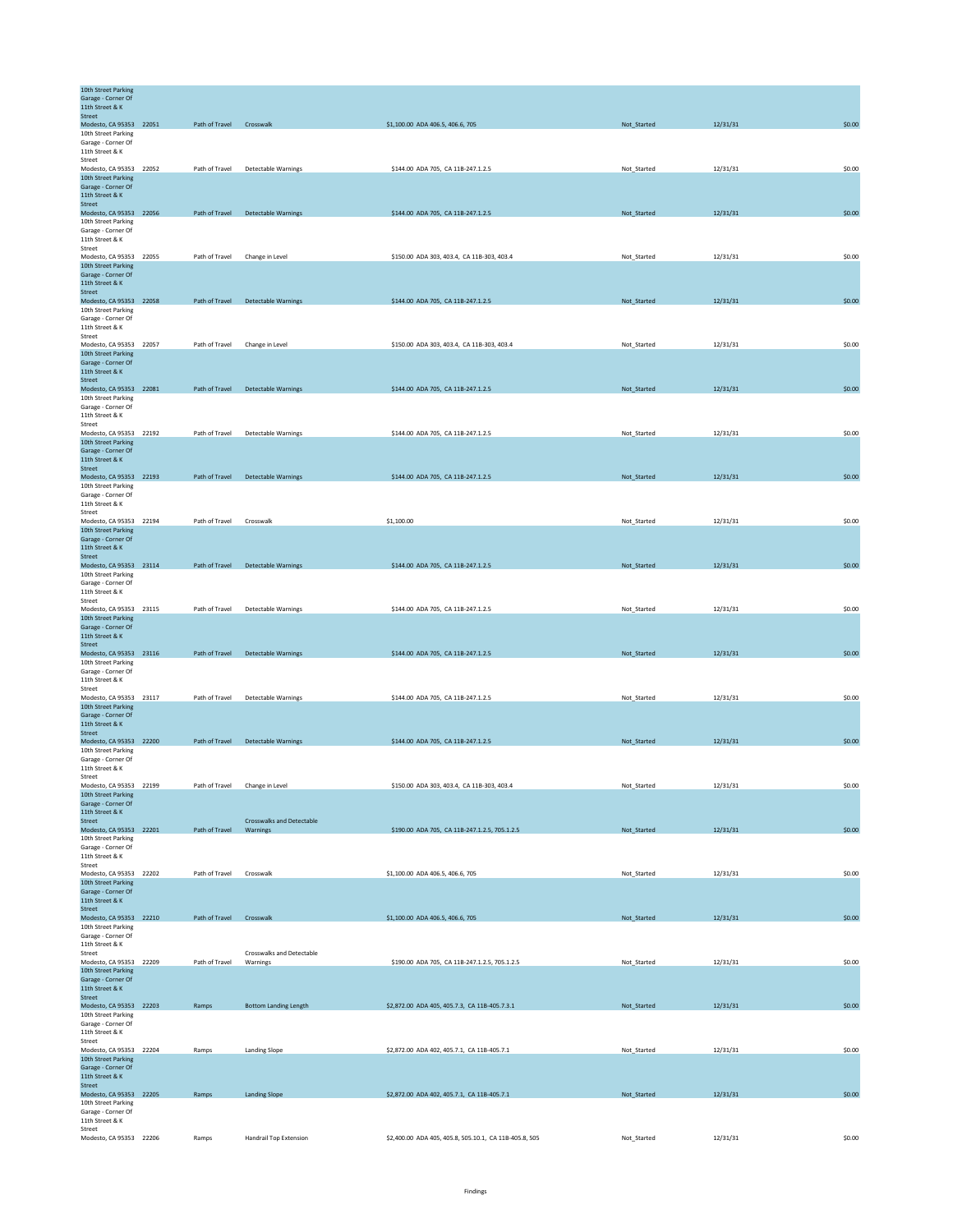| 10th Street Parking<br>Garage - Corner Of      |               |                                  |                                                                   |             |          |        |
|------------------------------------------------|---------------|----------------------------------|-------------------------------------------------------------------|-------------|----------|--------|
| 11th Street & K                                |               |                                  |                                                                   |             |          |        |
| Street                                         |               |                                  |                                                                   |             |          |        |
| Modesto, CA 95353 22207                        | Ramps         | Handrail Near Abrasive Wall      | \$2,320.00 ADA 405.8, 505, 505.8                                  | Not_Started | 12/31/31 | \$0.00 |
| 10th Street Parking                            |               |                                  |                                                                   |             |          |        |
| Garage - Corner Of<br>11th Street & K          |               |                                  |                                                                   |             |          |        |
| Street                                         |               |                                  |                                                                   |             |          |        |
| Modesto, CA 95353 22208                        | Ramps         | <b>Handrail Top Extension</b>    | \$2,400.00 ADA 405, 405.8, 505.10.1, CA 11B-405.8, 505            | Not_Started | 12/31/31 | \$0.00 |
| 10th Street Parking                            |               |                                  |                                                                   |             |          |        |
| Garage - Corner Of                             |               |                                  |                                                                   |             |          |        |
| 11th Street & K<br><b>Street</b>               |               |                                  |                                                                   |             |          |        |
| Modesto, CA 95353 22970                        | Elevators     | <b>Evacuation Signage</b>        | \$158.00                                                          | Not_Started | 12/31/21 | \$0.00 |
| 10th Street Parking                            |               |                                  |                                                                   |             |          |        |
| Garage - Corner Of                             |               |                                  |                                                                   |             |          |        |
| 11th Street & K                                |               |                                  |                                                                   |             |          |        |
| Street                                         |               |                                  |                                                                   |             |          |        |
| Modesto, CA 95353 22974                        | Elevators     | <b>Emergency System</b>          | \$1,200.00 ADA 308, 407, 407.4.9, ASME A17.1, CA 11B-308, 407.4.9 | Not_Started | 12/31/26 | \$0.00 |
| 10th Street Parking                            |               |                                  |                                                                   |             |          |        |
| Garage - Corner Of<br>11th Street & K          |               |                                  |                                                                   |             |          |        |
| Street                                         |               |                                  |                                                                   |             |          |        |
| Modesto, CA 95353 22972                        | Elevators     | <b>Emergency System</b>          | \$800.00 ADA 407, 407.4.7.1.3                                     | Not_Started | 12/31/26 | \$0.00 |
| 10th Street Parking                            |               |                                  |                                                                   |             |          |        |
| Garage - Corner Of                             |               |                                  |                                                                   |             |          |        |
| 11th Street & K                                |               |                                  |                                                                   |             |          |        |
| Street<br>Modesto, CA 95353 22973              | Elevators     |                                  | \$4,500.00 ADA 309.4, 407, 407.4.6, CA 11B-309                    | Not_Started | 12/31/26 | \$0.00 |
| 10th Street Parking                            |               | <b>Emergency System</b>          |                                                                   |             |          |        |
| Garage - Corner Of                             |               |                                  |                                                                   |             |          |        |
| 11th Street & K                                |               |                                  |                                                                   |             |          |        |
| Street                                         |               |                                  |                                                                   |             |          |        |
| Modesto, CA 95353 22971                        | Elevators     | Door                             | \$800.00 ADA 407, 407.3.3.3, CA 11B-407.3.3.3                     | Not_Started | 12/31/21 | \$0.00 |
| 10th Street Parking<br>Garage - Corner Of      |               |                                  |                                                                   |             |          |        |
| 11th Street & K                                |               |                                  |                                                                   |             |          |        |
| Street                                         |               |                                  |                                                                   |             |          |        |
| Modesto, CA 95353 22975                        | Elevators     | Direction Lantern                | \$500.00 ADA 407, 407.2.2.1                                       | Not_Started | 12/31/21 | \$0.00 |
| 10th Street Parking                            |               |                                  |                                                                   |             |          |        |
| Garage - Corner Of                             |               |                                  |                                                                   |             |          |        |
| 11th Street & K<br>Street                      |               |                                  |                                                                   |             |          |        |
| Modesto, CA 95353 22976                        | Elevators     | Elevator - Jamb Marking          | \$180.00 ADA 407                                                  | Not_Started | 12/31/26 | \$0.00 |
| 10th Street Parking                            |               |                                  |                                                                   |             |          |        |
| Garage - Corner Of                             |               |                                  |                                                                   |             |          |        |
| 11th Street & K                                |               |                                  |                                                                   |             |          |        |
| Street                                         |               |                                  |                                                                   |             |          |        |
| Modesto, CA 95353 22977                        | Elevators     | Elevator - Jamb Marking          | \$180,00 ADA 407                                                  | Not_Started | 12/31/26 | \$0.00 |
| 10th Street Parking<br>Garage - Corner Of      |               |                                  |                                                                   |             |          |        |
| 11th Street & K                                |               |                                  |                                                                   |             |          |        |
| <b>Street</b>                                  |               |                                  |                                                                   |             |          |        |
| Modesto, CA 95353 22978                        | Elevators     | <b>Elevator - Jamb Marking</b>   | \$180.00 ADA 407                                                  | Not_Started | 12/31/26 | \$0.00 |
| 10th Street Parking                            |               |                                  |                                                                   |             |          |        |
| Garage - Corner Of                             |               |                                  |                                                                   |             |          |        |
| 11th Street & K                                |               |                                  |                                                                   |             |          |        |
| Street<br>Modesto, CA 95353 22980              | Elevators     | Elevator - Jamb Marking          | \$180.00 ADA 407                                                  | Not Started | 12/31/26 | \$0.00 |
| 10th Street Parking                            |               |                                  |                                                                   |             |          |        |
| Garage - Corner Of                             |               |                                  |                                                                   |             |          |        |
| 11th Street & K                                |               |                                  |                                                                   |             |          |        |
| Street                                         |               |                                  |                                                                   |             |          |        |
| Modesto, CA 95353 22979                        | Elevators     | <b>Jamb Marking</b>              | \$1,500.00 ADA 407, CA 11B-407.2.3.1                              | Not_Started | 12/31/31 | \$0.00 |
| 10th Street Parking                            |               |                                  |                                                                   |             |          |        |
| Garage - Corner Of<br>11th Street & K          |               |                                  |                                                                   |             |          |        |
| Street                                         |               |                                  |                                                                   |             |          |        |
| Modesto, CA 95353 22981                        | Elevators     | Elevator - Jamb Marking          | \$180.00 ADA 407                                                  | Not_Started | 12/31/26 | \$0.00 |
| 10th Street Parking                            |               |                                  |                                                                   |             |          |        |
| Garage - Corner Of                             |               |                                  |                                                                   |             |          |        |
| 11th Street & K                                |               |                                  |                                                                   |             |          |        |
| Street<br>Modesto, CA 95353 23774              | Stairs        | Handrail Bottom Extension        | \$1,425.00 ADA 504, 504.6, 505.10.3, CA 11B-505.10.3              | Not_Started | 12/31/31 | \$0.00 |
| 10th Street Parking                            |               |                                  |                                                                   |             |          |        |
| Garage - Corner Of                             |               |                                  |                                                                   |             |          |        |
| 11th Street & K                                |               |                                  |                                                                   |             |          |        |
| Street                                         |               |                                  |                                                                   |             |          |        |
| Modesto, CA 95353 23775<br>10th Street Parking | Stairs        | Handrail Extension Length        | \$800.00 ADA 504, 504.6, 505.10.2, CA 11B-505.10.2                | Not_Started | 12/31/31 | \$0.00 |
| Garage - Corner Of                             |               |                                  |                                                                   |             |          |        |
| 11th Street & K                                |               |                                  |                                                                   |             |          |        |
| Street                                         |               |                                  |                                                                   |             |          |        |
| Modesto, CA 95353 23777                        | <b>Stairs</b> | <b>Handrail Bottom Extension</b> | \$1,425.00 ADA 504, 504.6, 505.10.3, CA 11B-505.10.3              | Not_Started | 12/31/31 | \$0.00 |
| 10th Street Parking                            |               |                                  |                                                                   |             |          |        |
| Garage - Corner Of<br>11th Street & K          |               |                                  |                                                                   |             |          |        |
| Street                                         |               |                                  |                                                                   |             |          |        |
| Modesto, CA 95353 23779                        | <b>Stairs</b> | <b>Handrail Bottom Extension</b> | \$1,425.00 ADA 504, 504.6, 505.10.3, CA 11B-505.10.3              | Not_Started | 12/31/31 | \$0.00 |
| 10th Street Parking                            |               |                                  |                                                                   |             |          |        |
| Garage - Corner Of                             |               |                                  |                                                                   |             |          |        |
| 11th Street & K                                |               |                                  |                                                                   |             |          |        |
| Street<br>Modesto, CA 95353 23781              | <b>Stairs</b> | <b>Handrail Bottom Extension</b> | \$1,425.00 ADA 504, 504.6, 505.10.3, CA 11B-505.10.3              | Not_Started | 12/31/31 | \$0.00 |
| 10th Street Parking                            |               |                                  |                                                                   |             |          |        |
| Garage - Corner Of                             |               |                                  |                                                                   |             |          |        |
| 11th Street & K                                |               |                                  |                                                                   |             |          |        |
| Street                                         |               |                                  |                                                                   |             |          |        |
| Modesto, CA 95353 23783                        | Stairs        | <b>Handrail Bottom Extension</b> | \$1,425.00 ADA 504, 504.6, 505.10.3, CA 11B-505.10.3              | Not_Started | 12/31/31 | \$0.00 |
| 10th Street Parking<br>Garage - Corner Of      |               |                                  |                                                                   |             |          |        |
| 11th Street & K                                |               |                                  |                                                                   |             |          |        |
| Street                                         |               |                                  |                                                                   |             |          |        |
| Modesto, CA 95353 23782                        | <b>Stairs</b> | <b>Handrail Extension Length</b> | \$800.00 ADA 504, 504.6, 505.10.2, CA 11B-505.10.2                | Not_Started | 12/31/31 | \$0.00 |
| 10th Street Parking                            |               |                                  |                                                                   |             |          |        |
| Garage - Corner Of                             |               |                                  |                                                                   |             |          |        |
| 11th Street & K<br>Street                      |               |                                  |                                                                   |             |          |        |
| Modesto, CA 95353 23784                        | Stairs        | Handrail Extension Length        | \$800.00 ADA 504, 504.6, 505.10.2, CA 11B-505.10.2                | Not_Started | 12/31/31 | \$0.00 |
| 10th Street Parking                            |               |                                  |                                                                   |             |          |        |
| Garage - Corner Of                             |               |                                  |                                                                   |             |          |        |
| 11th Street & K                                |               |                                  |                                                                   |             |          |        |
| Street                                         |               |                                  |                                                                   |             |          |        |
| Modesto, CA 95353 23786<br>10th Street Parking | Stairs        | <b>Handrail Bottom Extension</b> | \$1,425.00 ADA 504, 504.6, 505.10.3, CA 11B-505.10.3              | Not_Started | 12/31/31 | \$0.00 |
| Garage - Corner Of                             |               |                                  |                                                                   |             |          |        |
| 11th Street & K                                |               |                                  |                                                                   |             |          |        |
|                                                |               |                                  |                                                                   |             |          |        |
| Street<br>Modesto, CA 95353 23787              | <b>Stairs</b> | Handrail Extension Length        | \$800.00 ADA 504, 504.6, 505.10.2, CA 11B-505.10.2                | Not_Started | 12/31/31 | \$0.00 |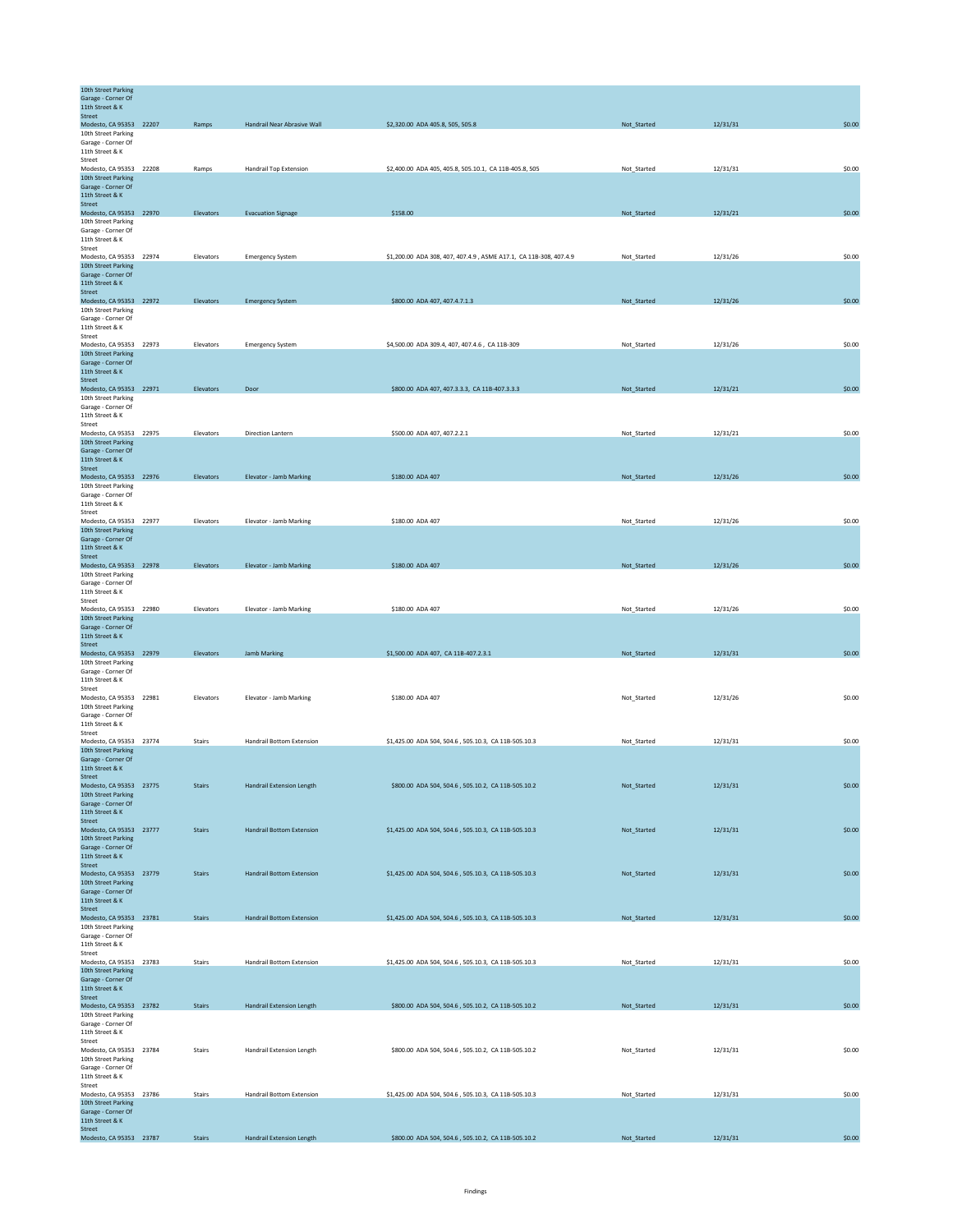| 10th Street Parking                            |               |                                  |                                                       |             |          |        |
|------------------------------------------------|---------------|----------------------------------|-------------------------------------------------------|-------------|----------|--------|
| Garage - Corner Of                             |               |                                  |                                                       |             |          |        |
| 11th Street & K<br>Street                      |               |                                  |                                                       |             |          |        |
| Modesto, CA 95353 23788                        | Stairs        | Handrail Bottom Extension        | \$1,425.00 ADA 504, 504.6, 505.10.3, CA 11B-505.10.3  | Not_Started | 12/31/31 | \$0.00 |
| 10th Street Parking                            |               |                                  |                                                       |             |          |        |
| Garage - Corner Of<br>11th Street & K          |               |                                  |                                                       |             |          |        |
| Street                                         |               |                                  |                                                       |             |          |        |
| Modesto, CA 95353 23790<br>10th Street Parking | <b>Stairs</b> | Is Handrail Extension Parallel   | \$800.00 ADA 504, 504.6, 505.10.2, CA 11B-505.10.2    | Not_Started | 12/31/31 | \$0.00 |
| Garage - Corner Of                             |               |                                  |                                                       |             |          |        |
| 11th Street & K<br>Street                      |               |                                  |                                                       |             |          |        |
| Modesto, CA 95353 23789                        | Stairs        | Handrail Extension Length        | \$800.00 ADA 504, 504.6, 505.10.2, CA 11B-505.10.2    | Not_Started | 12/31/31 | \$0.00 |
| 10th Street Parking                            |               |                                  |                                                       |             |          |        |
| Garage - Corner Of<br>11th Street & K          |               |                                  |                                                       |             |          |        |
| Street                                         |               |                                  |                                                       |             |          |        |
| Modesto, CA 95353 23792<br>10th Street Parking | Stairs        | <b>Bottom Handrail Extension</b> | \$1,425.00 ADA 504, 504.6, 505.10.3, CA 11B-505.10.3  | Not_Started | 12/31/31 | \$0.00 |
| Garage - Corner Of                             |               |                                  |                                                       |             |          |        |
| 11th Street & K                                |               |                                  |                                                       |             |          |        |
| Street<br>Modesto, CA 95353 22049              | <b>Stairs</b> | Handrails                        | \$1,528.00 ADA 504, 504.6, 505.2, CA 11B-504.6, 505.2 | Not_Started | 12/31/31 | \$0.00 |
| 10th Street Parking                            |               |                                  |                                                       |             |          |        |
| Garage - Corner Of<br>11th Street & K          |               |                                  |                                                       |             |          |        |
| Street                                         |               |                                  |                                                       |             |          |        |
| Modesto, CA 95353 23794                        | Stairs        | Handrail Bottom Extension        | \$1,425.00 ADA 504, 504.6, 505.10.3, CA 11B-505.10.3  | Not_Started | 12/31/31 | \$0.00 |
| 10th Street Parking<br>Garage - Corner Of      |               |                                  |                                                       |             |          |        |
| 11th Street & K                                |               |                                  |                                                       |             |          |        |
| Street<br>Modesto, CA 95353 23795              | <b>Stairs</b> | <b>Handrail Bottom Extension</b> | \$1,425.00 ADA 504, 504.6, 505.10.3, CA 11B-505.10.3  | Not_Started | 12/31/31 | \$0.00 |
| 10th Street Parking                            |               |                                  |                                                       |             |          |        |
| Garage - Corner Of                             |               |                                  |                                                       |             |          |        |
| 11th Street & K<br><b>Street</b>               |               |                                  |                                                       |             |          |        |
| Modesto, CA 95353 23797                        | <b>Stairs</b> | Is Handrail Extension Parallel   | \$627.00 ADA 504, CA 11B-505.10.3                     | Not_Started | 12/31/31 | \$0.00 |
| 10th Street Parking<br>Garage - Corner Of      |               |                                  |                                                       |             |          |        |
| 11th Street & K                                |               |                                  |                                                       |             |          |        |
| Street<br>Modesto, CA 95353 23798              | Stairs        | Handrail Bottom Extension        | \$1,425.00 ADA 504, 504.6, 505.10.3, CA 11B-505.10.3  | Not_Started | 12/31/31 | \$0.00 |
| 10th Street Parking                            |               |                                  |                                                       |             |          |        |
| Garage - Corner Of                             |               |                                  |                                                       |             |          |        |
| 11th Street & K<br>Street                      |               |                                  |                                                       |             |          |        |
| Modesto, CA 95353 23800                        | <b>Stairs</b> | <b>Handrail Bottom Extension</b> | \$1,425.00 ADA 504, 504.6, 505.10.3, CA 11B-505.10.3  | Not_Started | 12/31/31 | \$0.00 |
| 10th Street Parking<br>Garage - Corner Of      |               |                                  |                                                       |             |          |        |
| 11th Street & K                                |               |                                  |                                                       |             |          |        |
| Street                                         | Stairs        |                                  |                                                       |             | 12/31/31 | \$0.00 |
| Modesto, CA 95353 23799<br>10th Street Parking |               | Handrail Extension Length        | \$800.00 ADA 504, 504.6, 505.10.2, CA 11B-505.10.2    | Not_Started |          |        |
| Garage - Corner Of                             |               |                                  |                                                       |             |          |        |
| 11th Street & K<br>Street                      |               |                                  |                                                       |             |          |        |
| Modesto, CA 95353 23801                        | <b>Stairs</b> | Handrail Extension Length        | \$800.00 ADA 504, 504.6, 505.10.2, CA 11B-505.10.2    | Not_Started | 12/31/31 | \$0.00 |
| 10th Street Parking<br>Garage - Corner Of      |               |                                  |                                                       |             |          |        |
| 11th Street & K                                |               |                                  |                                                       |             |          |        |
| Street                                         |               |                                  |                                                       |             |          |        |
| Modesto, CA 95353 23803<br>10th Street Parking | <b>Stairs</b> | Handrail Extension Length        | \$800.00 ADA 504, 504.6, 505.10.2, CA 11B-505.10.2    | Not_Started | 12/31/31 | \$0.00 |
| Garage - Corner Of                             |               |                                  |                                                       |             |          |        |
| 11th Street & K<br>Street                      |               |                                  |                                                       |             |          |        |
| Modesto, CA 95353 23804                        | Stairs        | Handrail Extension Length        | \$800.00 ADA 504, 504.6, 505.10.2, CA 11B-505.10.2    | Not_Started | 12/31/31 | \$0.00 |
| 10th Street Parking                            |               |                                  |                                                       |             |          |        |
| Garage - Corner Of<br>11th Street & K          |               |                                  |                                                       |             |          |        |
| <b>Street</b>                                  |               |                                  |                                                       |             |          |        |
| Modesto, CA 95353 23805<br>10th Street Parking | <b>Stairs</b> | <b>Handrail Bottom Extension</b> | \$1,425.00 ADA 504, 504.6, 505.10.3, CA 11B-505.10.3  | Not_Started | 12/31/31 | \$0.00 |
| Garage - Corner Of                             |               |                                  |                                                       |             |          |        |
| 11th Street & K                                |               |                                  |                                                       |             |          |        |
| Stree<br>Modesto, CA 95353 23806               | Stairs        | Handrail Bottom Extension        | \$1,425.00 ADA 504, 504.6, 505.10.3, CA 11B-505.10.3  | Not_Started | 12/31/31 | \$0.00 |
| 10th Street Parking                            |               |                                  |                                                       |             |          |        |
| Garage - Corner Of<br>11th Street & K          |               |                                  |                                                       |             |          |        |
| Street                                         |               |                                  |                                                       |             |          |        |
| Modesto, CA 95353 23808<br>10th Street Parking | <b>Stairs</b> | <b>Handrail Bottom Extension</b> | \$1,425.00 ADA 504, 504.6, 505.10.3, CA 11B-505.10.3  | Not_Started | 12/31/31 | \$0.00 |
| Garage - Corner Of                             |               |                                  |                                                       |             |          |        |
| 11th Street & K<br>Street                      |               |                                  |                                                       |             |          |        |
| Modesto, CA 95353 23807                        | Stairs        | Handrail Extension Length        | \$800.00 ADA 504, 504.6, 505.10.2, CA 11B-505.10.2    | Not_Started | 12/31/31 | \$0.00 |
| 10th Street Parking                            |               |                                  |                                                       |             |          |        |
| Garage - Corner Of<br>11th Street & K          |               |                                  |                                                       |             |          |        |
| Street                                         |               |                                  |                                                       |             |          |        |
| Modesto, CA 95353 23809                        | <b>Stairs</b> | Handrail Extension Length        | \$800.00 ADA 504, 504.6, 505.10.2, CA 11B-505.10.2    | Not_Started | 12/31/31 | \$0.00 |
| 10th Street Parking<br>Garage - Corner Of      |               |                                  |                                                       |             |          |        |
| 11th Street & K                                |               |                                  |                                                       |             |          |        |
| Street<br>Modesto, CA 95353 23811              | Stairs        | Handrail Extension Length        | \$627.00 ADA 504, CA 11B-505.10.3                     | Not_Started | 12/31/31 | \$0.00 |
| 10th Street Parking                            |               |                                  |                                                       |             |          |        |
| Garage - Corner Of<br>11th Street & K          |               |                                  |                                                       |             |          |        |
| Street                                         |               |                                  |                                                       |             |          |        |
| Modesto, CA 95353 23810                        | <b>Stairs</b> | <b>Handrail Bottom Extension</b> | \$1,425.00 ADA 504, 504.6, 505.10.3, CA 11B-505.10.3  | Not_Started | 12/31/31 | \$0.00 |
| 10th Street Parking<br>Garage - Corner Of      |               |                                  |                                                       |             |          |        |
| 11th Street & K                                |               |                                  |                                                       |             |          |        |
| Street<br>Modesto, CA 95353 23812              | Stairs        | Handrail Extension Length        | \$800.00 ADA 504, 504.6, 505.10.2, CA 11B-505.10.2    | Not_Started | 12/31/31 | \$0.00 |
| 10th Street Parking                            |               |                                  |                                                       |             |          |        |
| Garage - Corner Of<br>11th Street & K          |               |                                  |                                                       |             |          |        |
| Street                                         |               |                                  |                                                       |             |          |        |
| Modesto, CA 95353 23813<br>10th Street Parking | <b>Stairs</b> | Handrail Extension Length        | \$800.00 ADA 504, 504.6, 505.10.2, CA 11B-505.10.2    | Not_Started | 12/31/31 | \$0.00 |
| Garage - Corner Of                             |               |                                  |                                                       |             |          |        |
| 11th Street & K                                |               |                                  |                                                       |             |          |        |
| Street<br>Modesto, CA 95353 23814              | Stairs        | <b>Handrail Bottom Extension</b> | \$1,425.00 ADA 504, 504.6, 505.10.3, CA 11B-505.10.3  | Not_Started | 12/31/31 | \$0.00 |
|                                                |               |                                  |                                                       |             |          |        |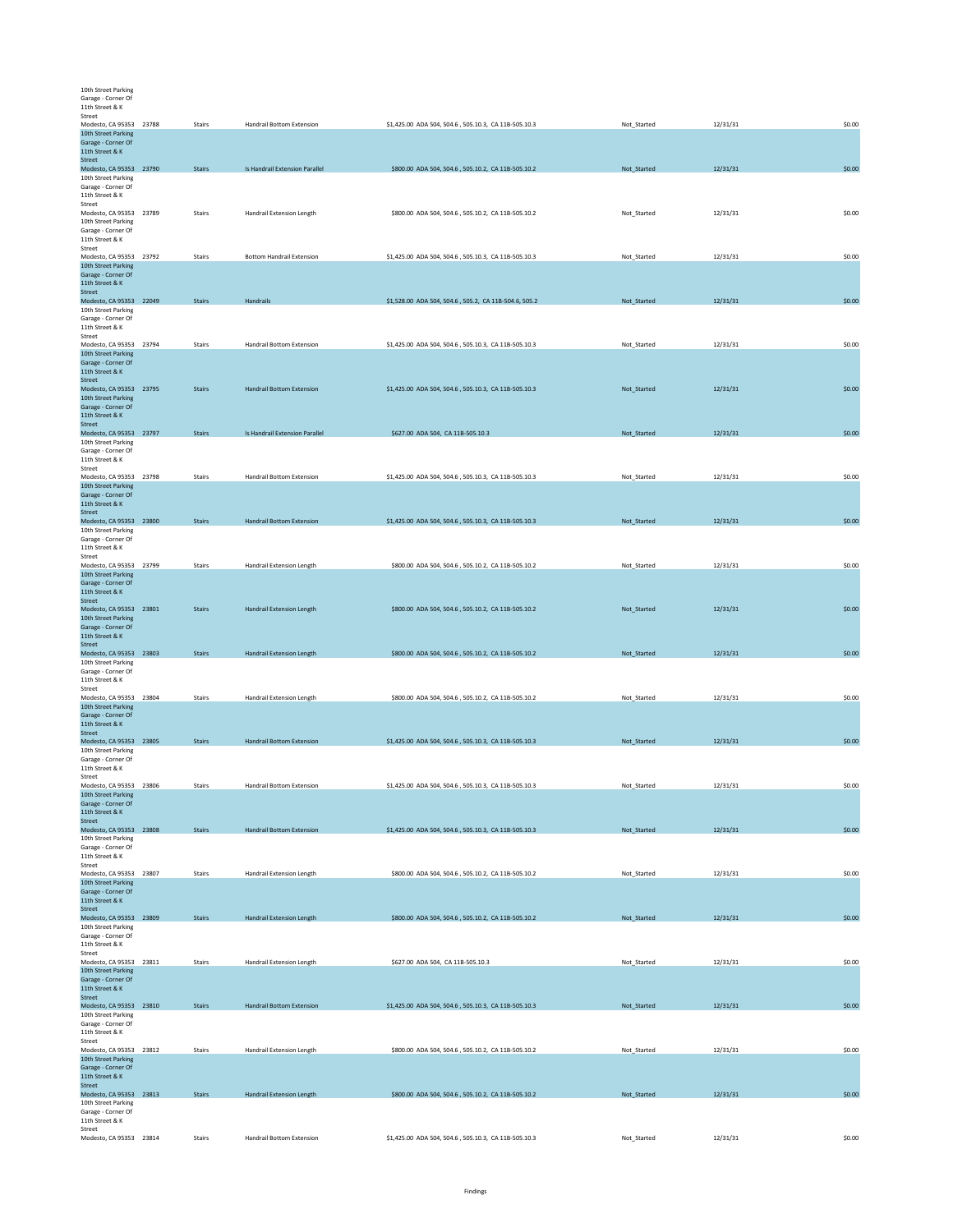| 10th Street Parking<br>Garage - Corner Of<br>11th Street & K |                     |                                            |                                                          |             |          |        |
|--------------------------------------------------------------|---------------------|--------------------------------------------|----------------------------------------------------------|-------------|----------|--------|
| Street<br>Modesto, CA 95353 22000                            | Signage             | Directional or Information Signage         | \$158.00 ADA 216, 216.3, 703, 703.5, CA 11B-216.3, 703.5 | Not_Started | 12/31/21 | \$0.00 |
| 10th Street Parking<br>Garage - Corner Of                    |                     |                                            |                                                          |             |          |        |
| 11th Street & K<br>Street                                    |                     |                                            |                                                          |             |          |        |
| Modesto, CA 95353 23772<br>10th Street Parking               | Signage             | Signage                                    | \$316.00 ADA 216, 703                                    | Not_Started | 12/31/21 | \$0.00 |
| Garage - Corner Of<br>11th Street & K                        |                     |                                            |                                                          |             |          |        |
| Street<br>Modesto, CA 95353 22006                            | Signage             | Signage                                    | \$316.00 ADA 216, 703                                    | Not_Started | 12/31/21 | \$0.00 |
| 10th Street Parking<br>Garage - Corner Of                    |                     |                                            |                                                          |             |          |        |
| 11th Street & K<br>Street                                    |                     |                                            |                                                          |             |          |        |
| Modesto, CA 95353 22010<br>10th Street Parking               | Signage             | Directional or Information Signage         | \$158.00 ADA 216, 216.3, 703, 703.5, CA 11B-216.3, 703.5 | Not_Started | 12/31/21 | \$0.00 |
| Garage - Corner Of<br>11th Street & K                        |                     |                                            |                                                          |             |          |        |
| <b>Street</b><br>Modesto, CA 95353 23793                     |                     |                                            | \$50.00 ADA 308, 309, CA 11B-308, 309                    | Not Started | 12/31/31 | \$0.00 |
| 11th Street Parking                                          | <b>Reach Ranges</b> | <b>Element Highest Point of Operation</b>  |                                                          |             |          |        |
| Garage - 11th Street<br>Between I Street & J                 |                     |                                            |                                                          |             |          |        |
| Street<br>Modesto, CA 95353 23829                            | Parking             | Parking Lot Warning Sign                   | \$250.00 CA 11B-502.8                                    | Not_Started | 12/31/26 | \$0.00 |
| 11th Street Parking<br>Garage - 11th Street                  |                     |                                            |                                                          |             |          |        |
| Between I Street & J<br>Street                               |                     | Required Minimum Van Accessible            |                                                          |             |          |        |
| Modesto, CA 95353 23828<br>11th Street Parking               | Parking             | Spaces                                     | \$1,611.00 ADA 208, 208.2.4, CA 11B-208.2.4              | Not_Started | 12/31/26 | \$0.00 |
| Garage - 11th Street<br>Between I Street & J                 |                     |                                            |                                                          |             |          |        |
| Street<br>Modesto, CA 95353 23833                            | Parking             | Parking Lot Warnings                       | \$300.00 CA 11B-502.6.2                                  | Not_Started | 12/31/26 | \$0.00 |
| 11th Street Parking<br>Garage - 11th Street                  |                     |                                            |                                                          |             |          |        |
| Between I Street & J                                         |                     |                                            |                                                          |             |          |        |
| Street<br>Modesto, CA 95353 23832                            | Parking             | Parking Space Length                       | \$350.00 CA 11B-502.2                                    | Not_Started | 12/31/26 | \$0.00 |
| 11th Street Parking<br>Garage - 11th Street                  |                     |                                            |                                                          |             |          |        |
| <b>Between I Street &amp; I</b><br>Street                    |                     | Vehicle Encroaches Into Path of            |                                                          |             |          |        |
| Modesto, CA 95353 23830<br>11th Street Parking               | Parking             | Travel                                     | \$250.00 ADA 502, 502.7, CA 11B-502.7.2                  | Not_Started | 12/31/31 | \$0.00 |
| Garage - 11th Street<br>Between I Street & J                 |                     |                                            |                                                          |             |          |        |
| Street<br>Modesto, CA 95353 23834                            | Parking             | Parking Space Accessible Signage<br>Height | \$158.00 ADA 502, 502.6, CA 11B-502.6                    | Not_Started | 12/31/26 | \$0.00 |
| 11th Street Parking<br>Garage - 11th Street                  |                     |                                            |                                                          |             |          |        |
| Between I Street & J<br>Street                               |                     |                                            |                                                          |             |          |        |
| Modesto, CA 95353 23831<br>11th Street Parking               | Parking             | Must Travel Behind Parked Cars             | \$1,100.00 ADA 502.3, CA 11B-502.7.1                     | Not_Started | 12/31/26 | \$0.00 |
| Garage - 11th Street<br>Between I Street & J                 |                     |                                            |                                                          |             |          |        |
| <b>Street</b><br>Modesto, CA 95353 23836                     | Parking             | Must Travel Behind Parked Cars             | \$1,100.00 ADA 502.3, CA 11B-502.7.1                     | Not_Started | 12/31/26 | \$0.00 |
| 11th Street Parking                                          |                     |                                            |                                                          |             |          |        |
| Garage - 11th Street<br>Between I Street & J                 |                     |                                            |                                                          |             |          |        |
| Street<br>Modesto, CA 95353 23839                            | Parking             | Parking Space Accessible Signage<br>Height | \$158.00 ADA 502, 502.6, CA 11B-502.6                    | Not_Started | 12/31/26 | \$0.00 |
| 11th Street Parking<br>Garage - 11th Street                  |                     |                                            |                                                          |             |          |        |
| Between I Street & J<br>Street                               |                     | Vehicle Encroaches Into Path of            |                                                          |             |          |        |
| Modesto, CA 95353 23835<br>11th Street Parking               | Parking             | Travel                                     | \$250.00 ADA 502, 502.7, CA 11B-502.7.2                  | Not_Started | 12/31/31 | \$0.00 |
| Garage - 11th Street<br>Between I Street & J                 |                     |                                            |                                                          |             |          |        |
| Street<br>Modesto, CA 95353 23837                            | Parking             | Parking Space Length                       | \$350.00 CA 11B-502.2                                    | Not_Started | 12/31/26 | \$0.00 |
| 11th Street Parking<br>Garage - 11th Street                  |                     |                                            |                                                          |             |          |        |
| Between I Street & J<br>Street                               |                     |                                            |                                                          |             |          |        |
| Modesto, CA 95353 23843<br>11th Street Parking               | Parking             | Access Aisle - "No Parking"                | \$250.00 CA 11B-502.3.3                                  | Not_Started | 12/31/26 | \$0.00 |
| Garage - 11th Street<br>Between I Street & J                 |                     |                                            |                                                          |             |          |        |
| Street<br>Modesto, CA 95353 23838                            | Parking             | Parking Lot Warnings                       | \$300.00 CA 11B-502.6.2                                  | Not_Started | 12/31/26 | \$0.00 |
| 11th Street Parking<br>Garage - 11th Street                  |                     |                                            |                                                          |             |          |        |
| Between I Street & J<br>Street                               |                     |                                            |                                                          |             |          |        |
| Modesto, CA 95353 23842                                      | Parking             | <b>Access Aisle Striping</b>               | \$350.00 CA 11B-502.3.3                                  | Not_Started | 12/31/26 | \$0.00 |
| 11th Street Parking<br>Garage - 11th Street                  |                     |                                            |                                                          |             |          |        |
| Between I Street & J<br>Street                               |                     |                                            |                                                          |             |          |        |
| Modesto, CA 95353 23841<br>11th Street Parking               | Parking             | <b>Access Aisle</b>                        | \$180.00 CA 11B-502.3.4                                  | Not_Started | 12/31/26 | \$0.00 |
| Garage - 11th Street<br>Between I Street & J                 |                     |                                            |                                                          |             |          |        |
| Street<br>Modesto, CA 95353 23850                            | Parking             | <b>Access Aisle</b>                        | \$180.00 CA 11B-502.3.4                                  | Not_Started | 12/31/26 | \$0.00 |
| 11th Street Parking<br>Garage - 11th Street                  |                     |                                            |                                                          |             |          |        |
| Between I Street & J<br>Street                               |                     |                                            |                                                          |             |          |        |
| Modesto, CA 95353 23851<br>11th Street Parking               | Parking             | <b>Access Aisle Striping</b>               | \$350.00 CA 11B-502.3.3                                  | Not_Started | 12/31/26 | \$0.00 |
| Garage - 11th Street<br>Between I Street & J                 |                     |                                            |                                                          |             |          |        |
| Street<br>Modesto, CA 95353 23847                            | Parking             | Parking Lot Warnings                       | \$300.00 CA 11B-502.6.2                                  | Not_Started | 12/31/26 | \$0.00 |
| 11th Street Parking<br>Garage - 11th Street                  |                     |                                            |                                                          |             |          |        |
| Between I Street & J<br>Street                               |                     |                                            |                                                          |             |          |        |
| Modesto, CA 95353 23852                                      | Parking             | Access Aisle - "No Parking"                | \$250.00 CA 11B-502.3.3                                  | Not_Started | 12/31/26 | \$0.00 |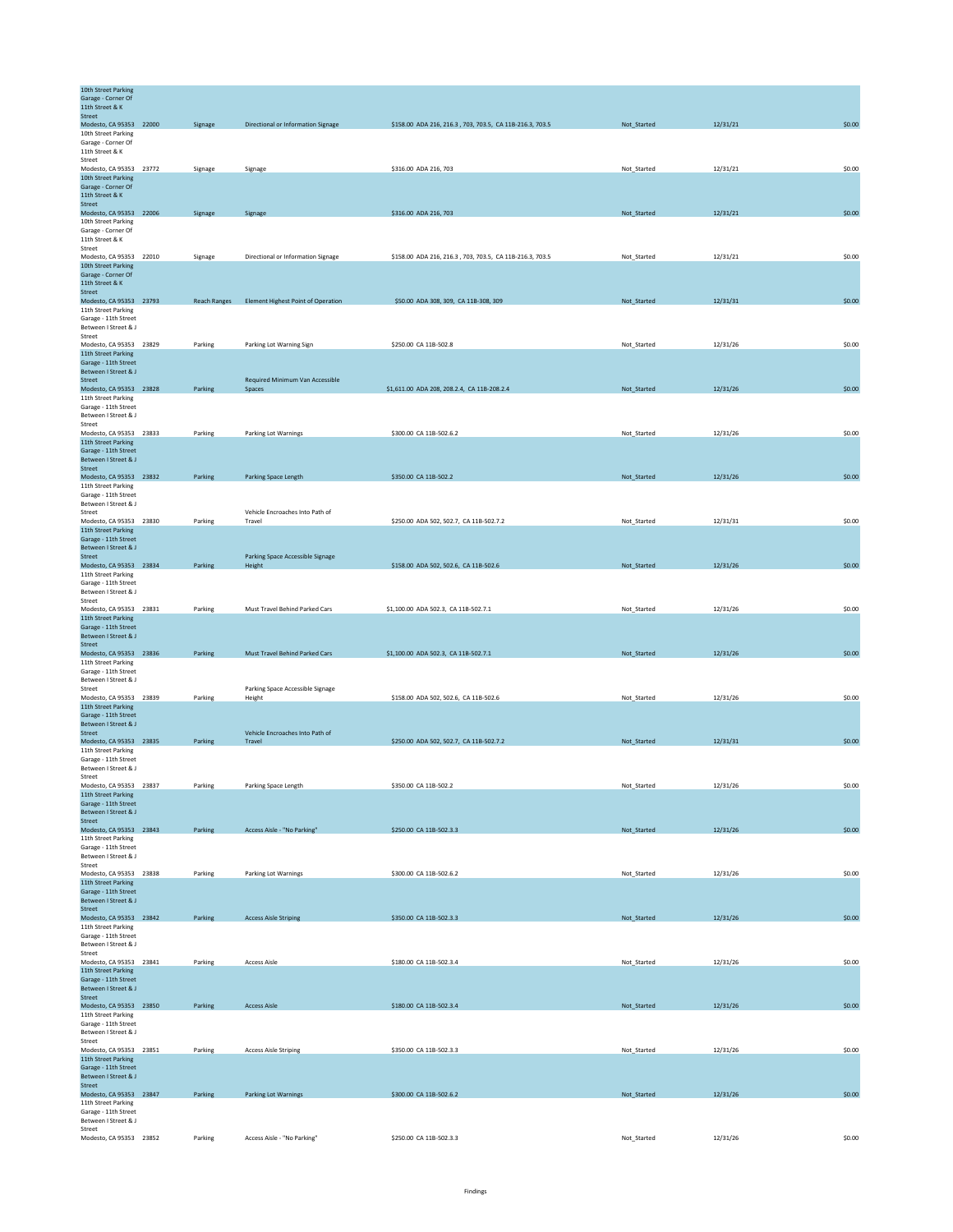| 11th Street Parking<br>Garage - 11th Street<br>Between I Street & J |         |                                            |                                         |             |          |        |
|---------------------------------------------------------------------|---------|--------------------------------------------|-----------------------------------------|-------------|----------|--------|
| <b>Street</b>                                                       |         |                                            |                                         |             |          |        |
| Modesto, CA 95353 23846                                             | Parking | Parking Space Length                       | \$350.00 CA 11B-502.2                   | Not_Started | 12/31/26 | \$0.00 |
| 11th Street Parking<br>Garage - 11th Street                         |         |                                            |                                         |             |          |        |
| Between I Street & J                                                |         |                                            |                                         |             |          |        |
| Street                                                              |         | Vehicle Encroaches Into Path of            |                                         | Not Started |          |        |
| Modesto, CA 95353 23844<br>11th Street Parking                      | Parking | Travel                                     | \$250.00 ADA 502, 502.7, CA 11B-502.7.2 |             | 12/31/31 | \$0.00 |
| Garage - 11th Street                                                |         |                                            |                                         |             |          |        |
| Between I Street & J<br>Street                                      |         | Parking Space Accessible Signage           |                                         |             |          |        |
| Modesto, CA 95353 23848                                             | Parking | Height                                     | \$158.00 ADA 502, 502.6, CA 11B-502.6   | Not_Started | 12/31/26 | \$0.00 |
| 11th Street Parking                                                 |         |                                            |                                         |             |          |        |
| Garage - 11th Street<br><b>Between I Street &amp; I</b>             |         |                                            |                                         |             |          |        |
| Street                                                              |         |                                            |                                         |             |          |        |
| Modesto, CA 95353 23845<br>11th Street Parking                      | Parking | Must Travel Behind Parked Cars             | \$1,100.00 ADA 502.3, CA 11B-502.7.1    | Not_Started | 12/31/26 | \$0.00 |
| Garage - 11th Street                                                |         |                                            |                                         |             |          |        |
| Between I Street & J                                                |         |                                            |                                         |             |          |        |
| Street<br>Modesto, CA 95353 23856                                   | Parking | Parking Space Accessible Signage<br>Height | \$158.00 ADA 502, 502.6, CA 11B-502.6   | Not_Started | 12/31/26 | \$0.00 |
| 11th Street Parking                                                 |         |                                            |                                         |             |          |        |
| Garage - 11th Street<br>Between I Street & J                        |         |                                            |                                         |             |          |        |
| Street                                                              |         | Vehicle Encroaches Into Path of            |                                         |             |          |        |
| Modesto, CA 95353 23853                                             | Parking | Travel                                     | \$250.00 ADA 502, 502.7, CA 11B-502.7.2 | Not_Started | 12/31/31 | \$0.00 |
| 11th Street Parking<br>Garage - 11th Street                         |         |                                            |                                         |             |          |        |
| Between I Street & J                                                |         |                                            |                                         |             |          |        |
| Street<br>Modesto, CA 95353 23854                                   | Parking | Parking Space Length                       | \$350.00 CA 11B-502.2                   | Not_Started | 12/31/26 | \$0.00 |
| 11th Street Parking                                                 |         |                                            |                                         |             |          |        |
| Garage - 11th Street<br>Between I Street & J                        |         |                                            |                                         |             |          |        |
| Street                                                              |         |                                            |                                         |             |          |        |
| Modesto, CA 95353 23860<br>11th Street Parking                      | Parking | Access Aisle - "No Parking"                | \$250.00 CA 11B-502.3.3                 | Not_Started | 12/31/26 | \$0.00 |
| Garage - 11th Street                                                |         |                                            |                                         |             |          |        |
| Between I Street & J                                                |         |                                            |                                         |             |          |        |
| Street<br>Modesto, CA 95353 23855                                   | Parking | <b>Parking Lot Warnings</b>                | \$300.00 CA 11B-502.6.2                 | Not_Started | 12/31/26 | \$0.00 |
| 11th Street Parking                                                 |         |                                            |                                         |             |          |        |
| Garage - 11th Street<br>Between I Street & J                        |         |                                            |                                         |             |          |        |
| Street                                                              |         |                                            |                                         |             |          |        |
| Modesto, CA 95353 23859<br>11th Street Parking                      | Parking | <b>Access Aisle Striping</b>               | \$350.00 CA 11B-502.3.3                 | Not Started | 12/31/26 | \$0.00 |
| Garage - 11th Street                                                |         |                                            |                                         |             |          |        |
| Between I Street & J<br>Street                                      |         |                                            |                                         |             |          |        |
| Modesto, CA 95353 23858                                             | Parking | <b>Access Aisle</b>                        | \$180.00 CA 11B-502.3.4                 | Not_Started | 12/31/26 | \$0.00 |
| 11th Street Parking                                                 |         |                                            |                                         |             |          |        |
| Garage - 11th Street<br>Between I Street & J                        |         |                                            |                                         |             |          |        |
| Street                                                              |         |                                            |                                         |             |          |        |
| Modesto, CA 95353 23864<br>11th Street Parking                      | Parking | Parking Lot Warnings                       | \$300.00 CA 11B-502.6.2                 | Not_Started | 12/31/26 | \$0.00 |
| Garage - 11th Street                                                |         |                                            |                                         |             |          |        |
| Between I Street & J<br>Street                                      |         |                                            |                                         |             |          |        |
| Modesto, CA 95353 23863                                             | Parking | Parking Space Length                       | \$350.00 CA 11B-502.2                   | Not_Started | 12/31/26 | \$0.00 |
| 11th Street Parking<br>Garage - 11th Street                         |         |                                            |                                         |             |          |        |
| Between I Street & J                                                |         |                                            |                                         |             |          |        |
| Street                                                              |         | Vehicle Encroaches Into Path of<br>Travel  | \$250.00 ADA 502, 502.7, CA 11B-502.7.2 |             |          | \$0.00 |
| Modesto, CA 95353 23861<br>11th Street Parking                      | Parking |                                            |                                         | Not_Started | 12/31/31 |        |
| Garage - 11th Street                                                |         |                                            |                                         |             |          |        |
| Between I Street & J<br>Street                                      |         |                                            |                                         |             |          |        |
| Modesto, CA 95353 23862                                             | Parking | Must Travel Behind Parked Cars             | \$1,100.00 ADA 502.3, CA 11B-502.7.1    | Not_Started | 12/31/26 | \$0.00 |
| 11th Street Parking<br>Garage - 11th Street                         |         |                                            |                                         |             |          |        |
| Between I Street & J                                                |         |                                            |                                         |             |          |        |
| Street<br>Modesto, CA 95353 23865                                   | Parking |                                            | \$350.00 CA 11B-502.2                   | Not_Started | 12/31/26 | \$0.00 |
| 11th Street Parking                                                 |         | Parking Space Length                       |                                         |             |          |        |
| Garage - 11th Street                                                |         |                                            |                                         |             |          |        |
| Between I Street & J<br>Street                                      |         |                                            |                                         |             |          |        |
| Modesto, CA 95353 23867                                             | Parking | <b>Access Aisle</b>                        | \$180.00 CA 11B-502.3.4                 | Not_Started | 12/31/26 | \$0.00 |
| 11th Street Parking<br>Garage - 11th Street                         |         |                                            |                                         |             |          |        |
| Between I Street & J                                                |         |                                            |                                         |             |          |        |
| Street<br>Modesto, CA 95353 23868                                   | Parking | <b>Access Aisle Striping</b>               | \$350.00 CA 11B-502.3.3                 | Not_Started | 12/31/26 | \$0.00 |
| 11th Street Parking                                                 |         |                                            |                                         |             |          |        |
| Garage - 11th Street<br>Between I Street & J                        |         |                                            |                                         |             |          |        |
| <b>Street</b>                                                       |         |                                            |                                         |             |          |        |
| Modesto, CA 95353 23872<br>11th Street Parking                      | Parking | <b>Parking Lot Warnings</b>                | \$300.00 CA 11B-502.6.2                 | Not_Started | 12/31/26 | \$0.00 |
| Garage - 11th Street                                                |         |                                            |                                         |             |          |        |
| Between I Street & J<br>Street                                      |         |                                            |                                         |             |          |        |
| Modesto, CA 95353 23871                                             | Parking | Parking Space Length                       | \$350.00 CA 11B-502.2                   | Not_Started | 12/31/26 | \$0.00 |
| 11th Street Parking                                                 |         |                                            |                                         |             |          |        |
| Garage - 11th Street<br>Between I Street & J                        |         |                                            |                                         |             |          |        |
| Street                                                              |         |                                            |                                         |             |          |        |
| Modesto, CA 95353 23870<br>11th Street Parking                      | Parking | Must Travel Behind Parked Cars             | \$1,100.00 ADA 502.3, CA 11B-502.7.1    | Not_Started | 12/31/26 | \$0.00 |
| Garage - 11th Street                                                |         |                                            |                                         |             |          |        |
| Between I Street & J<br>Street                                      |         | Parking Space Accessible Signage           |                                         |             |          |        |
| Modesto, CA 95353 23873                                             | Parking | Height                                     | \$158.00 ADA 502, 502.6, CA 11B-502.6   | Not_Started | 12/31/26 | \$0.00 |
| 11th Street Parking<br>Garage - 11th Street                         |         |                                            |                                         |             |          |        |
| Between I Street & J                                                |         |                                            |                                         |             |          |        |
| Street                                                              |         | Vehicle Encroaches Into Path of            |                                         |             |          |        |
| Modesto, CA 95353 23869<br>11th Street Parking                      | Parking | Travel                                     | \$250.00 ADA 502, 502.7, CA 11B-502.7.2 | Not_Started | 12/31/31 | \$0.00 |
| Garage - 11th Street<br>Between I Street & J                        |         |                                            |                                         |             |          |        |
| Street                                                              |         |                                            |                                         |             |          |        |
| Modesto, CA 95353 21726                                             |         | Path of Travel Detectable Warnings         | \$144.00 ADA 705, CA 11B-247.1.2.5      | Not_Started | 12/31/31 | \$0.00 |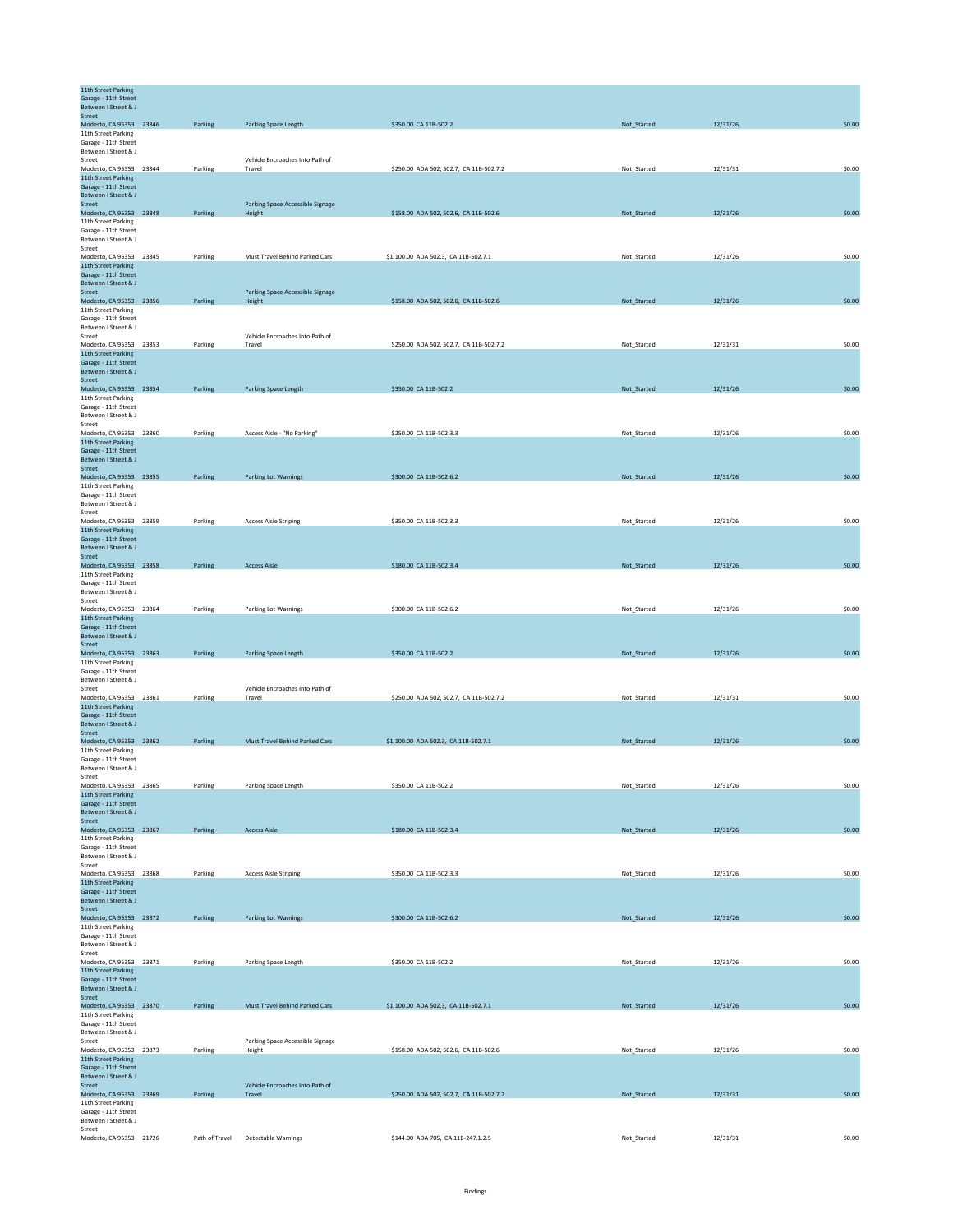| 11th Street Parking<br>Garage - 11th Street    |                          |                                    |                                                                      |             |          |        |
|------------------------------------------------|--------------------------|------------------------------------|----------------------------------------------------------------------|-------------|----------|--------|
| Between I Street & J<br>Street                 |                          |                                    |                                                                      |             |          |        |
| Modesto, CA 95353 21727                        |                          | Path of Travel Detectable Warnings | \$144.00 ADA 705, CA 11B-247.1.2.5                                   | Not_Started | 12/31/31 | \$0.00 |
| 11th Street Parking<br>Garage - 11th Street    |                          |                                    |                                                                      |             |          |        |
| Between I Street & J<br>Street                 |                          |                                    |                                                                      |             |          |        |
| Modesto, CA 95353 21728                        | Path of Travel           | Detectable Warnings                | \$144.00 ADA 705, CA 11B-247.1.2.5                                   | Not_Started | 12/31/31 | \$0.00 |
| 11th Street Parking<br>Garage - 11th Street    |                          |                                    |                                                                      |             |          |        |
| Between I Street & J<br>Street                 |                          |                                    |                                                                      |             |          |        |
| Modesto, CA 95353 21729                        | Path of Travel           | <b>Detectable Warnings</b>         | \$144.00 ADA 705, CA 11B-247.1.2.5                                   | Not_Started | 12/31/31 | \$0.00 |
| 11th Street Parking<br>Garage - 11th Street    |                          |                                    |                                                                      |             |          |        |
| Between I Street & J                           |                          |                                    |                                                                      |             |          |        |
| Street<br>Modesto, CA 95353 21927              | Path of Travel           | Detectable Warnings                | \$144.00 ADA 705, CA 11B-247.1.2.5                                   | Not_Started | 12/31/31 | \$0.00 |
| 11th Street Parking<br>Garage - 11th Street    |                          |                                    |                                                                      |             |          |        |
| Between I Street & J                           |                          |                                    |                                                                      |             |          |        |
| Street<br>Modesto, CA 95353 21928              | Path of Travel Crosswalk |                                    | \$1,100.00                                                           | Not_Started | 12/31/31 | \$0.00 |
| 11th Street Parking                            |                          |                                    |                                                                      |             |          |        |
| Garage - 11th Street<br>Between I Street & J   |                          |                                    |                                                                      |             |          |        |
| Street                                         |                          |                                    |                                                                      |             |          |        |
| Modesto, CA 95353 23908<br>11th Street Parking | Path of Travel           | <b>Detectable Warnings</b>         | \$144.00 ADA 705, CA 11B-247.1.2.5                                   | Not_Started | 12/31/31 | \$0.00 |
| Garage - 11th Street<br>Between I Street & J   |                          |                                    |                                                                      |             |          |        |
| <b>Street</b>                                  |                          |                                    |                                                                      |             |          |        |
| Modesto, CA 95353 23888<br>11th Street Parking | Ramps                    | Ramp Run Slope                     | \$3,600.00 ADA 405, 405.2, CA 11B-405.2                              | Not_Started | 12/31/31 | \$0.00 |
| Garage - 11th Street                           |                          |                                    |                                                                      |             |          |        |
| Between I Street & J<br>Street                 |                          |                                    |                                                                      |             |          |        |
| Modesto, CA 95353 23889<br>11th Street Parking | Ramps                    | Landing Slope                      | \$2,872.00 ADA 402, 405.7.1, CA 11B-405.7.1                          | Not Started | 12/31/31 | \$0.00 |
| Garage - 11th Street                           |                          |                                    |                                                                      |             |          |        |
| Between I Street & J<br>Street                 |                          |                                    |                                                                      |             |          |        |
| Modesto, CA 95353 23891                        | Ramps                    | <b>Handrail Top Extension</b>      | \$2,400.00 ADA 405, 405.8, 505.10.1, CA 11B-405.8, 505               | Not_Started | 12/31/31 | \$0.00 |
| 11th Street Parking<br>Garage - 11th Street    |                          |                                    |                                                                      |             |          |        |
| Between I Street & J<br>Street                 |                          |                                    |                                                                      |             |          |        |
| Modesto, CA 95353 23892                        | Ramps                    | Handrail Height                    | \$3,918.00 ADA 405, 405.8, 505.4, CA 11B-405.8, 505.4                | Not_Started | 12/31/31 | \$0.00 |
| 11th Street Parking<br>Garage - 11th Street    |                          |                                    |                                                                      |             |          |        |
| Between I Street & J                           |                          |                                    |                                                                      |             |          |        |
| Street<br>Modesto, CA 95353 23890              | Ramps                    | Handrail Bottom Extension          | \$2,400.00 ADA 405, 405.8, 405.9.1, 505.10.1, CA 11B-405.8, 505.10.1 | Not_Started | 12/31/31 | \$0.00 |
| 11th Street Parking                            |                          |                                    |                                                                      |             |          |        |
| Garage - 11th Street<br>Between I Street & J   |                          |                                    |                                                                      |             |          |        |
| Street<br>Modesto, CA 95353 23893              | Ramps                    | Handrail Bottom Extension          | \$2,400.00 ADA 405, 405.8, 405.9.1, 505.10.1, CA 11B-405.8, 505.10.1 | Not_Started | 12/31/31 | \$0.00 |
| 11th Street Parking                            |                          |                                    |                                                                      |             |          |        |
| Garage - 11th Street<br>Between I Street & J   |                          |                                    |                                                                      |             |          |        |
| Street                                         |                          |                                    |                                                                      |             |          |        |
| Modesto, CA 95353 23895<br>11th Street Parking | Ramps                    | Handrail Height                    | \$3,918.00 ADA 405, 405.8, 505.4, CA 11B-405.8, 505.4                | Not Started | 12/31/31 | \$0.00 |
| Garage - 11th Street                           |                          |                                    |                                                                      |             |          |        |
| Between I Street & J<br>Street                 |                          |                                    |                                                                      |             |          |        |
| Modesto, CA 95353 23894<br>11th Street Parking | Ramps                    | Handrail Top Extension             | \$2,400.00 ADA 405, 405.8, 505.10.1, CA 11B-405.8, 505               | Not_Started | 12/31/31 | \$0.00 |
| Garage - 11th Street                           |                          |                                    |                                                                      |             |          |        |
| Between I Street & J<br><b>Street</b>          |                          |                                    |                                                                      |             |          |        |
| Modesto, CA 95353 23815                        | Elevators                | <b>Evacuation Signage</b>          | \$158.00                                                             | Not_Started | 12/31/26 | \$0.00 |
| 11th Street Parking<br>Garage - 11th Street    |                          |                                    |                                                                      |             |          |        |
| Between I Street & J<br>Street                 |                          |                                    |                                                                      |             |          |        |
| Modesto, CA 95353 23816                        | Elevators                | Door                               | \$800.00 ADA 407, 407.3.3.3, CA 11B-407.3.3.3                        | Not_Started | 12/31/26 | \$0.00 |
| 11th Street Parking<br>Garage - 11th Street    |                          |                                    |                                                                      |             |          |        |
| Between I Street & J                           |                          |                                    |                                                                      |             |          |        |
| Street<br>Modesto, CA 95353 23817              | Elevators                | <b>Emergency System</b>            | \$800.00 ADA 407, 407.4.7.1.3                                        | Not_Started | 12/31/26 | \$0.00 |
| 11th Street Parking                            |                          |                                    |                                                                      |             |          |        |
| Garage - 11th Street<br>Between I Street & J   |                          |                                    |                                                                      |             |          |        |
| Street<br>Modesto, CA 95353 23818              | Elevators                | <b>Emergency System</b>            | \$800.00 ADA 407, 407.4.6.4.2, CA 11B-407.4.6.4.2                    | Not_Started | 12/31/26 | \$0.00 |
| 11th Street Parking                            |                          |                                    |                                                                      |             |          |        |
| Garage - 11th Street<br>Between I Street & J   |                          |                                    |                                                                      |             |          |        |
| Street                                         |                          |                                    |                                                                      |             |          |        |
| Modesto, CA 95353 23819<br>11th Street Parking | Elevators                | Jamb Marking                       | \$1,500.00 ADA 407, 407.2.3.1                                        | Not_Started | 12/31/26 | \$0.00 |
| Garage - 11th Street<br>Between I Street & J   |                          |                                    |                                                                      |             |          |        |
| Street                                         |                          |                                    |                                                                      |             |          |        |
| Modesto, CA 95353 23820<br>11th Street Parking | Elevators                | Elevator - Jamb Marking            | \$180.00 ADA 407                                                     | Not_Started | 12/31/26 | \$0.00 |
| Garage - 11th Street                           |                          |                                    |                                                                      |             |          |        |
| Between I Street & J<br>Street                 |                          |                                    |                                                                      |             |          |        |
| Modesto, CA 95353 23822                        | Elevators                | Elevator - Jamb Marking            | \$180.00 ADA 407                                                     | Not_Started | 12/31/26 | \$0.00 |
| 11th Street Parking<br>Garage - 11th Street    |                          |                                    |                                                                      |             |          |        |
| Between I Street & J<br>Street                 |                          |                                    |                                                                      |             |          |        |
| Modesto, CA 95353 23821                        | Elevators                | Jamb Marking                       | \$1,500.00 ADA 407, 407.2.3.1                                        | Not_Started | 12/31/26 | \$0.00 |
| 11th Street Parking<br>Garage - 11th Street    |                          |                                    |                                                                      |             |          |        |
| Between I Street & J                           |                          |                                    |                                                                      |             |          |        |
| Street<br>Modesto, CA 95353 23823              | Elevators                | Jamb Marking                       | \$1,500.00 ADA 407, 407.2.3.1                                        | Not_Started | 12/31/26 | \$0.00 |
| 11th Street Parking<br>Garage - 11th Street    |                          |                                    |                                                                      |             |          |        |
| Between I Street & J                           |                          |                                    |                                                                      |             |          |        |
| Street<br>Modesto, CA 95353 23825              | Elevators                | Elevator - Jamb Marking            | \$180.00 ADA 407                                                     | Not_Started | 12/31/26 | \$0.00 |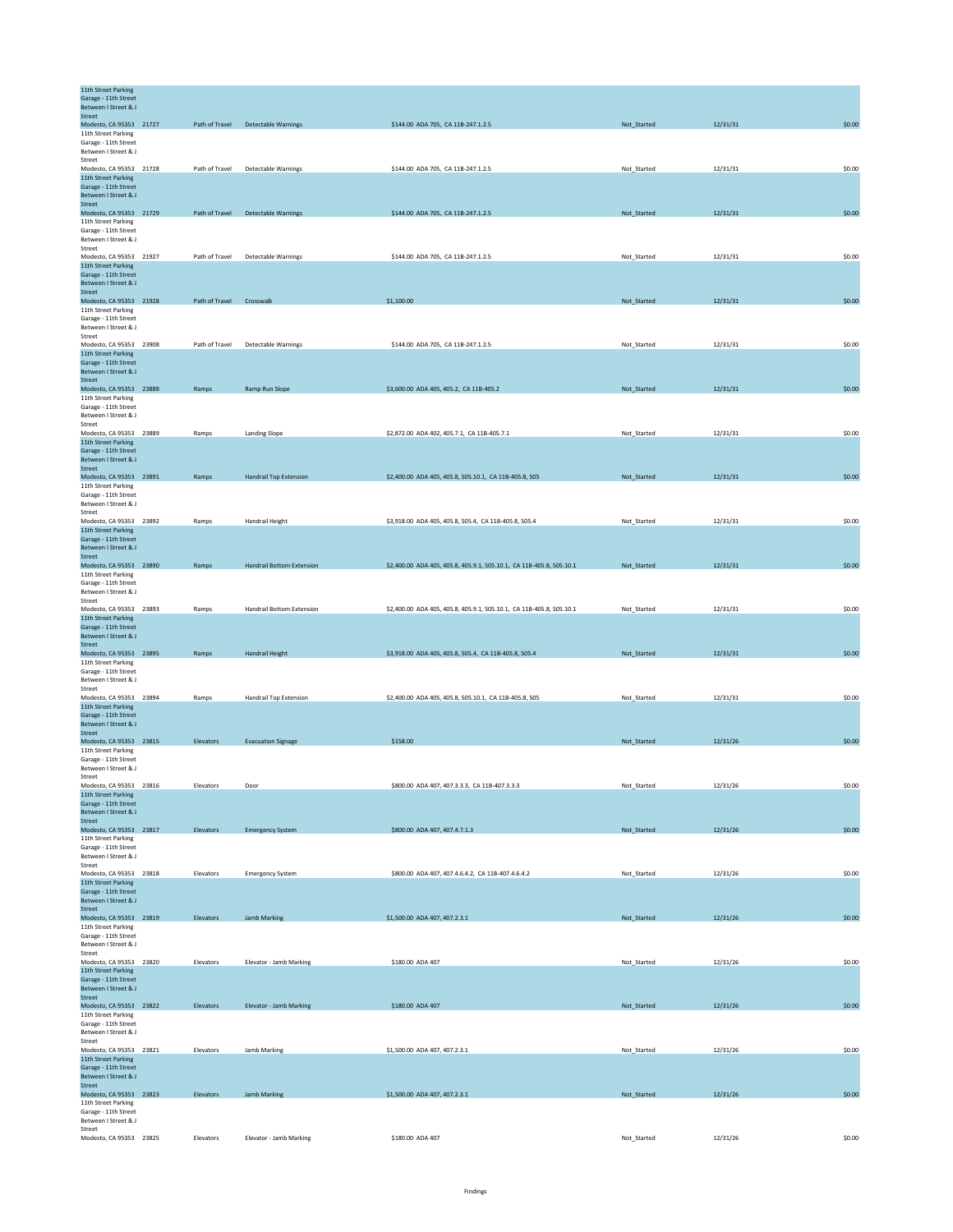| 11th Street Parking<br>Garage - 11th Street             |               |                                  |                                                    |             |          |        |
|---------------------------------------------------------|---------------|----------------------------------|----------------------------------------------------|-------------|----------|--------|
| Between I Street & J<br><b>Street</b>                   |               |                                  |                                                    |             |          |        |
| Modesto, CA 95353 23824<br>11th Street Parking          | Elevators     | Elevator - Jamb Marking          | \$180.00 ADA 407                                   | Not_Started | 12/31/26 | \$0.00 |
| Garage - 11th Street                                    |               |                                  |                                                    |             |          |        |
| Between I Street & J<br>Street                          |               |                                  |                                                    |             |          |        |
| Modesto, CA 95353 23827                                 | Elevators     | Elevator - Jamb Marking          | \$180.00 ADA 407                                   | Not_Started | 12/31/26 | \$0.00 |
| 11th Street Parking<br>Garage - 11th Street             |               |                                  |                                                    |             |          |        |
| Between I Street & J                                    |               |                                  |                                                    |             |          |        |
| Street<br>Modesto, CA 95353 23826                       | Elevators     | Jamb Marking                     | \$1,500.00 ADA 407, 407.2.3.1                      | Not_Started | 12/31/26 | \$0.00 |
| 11th Street Parking                                     |               |                                  |                                                    |             |          |        |
| Garage - 11th Street<br><b>Between I Street &amp; I</b> |               |                                  |                                                    |             |          |        |
| Street                                                  |               |                                  |                                                    |             |          |        |
| Modesto, CA 95353 21864<br>11th Street Parking          | Stairs        | <b>Riser Striping</b>            | \$944.00 ADA 504, CA 11B-504.4.1                   | Not_Started | 12/31/26 | \$0.00 |
| Garage - 11th Street                                    |               |                                  |                                                    |             |          |        |
| Between I Street & J<br>Street                          |               |                                  |                                                    |             |          |        |
| Modesto, CA 95353 21868                                 | <b>Stairs</b> | <b>Handrail Extension Length</b> | \$627.00 ADA 504, CA 11B-505.10.3                  | Not_Started | 12/31/31 | \$0.00 |
| 11th Street Parking<br>Garage - 11th Street             |               |                                  |                                                    |             |          |        |
| Between I Street & J                                    |               |                                  |                                                    |             |          |        |
| Street<br>Modesto, CA 95353 21865                       | Stairs        | Handrail Extension Length        | \$800.00 ADA 504, 504.6, 505.10.2, CA 11B-505.10.2 | Not_Started | 12/31/31 | \$0.00 |
| 11th Street Parking                                     |               |                                  |                                                    |             |          |        |
| Garage - 11th Street<br>Between I Street & J            |               |                                  |                                                    |             |          |        |
| Street<br>Modesto, CA 95353 21866                       | <b>Stairs</b> | Is Handrail Extension Parallel   |                                                    | Not_Started | 12/31/31 | \$0.00 |
| 11th Street Parking                                     |               |                                  | \$800.00 ADA 504, 504.6, 505.10.2, CA 11B-505.10.2 |             |          |        |
| Garage - 11th Street<br>Between I Street & J            |               |                                  |                                                    |             |          |        |
| Street                                                  |               |                                  |                                                    |             |          |        |
| Modesto, CA 95353 21867<br>11th Street Parking          | <b>Stairs</b> | Is Handrail Extension Parallel   | \$627.00 ADA 504, CA 11B-505.10.3                  | Not_Started | 12/31/31 | \$0.00 |
| Garage - 11th Street                                    |               |                                  |                                                    |             |          |        |
| Between I Street & J<br>Street                          |               |                                  |                                                    |             |          |        |
| Modesto, CA 95353 21870                                 | <b>Stairs</b> | <b>Riser Striping</b>            | \$944.00 ADA 504, CA 11B-504.4.1                   | Not_Started | 12/31/26 | \$0.00 |
| 11th Street Parking<br>Garage - 11th Street             |               |                                  |                                                    |             |          |        |
| Between I Street & J                                    |               |                                  |                                                    |             |          |        |
| Street<br>Modesto, CA 95353 21869                       | <b>Stairs</b> | <b>Risers Height</b>             | ADA 504.2. CA 11B-504.2                            | Not Started | 12/31/31 | \$0.00 |
| 11th Street Parking                                     |               |                                  |                                                    |             |          |        |
| Garage - 11th Street<br>Between I Street & J            |               |                                  |                                                    |             |          |        |
| Street<br>Modesto, CA 95353 21873                       | <b>Stairs</b> | Handrail Extension Length        | \$627.00 ADA 504, CA 11B-505.10.3                  | Not_Started | 12/31/31 | \$0.00 |
| 11th Street Parking                                     |               |                                  |                                                    |             |          |        |
| Garage - 11th Street<br>Between I Street & J            |               |                                  |                                                    |             |          |        |
| Street                                                  |               |                                  |                                                    |             |          |        |
| Modesto, CA 95353 21871<br>11th Street Parking          | Stairs        | Is Handrail Extension Parallel   | \$800.00 ADA 504, 504.6, 505.10.2, CA 11B-505.10.2 | Not_Started | 12/31/31 | \$0.00 |
| Garage - 11th Street                                    |               |                                  |                                                    |             |          |        |
| Between I Street & J<br>Street                          |               |                                  |                                                    |             |          |        |
| Modesto, CA 95353 21872                                 | <b>Stairs</b> | Is Handrail Extension Parallel   | \$627.00 ADA 504, CA 11B-505.10.3                  | Not_Started | 12/31/31 | \$0.00 |
| 11th Street Parking<br>Garage - 11th Street             |               |                                  |                                                    |             |          |        |
| Between I Street & J                                    |               |                                  |                                                    |             |          |        |
| Street<br>Modesto, CA 95353 21876                       | Stairs        | Is Handrail Extension Parallel   | \$627.00 ADA 504, CA 11B-505.10.3                  | Not_Started | 12/31/31 | \$0.00 |
| 11th Street Parking<br>Garage - 11th Street             |               |                                  |                                                    |             |          |        |
| Between I Street & J                                    |               |                                  |                                                    |             |          |        |
| Street<br>Modesto, CA 95353 21875                       | <b>Stairs</b> | Is Handrail Extension Parallel   | \$800.00 ADA 504, 504.6, 505.10.2, CA 11B-505.10.2 | Not_Started | 12/31/31 | \$0.00 |
| 11th Street Parking                                     |               |                                  |                                                    |             |          |        |
| Garage - 11th Street<br>Between I Street & J            |               |                                  |                                                    |             |          |        |
| Street                                                  |               |                                  |                                                    |             |          |        |
| Modesto, CA 95353 21877<br>11th Street Parking          | Stairs        | Handrail Extension Length        | \$627.00 ADA 504, CA 11B-505.10.3                  | Not_Started | 12/31/31 | \$0.00 |
| Garage - 11th Street                                    |               |                                  |                                                    |             |          |        |
| Between I Street & J<br><b>Street</b>                   |               |                                  |                                                    |             |          |        |
| Modesto, CA 95353 21874                                 | <b>Stairs</b> | <b>Handrail Extension Length</b> | \$800.00 ADA 504, 504.6, 505.10.2, CA 11B-505.10.2 | Not_Started | 12/31/31 | \$0.00 |
| 11th Street Parking<br>Garage - 11th Street             |               |                                  |                                                    |             |          |        |
| Between I Street & J                                    |               |                                  |                                                    |             |          |        |
| Street<br>Modesto, CA 95353 21878                       | <b>Stairs</b> | <b>Riser Striping</b>            | \$944.00 ADA 504, CA 11B-504.4.1                   | Not_Started | 12/31/26 | \$0.00 |
| 11th Street Parking                                     |               |                                  |                                                    |             |          |        |
| Garage - 11th Street<br>Between I Street & J            |               |                                  |                                                    |             |          |        |
| <b>Street</b><br>Modesto, CA 95353 21879                | <b>Stairs</b> | <b>Handrail Extension Length</b> | \$800.00 ADA 504, 504.6, 505.10.2, CA 11B-505.10.2 | Not_Started | 12/31/31 | \$0.00 |
| 11th Street Parking                                     |               |                                  |                                                    |             |          |        |
| Garage - 11th Street<br>Between I Street & J            |               |                                  |                                                    |             |          |        |
| Street                                                  |               |                                  |                                                    |             |          |        |
| Modesto, CA 95353 21882<br>11th Street Parking          | Stairs        | Handrail Extension Length        | \$627.00 ADA 504, CA 11B-505.10.3                  | Not_Started | 12/31/31 | \$0.00 |
| Garage - 11th Street                                    |               |                                  |                                                    |             |          |        |
| Between I Street & J<br>Street                          |               |                                  |                                                    |             |          |        |
| Modesto, CA 95353 21880                                 | <b>Stairs</b> | Is Handrail Extension Parallel   | \$800.00 ADA 504, 504.6, 505.10.2, CA 11B-505.10.2 | Not_Started | 12/31/31 | \$0.00 |
| 11th Street Parking<br>Garage - 11th Street             |               |                                  |                                                    |             |          |        |
| Between I Street & J                                    |               |                                  |                                                    |             |          |        |
| Street<br>Modesto, CA 95353 21881                       | Stairs        | Is Handrail Extension Parallel   | \$627.00 ADA 504, CA 11B-505.10.3                  | Not_Started | 12/31/31 | \$0.00 |
| 11th Street Parking                                     |               |                                  |                                                    |             |          |        |
| Garage - 11th Street<br>Between I Street & J            |               |                                  |                                                    |             |          |        |
| Street<br>Modesto, CA 95353 21883                       | <b>Stairs</b> | <b>Riser Striping</b>            | \$944.00 ADA 504, CA 11B-504.4.1                   | Not_Started | 12/31/26 | \$0.00 |
| 11th Street Parking                                     |               |                                  |                                                    |             |          |        |
| Garage - 11th Street<br>Between I Street & J            |               |                                  |                                                    |             |          |        |
| Street<br>Modesto, CA 95353 21887                       | Stairs        | Handrail Extension Length        | \$627.00 ADA 504, CA 11B-505.10.3                  | Not_Started | 12/31/31 | \$0.00 |
|                                                         |               |                                  |                                                    |             |          |        |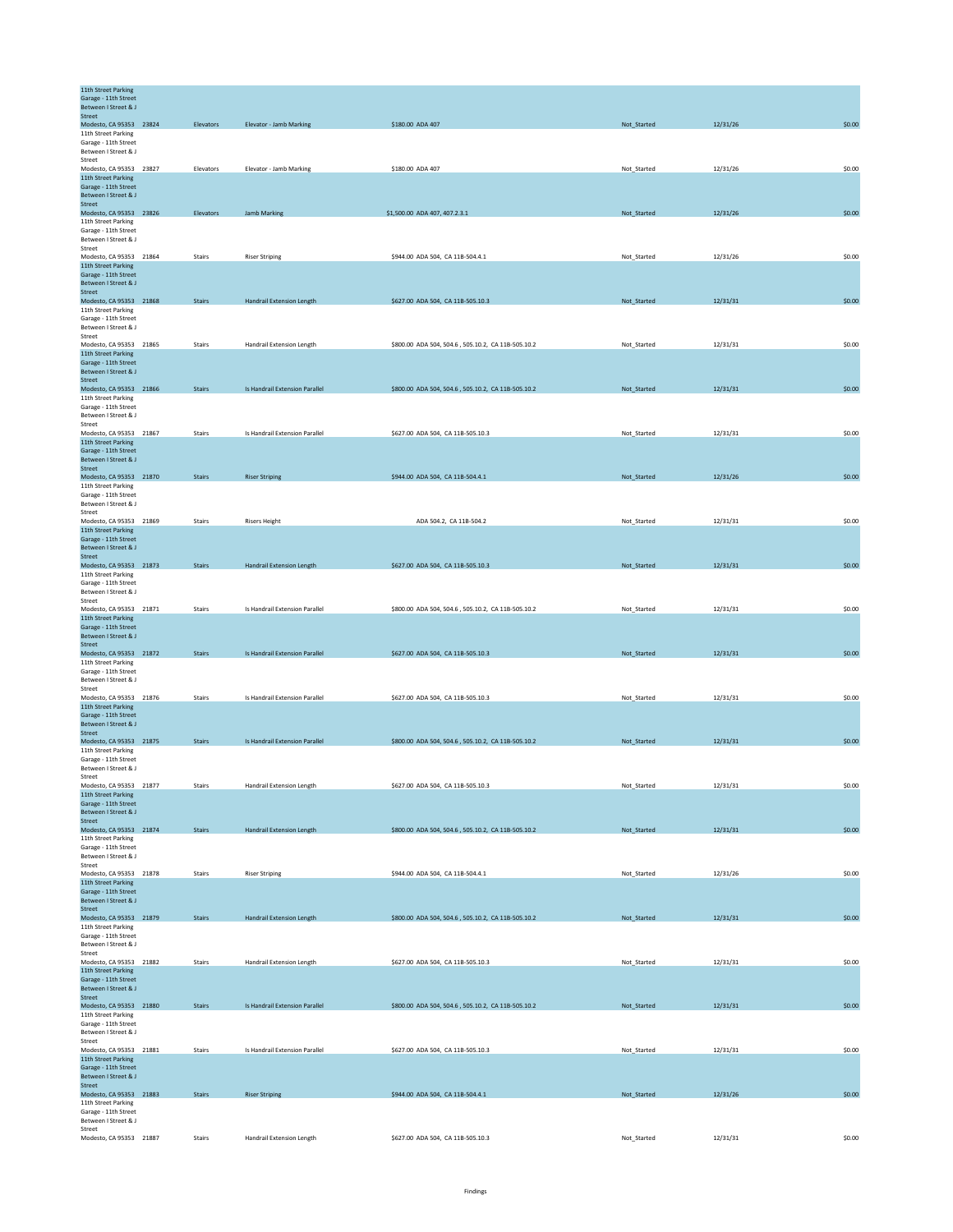| 11th Street Parking                            |               |                                  |                                                    |             |          |        |
|------------------------------------------------|---------------|----------------------------------|----------------------------------------------------|-------------|----------|--------|
|                                                |               |                                  |                                                    |             |          |        |
| Garage - 11th Street<br>Between I Street & J   |               |                                  |                                                    |             |          |        |
| Street                                         |               |                                  |                                                    |             |          |        |
| Modesto, CA 95353 21884                        | <b>Stairs</b> | <b>Handrail Extension Length</b> | \$800.00 ADA 504, 504.6, 505.10.2, CA 11B-505.10.2 | Not_Started | 12/31/31 | \$0.00 |
| 11th Street Parking<br>Garage - 11th Street    |               |                                  |                                                    |             |          |        |
| Between I Street & J                           |               |                                  |                                                    |             |          |        |
| Street                                         |               |                                  |                                                    |             |          |        |
| Modesto, CA 95353 21886<br>11th Street Parking | Stairs        | Is Handrail Extension Parallel   | \$627.00 ADA 504, CA 11B-505.10.3                  | Not_Started | 12/31/31 | \$0.00 |
| Garage - 11th Street                           |               |                                  |                                                    |             |          |        |
| Between I Street & J                           |               |                                  |                                                    |             |          |        |
| Street                                         | <b>Stairs</b> | Is Handrail Extension Parallel   |                                                    |             | 12/31/31 | \$0.00 |
| Modesto, CA 95353 21885<br>11th Street Parking |               |                                  | \$800.00 ADA 504, 504.6, 505.10.2, CA 11B-505.10.2 | Not_Started |          |        |
| Garage - 11th Street                           |               |                                  |                                                    |             |          |        |
| Between I Street & J                           |               |                                  |                                                    |             |          |        |
| Street                                         |               |                                  |                                                    | Not Started |          |        |
| Modesto, CA 95353 21889<br>11th Street Parking | Stairs        | Is Handrail Extension Parallel   | \$800.00 ADA 504, 504.6, 505.10.2, CA 11B-505.10.2 |             | 12/31/31 | \$0.00 |
| Garage - 11th Street                           |               |                                  |                                                    |             |          |        |
| Between I Street & J                           |               |                                  |                                                    |             |          |        |
| Street<br>Modesto, CA 95353 21888              | <b>Stairs</b> | Handrail Extension Length        | \$800.00 ADA 504, 504.6, 505.10.2, CA 11B-505.10.2 | Not_Started | 12/31/31 | \$0.00 |
| 11th Street Parking                            |               |                                  |                                                    |             |          |        |
| Garage - 11th Street                           |               |                                  |                                                    |             |          |        |
| Between I Street & J                           |               |                                  |                                                    |             |          |        |
| Street<br>Modesto, CA 95353 21891              | <b>Stairs</b> |                                  | \$944.00 ADA 504, CA 11B-504.4.1                   | Not_Started | 12/31/26 | \$0.00 |
| 11th Street Parking                            |               | <b>Riser Striping</b>            |                                                    |             |          |        |
| Garage - 11th Street                           |               |                                  |                                                    |             |          |        |
| Between I Street & J                           |               |                                  |                                                    |             |          |        |
| <b>Street</b><br>Modesto, CA 95353 21890       | <b>Stairs</b> | <b>Risers Height</b>             | ADA 504.2, CA 11B-504.2                            | Not_Started | 12/31/31 | \$0.00 |
| 11th Street Parking                            |               |                                  |                                                    |             |          |        |
| Garage - 11th Street                           |               |                                  |                                                    |             |          |        |
| Between I Street & J                           |               |                                  |                                                    |             |          |        |
| Street<br>Modesto, CA 95353 21892              | Stairs        | Handrail Extension Length        | \$800.00 ADA 504, 504.6, 505.10.2, CA 11B-505.10.2 | Not Started | 12/31/31 | \$0.00 |
| 11th Street Parking                            |               |                                  |                                                    |             |          |        |
| Garage - 11th Street                           |               |                                  |                                                    |             |          |        |
| Between I Street & J<br>Street                 |               |                                  |                                                    |             |          |        |
| Modesto, CA 95353 21895                        | <b>Stairs</b> | <b>Handrail Extension Length</b> | \$627.00 ADA 504, CA 11B-505.10.3                  | Not_Started | 12/31/31 | \$0.00 |
| 11th Street Parking                            |               |                                  |                                                    |             |          |        |
| Garage - 11th Street                           |               |                                  |                                                    |             |          |        |
| Between I Street & J<br>Street                 |               |                                  |                                                    |             |          |        |
| Modesto, CA 95353 21893                        | Stairs        | Is Handrail Extension Parallel   | \$800.00 ADA 504, 504.6, 505.10.2, CA 11B-505.10.2 | Not_Started | 12/31/31 | \$0.00 |
| 11th Street Parking                            |               |                                  |                                                    |             |          |        |
| Garage - 11th Street                           |               |                                  |                                                    |             |          |        |
| Between I Street & J<br>Street                 |               |                                  |                                                    |             |          |        |
| Modesto, CA 95353 21894                        | <b>Stairs</b> | Is Handrail Extension Parallel   | \$627.00 ADA 504, CA 11B-505.10.3                  | Not_Started | 12/31/31 | \$0.00 |
| 11th Street Parking                            |               |                                  |                                                    |             |          |        |
| Garage - 11th Street                           |               |                                  |                                                    |             |          |        |
| Between I Street & J<br>Street                 |               |                                  |                                                    |             |          |        |
| Modesto, CA 95353 21897                        | Stairs        | <b>Riser Striping</b>            | \$944.00 ADA 504, CA 11B-504.4.1                   | Not_Started | 12/31/26 | \$0.00 |
| 11th Street Parking                            |               |                                  |                                                    |             |          |        |
| Garage - 11th Street                           |               |                                  |                                                    |             |          |        |
| Between I Street & J<br>Street                 |               |                                  |                                                    |             |          |        |
| Modesto, CA 95353 21896                        | <b>Stairs</b> | <b>Risers Height</b>             | ADA 504.2, CA 11B-504.2                            | Not_Started | 12/31/31 | \$0.00 |
| 11th Street Parking                            |               |                                  |                                                    |             |          |        |
| Garage - 11th Street                           |               |                                  |                                                    |             |          |        |
| Between I Street & J<br>Street                 |               |                                  |                                                    |             |          |        |
| Modesto, CA 95353 21901                        | <b>Stairs</b> | Handrail Extension Length        | \$627.00 ADA 504, CA 11B-505.10.3                  | Not_Started | 12/31/31 | \$0.00 |
| 11th Street Parking                            |               |                                  |                                                    |             |          |        |
| Garage - 11th Street                           |               |                                  |                                                    |             |          |        |
| Between I Street & J<br><b>Street</b>          |               |                                  |                                                    |             |          |        |
| Modesto, CA 95353 21898                        |               |                                  |                                                    |             |          |        |
| 11th Street Parking                            | <b>Stairs</b> | <b>Handrail Extension Length</b> |                                                    | Not_Started | 12/31/31 | \$0.00 |
| Garage - 11th Street                           |               |                                  | \$800.00 ADA 504, 504.6, 505.10.2, CA 11B-505.10.2 |             |          |        |
|                                                |               |                                  |                                                    |             |          |        |
| Between I Street & J                           |               |                                  |                                                    |             |          |        |
| Street<br>Modesto, CA 95353 21900              | Stairs        | Is Handrail Extension Parallel   | \$627.00 ADA 504, CA 11B-505.10.3                  | Not_Started | 12/31/31 | \$0.00 |
| 11th Street Parking                            |               |                                  |                                                    |             |          |        |
| Garage - 11th Street                           |               |                                  |                                                    |             |          |        |
| Between I Street & J<br>Street                 |               |                                  |                                                    |             |          |        |
| Modesto, CA 95353 21899                        | <b>Stairs</b> | Is Handrail Extension Parallel   | \$800.00 ADA 504, 504.6, 505.10.2, CA 11B-505.10.2 | Not_Started | 12/31/31 | \$0.00 |
| 11th Street Parking                            |               |                                  |                                                    |             |          |        |
| Garage - 11th Street                           |               |                                  |                                                    |             |          |        |
| Between I Street & J<br>Street                 |               |                                  |                                                    |             |          |        |
| Modesto, CA 95353 21902                        | Stairs        | Is Handrail Extension Parallel   | \$627.00 ADA 504, CA 11B-505.10.3                  | Not_Started | 12/31/31 | \$0.00 |
| 11th Street Parking                            |               |                                  |                                                    |             |          |        |
| Garage - 11th Street<br>Between I Street & J   |               |                                  |                                                    |             |          |        |
| Street                                         |               |                                  |                                                    |             |          |        |
| Modesto, CA 95353 21903                        | <b>Stairs</b> | <b>Handrail Extension Length</b> | \$627.00 ADA 504, CA 11B-505.10.3                  | Not_Started | 12/31/31 | \$0.00 |
| 11th Street Parking                            |               |                                  |                                                    |             |          |        |
| Garage - 11th Street<br>Between I Street & J   |               |                                  |                                                    |             |          |        |
| Street                                         |               |                                  |                                                    |             |          |        |
| Modesto, CA 95353 21904                        | Stairs        | <b>Riser Striping</b>            | \$944.00 ADA 504, CA 11B-504.4.1                   | Not_Started | 12/31/26 | \$0.00 |
| 11th Street Parking                            |               |                                  |                                                    |             |          |        |
| Garage - 11th Street<br>Between I Street & J   |               |                                  |                                                    |             |          |        |
| Street                                         |               |                                  |                                                    |             |          |        |
| Modesto, CA 95353 21908                        | <b>Stairs</b> | <b>Handrail Extension Length</b> | \$627.00 ADA 504, CA 11B-505.10.3                  | Not_Started | 12/31/31 | \$0.00 |
| 11th Street Parking                            |               |                                  |                                                    |             |          |        |
| Garage - 11th Street<br>Between I Street & J   |               |                                  |                                                    |             |          |        |
| Street                                         |               |                                  |                                                    |             |          |        |
| Modesto, CA 95353 21905                        | <b>Stairs</b> | Handrail Extension Length        | \$800.00 ADA 504, 504.6, 505.10.2, CA 11B-505.10.2 | Not_Started | 12/31/31 | \$0.00 |
| 11th Street Parking                            |               |                                  |                                                    |             |          |        |
| Garage - 11th Street<br>Between I Street & J   |               |                                  |                                                    |             |          |        |
| Street                                         |               |                                  |                                                    |             |          |        |
| Modesto, CA 95353 21907                        | <b>Stairs</b> | Is Handrail Extension Parallel   | \$627.00 ADA 504, CA 11B-505.10.3                  | Not_Started | 12/31/31 | \$0.00 |
| 11th Street Parking<br>Garage - 11th Street    |               |                                  |                                                    |             |          |        |
| Between I Street & J<br>Street                 |               |                                  |                                                    |             |          |        |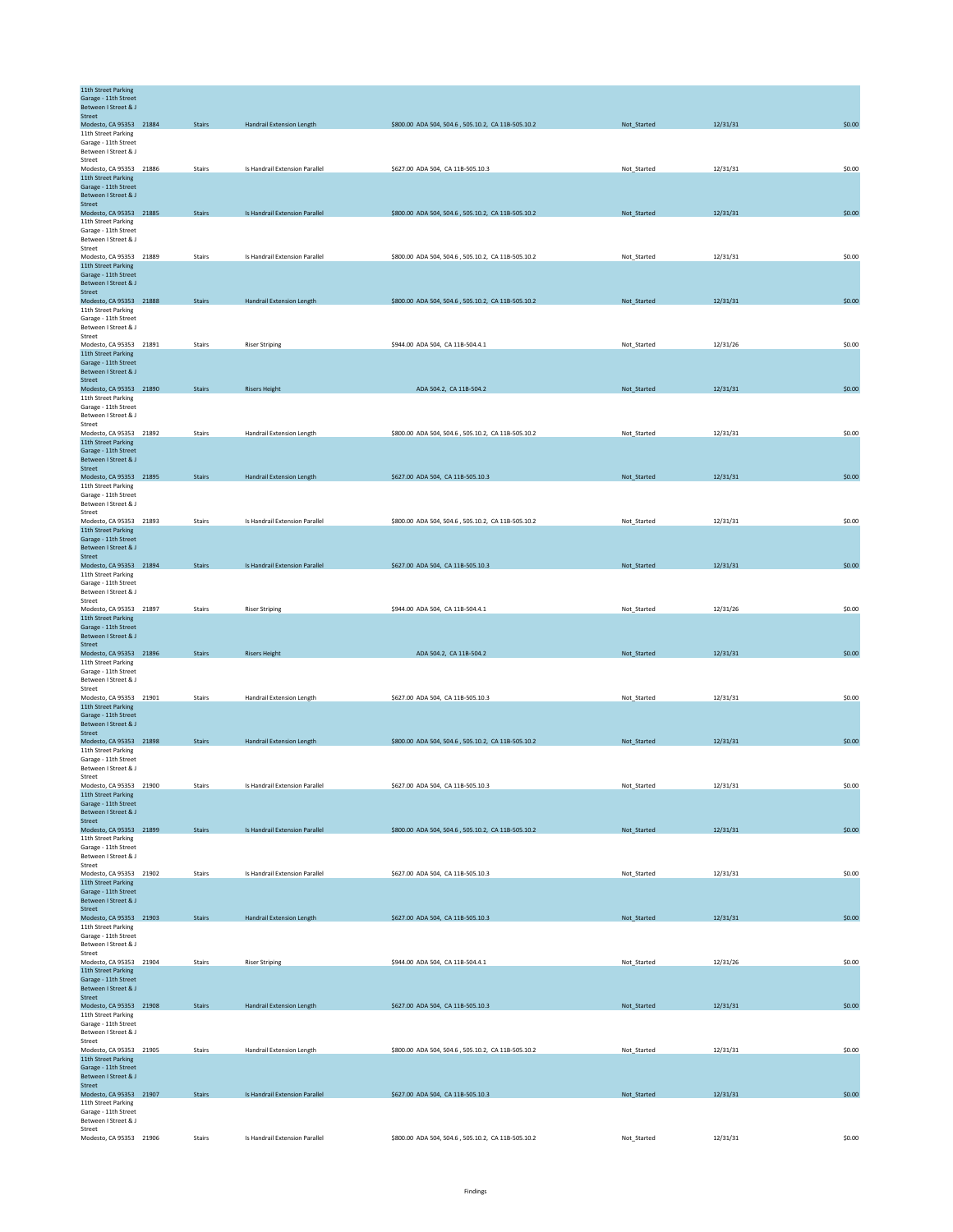| 11th Street Parking<br>Garage - 11th Street    |               |                                  |                                                                |             |          |        |
|------------------------------------------------|---------------|----------------------------------|----------------------------------------------------------------|-------------|----------|--------|
| Between I Street & J<br>Street                 |               |                                  |                                                                |             |          |        |
| Modesto, CA 95353 21910                        | <b>Stairs</b> | Is Handrail Extension Parallel   | \$800.00 ADA 504, 504.6, 505.10.2, CA 11B-505.10.2             | Not_Started | 12/31/31 | \$0.00 |
| 11th Street Parking<br>Garage - 11th Street    |               |                                  |                                                                |             |          |        |
| Between I Street & J                           |               |                                  |                                                                |             |          |        |
| Street<br>Modesto, CA 95353 21909              | Stairs        | Handrail Extension Length        | \$800.00 ADA 504, 504.6, 505.10.2, CA 11B-505.10.2             | Not_Started | 12/31/31 | \$0.00 |
| 11th Street Parking<br>Garage - 11th Street    |               |                                  |                                                                |             |          |        |
| Between I Street & J                           |               |                                  |                                                                |             |          |        |
| Street<br>Modesto, CA 95353 21912              | <b>Stairs</b> | <b>Riser Striping</b>            | \$944.00 ADA 504, CA 11B-504.4.1                               | Not_Started | 12/31/26 | \$0.00 |
| 11th Street Parking<br>Garage - 11th Street    |               |                                  |                                                                |             |          |        |
| Between I Street & J                           |               |                                  |                                                                |             |          |        |
| Street<br>Modesto, CA 95353 21911              | Stairs        | <b>Risers Height</b>             | ADA 504.2, CA 11B-504.2                                        | Not_Started | 12/31/31 | \$0.00 |
| 11th Street Parking                            |               |                                  |                                                                |             |          |        |
| Garage - 11th Street<br>Between I Street & J   |               |                                  |                                                                |             |          |        |
| Street<br>Modesto, CA 95353 21913              |               |                                  |                                                                |             |          | \$0.00 |
| 11th Street Parking                            | <b>Stairs</b> | Handrail Extension Length        | \$800.00 ADA 504, 504.6, 505.10.2, CA 11B-505.10.2             | Not_Started | 12/31/31 |        |
| Garage - 11th Street<br>Between I Street & J   |               |                                  |                                                                |             |          |        |
| Street                                         |               |                                  |                                                                |             |          |        |
| Modesto, CA 95353 21916<br>11th Street Parking | <b>Stairs</b> | Handrail Extension Length        | \$627.00 ADA 504, CA 11B-505.10.3                              | Not_Started | 12/31/31 | \$0.00 |
| Garage - 11th Street<br>Between I Street & J   |               |                                  |                                                                |             |          |        |
| <b>Street</b>                                  |               |                                  |                                                                |             |          |        |
| Modesto, CA 95353 21914<br>11th Street Parking | <b>Stairs</b> | Is Handrail Extension Parallel   | \$800.00 ADA 504, 504.6, 505.10.2, CA 11B-505.10.2             | Not_Started | 12/31/31 | \$0.00 |
| Garage - 11th Street                           |               |                                  |                                                                |             |          |        |
| Between I Street & J<br>Street                 |               |                                  |                                                                |             |          |        |
| Modesto, CA 95353 21915<br>11th Street Parking | Stairs        | Is Handrail Extension Parallel   | \$627.00 ADA 504, CA 11B-505.10.3                              | Not Started | 12/31/31 | \$0.00 |
| Garage - 11th Street                           |               |                                  |                                                                |             |          |        |
| Between I Street & J<br>Street                 |               |                                  |                                                                |             |          |        |
| Modesto, CA 95353 21917<br>11th Street Parking | <b>Stairs</b> | <b>Riser Striping</b>            | \$944.00 ADA 504, CA 11B-504.4.1                               | Not_Started | 12/31/26 | \$0.00 |
| Garage - 11th Street                           |               |                                  |                                                                |             |          |        |
| Between I Street & J<br>Street                 |               |                                  |                                                                |             |          |        |
| Modesto, CA 95353 21921                        | Stairs        | Handrail Extension Length        | \$627.00 ADA 504, CA 11B-505.10.3                              | Not_Started | 12/31/31 | \$0.00 |
| 11th Street Parking<br>Garage - 11th Street    |               |                                  |                                                                |             |          |        |
| Between I Street & J<br>Street                 |               |                                  |                                                                |             |          |        |
| Modesto, CA 95353 21918                        | <b>Stairs</b> | <b>Handrail Extension Length</b> | \$800.00 ADA 504, 504.6, 505.10.2, CA 11B-505.10.2             | Not_Started | 12/31/31 | \$0.00 |
| 11th Street Parking<br>Garage - 11th Street    |               |                                  |                                                                |             |          |        |
| Between I Street & J                           |               |                                  |                                                                |             |          |        |
| Street<br>Modesto, CA 95353 21920              | Stairs        | Is Handrail Extension Parallel   | \$627.00 ADA 504, CA 11B-505.10.3                              | Not_Started | 12/31/31 | \$0.00 |
| 11th Street Parking<br>Garage - 11th Street    |               |                                  |                                                                |             |          |        |
| Between I Street & J                           |               |                                  |                                                                |             |          |        |
| Street<br>Modesto, CA 95353 21919              | <b>Stairs</b> | Is Handrail Extension Parallel   | \$800.00 ADA 504, 504.6, 505.10.2, CA 11B-505.10.2             | Not_Started | 12/31/31 | \$0.00 |
| 11th Street Parking<br>Garage - 11th Street    |               |                                  |                                                                |             |          |        |
| Between I Street & J                           |               |                                  |                                                                |             |          |        |
| Street<br>Modesto, CA 95353 21922              | <b>Stairs</b> | <b>Riser Striping</b>            | \$944.00 ADA 504, CA 11B-504.4.1                               | Not_Started | 12/31/26 | \$0.00 |
| 11th Street Parking<br>Garage - 11th Street    |               |                                  |                                                                |             |          |        |
| Between I Street & J                           |               |                                  |                                                                |             |          |        |
| <b>Street</b><br>Modesto, CA 95353 21923       | <b>Stairs</b> | <b>Top Handrail Extension</b>    | \$1,425.00 ADA 504, 504.6, 505.10.1, 505.10.2, CA 11B-505.10.2 | Not_Started | 12/31/31 | \$0.00 |
| 11th Street Parking                            |               |                                  |                                                                |             |          |        |
| Garage - 11th Street<br>Between I Street & J   |               |                                  |                                                                |             |          |        |
| Street<br>Modesto, CA 95353 21925              | Stairs        | Handrail Extension Length        |                                                                | Not_Started | 12/31/31 | \$0.00 |
| 11th Street Parking                            |               |                                  | \$627.00 ADA 504, CA 11B-505.10.3                              |             |          |        |
| Garage - 11th Street<br>Between I Street & J   |               |                                  |                                                                |             |          |        |
| Street<br>Modesto, CA 95353 21924              |               | Is Handrail Extension Parallel   |                                                                |             |          |        |
| 11th Street Parking                            | <b>Stairs</b> |                                  | \$627.00 ADA 504, CA 11B-505.10.3                              | Not_Started | 12/31/31 | \$0.00 |
| Garage - 11th Street<br>Between I Street & J   |               |                                  |                                                                |             |          |        |
| Street                                         |               |                                  |                                                                |             |          |        |
| Modesto, CA 95353 21926<br>11th Street Parking | Stairs        | <b>Top Handrail Extension</b>    | \$1,425.00 ADA 504, 504.6, 505.10.1, 505.10.2, CA 11B-505.10.2 | Not_Started | 12/31/31 | \$0.00 |
| Garage - 11th Street<br>Between I Street & J   |               |                                  |                                                                |             |          |        |
| Street                                         |               |                                  |                                                                |             |          |        |
| Modesto, CA 95353 21946<br>11th Street Parking | <b>Stairs</b> | <b>Riser Striping</b>            | \$944.00 ADA 504, CA 11B-504.4.1                               | Not_Started | 12/31/26 | \$0.00 |
| Garage - 11th Street<br>Between I Street & J   |               |                                  |                                                                |             |          |        |
| Street                                         |               |                                  |                                                                |             |          |        |
| Modesto, CA 95353 21948<br>11th Street Parking | Stairs        | Handrail Extension Length        | \$800.00 ADA 504, 504.6, 505.10.2, CA 11B-505.10.2             | Not_Started | 12/31/31 | \$0.00 |
| Garage - 11th Street                           |               |                                  |                                                                |             |          |        |
| Between I Street & J<br>Street                 |               |                                  |                                                                |             |          |        |
| Modesto, CA 95353 21947                        | <b>Stairs</b> | <b>Bottom Handrail Extension</b> | \$1,425.00 ADA 504, 504.6, 505.10.3, CA 11B-505.10.3           | Not_Started | 12/31/31 | \$0.00 |
| 11th Street Parking<br>Garage - 11th Street    |               |                                  |                                                                |             |          |        |
| Between I Street & J<br>Street                 |               |                                  |                                                                |             |          |        |
| Modesto, CA 95353 21949                        | <b>Stairs</b> | Is Handrail Extension Parallel   | \$800.00 ADA 504, 504.6, 505.10.2, CA 11B-505.10.2             | Not_Started | 12/31/31 | \$0.00 |
| 11th Street Parking<br>Garage - 11th Street    |               |                                  |                                                                |             |          |        |
| Between I Street & J<br>Street                 |               |                                  |                                                                |             |          |        |
| Modesto, CA 95353 21950                        | <b>Stairs</b> | <b>Riser Striping</b>            | \$944.00 ADA 504, CA 11B-504.4.1                               | Not_Started | 12/31/26 | \$0.00 |
| 11th Street Parking<br>Garage - 11th Street    |               |                                  |                                                                |             |          |        |
| Between I Street & J<br>Street                 |               |                                  |                                                                |             |          |        |
| Modesto, CA 95353 21952                        | Stairs        | <b>Bottom Handrail Extension</b> | \$1,425.00 ADA 504, 504.6, 505.10.3, CA 11B-505.10.3           | Not_Started | 12/31/31 | \$0.00 |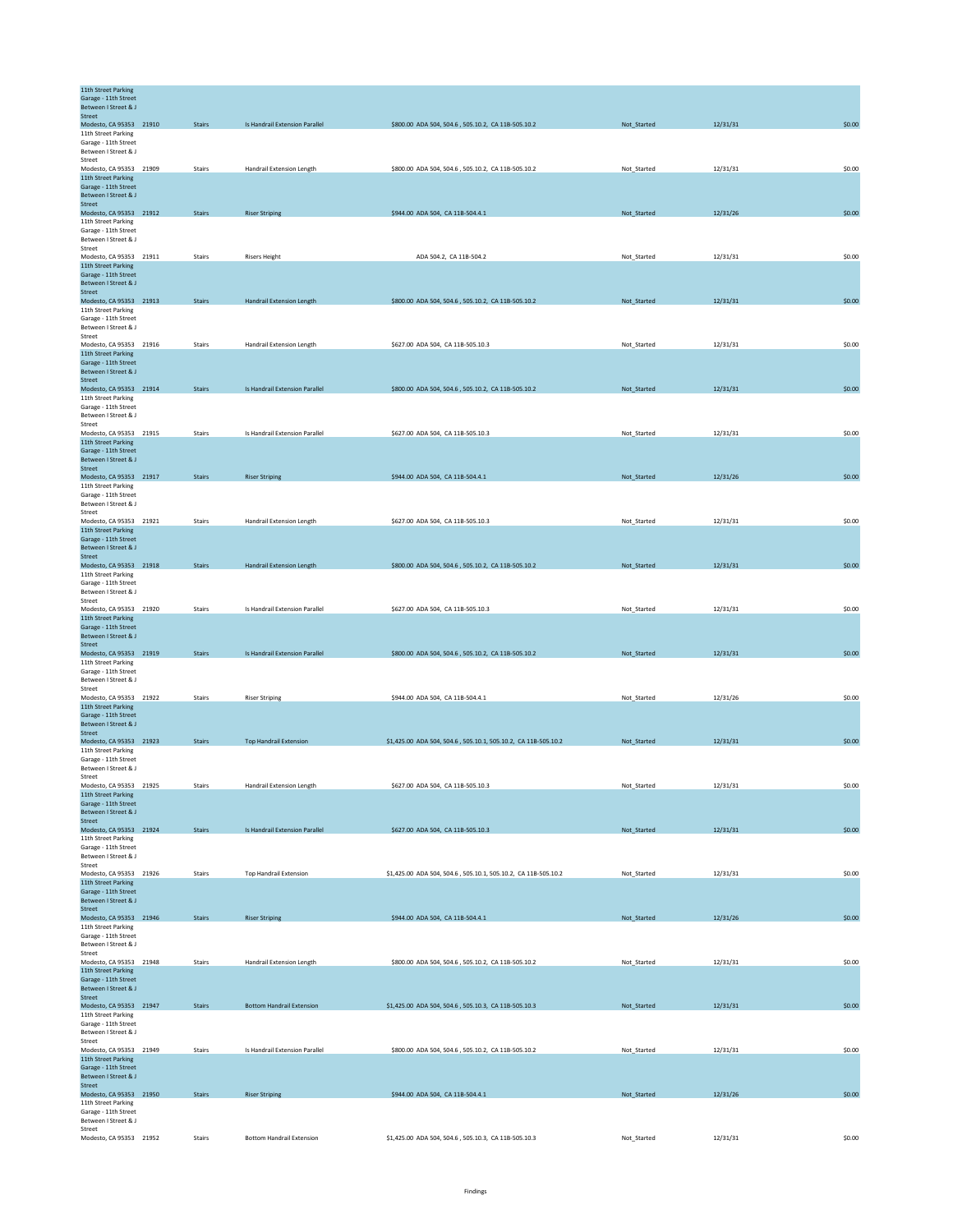| 11th Street Parking<br>Garage - 11th Street    |               |                                  |                                                                |             |          |        |
|------------------------------------------------|---------------|----------------------------------|----------------------------------------------------------------|-------------|----------|--------|
| Between I Street & J                           |               |                                  |                                                                |             |          |        |
| Street<br>Modesto, CA 95353 21951              | <b>Stairs</b> | <b>Top Handrail Extension</b>    | \$1,425.00 ADA 504, 504.6, 505.10.1, 505.10.2, CA 11B-505.10.2 | Not_Started | 12/31/31 | \$0.00 |
| 11th Street Parking                            |               |                                  |                                                                |             |          |        |
| Garage - 11th Street<br>Between I Street & J   |               |                                  |                                                                |             |          |        |
| Street                                         |               |                                  |                                                                |             |          |        |
| Modesto, CA 95353 21953<br>11th Street Parking | Stairs        | Handrail Extension Length        | \$800.00 ADA 504, 504.6, 505.10.2, CA 11B-505.10.2             | Not_Started | 12/31/31 | \$0.00 |
| Garage - 11th Street                           |               |                                  |                                                                |             |          |        |
| Between I Street & J<br>Street                 |               |                                  |                                                                |             |          |        |
| Modesto, CA 95353 21956                        | <b>Stairs</b> | Handrail Extension Length        | \$627.00 ADA 504, CA 11B-505.10.3                              | Not_Started | 12/31/31 | \$0.00 |
| 11th Street Parking<br>Garage - 11th Street    |               |                                  |                                                                |             |          |        |
| Between I Street & J                           |               |                                  |                                                                |             |          |        |
| Street<br>Modesto, CA 95353 21954              | Stairs        | Is Handrail Extension Parallel   | \$800.00 ADA 504, 504.6, 505.10.2, CA 11B-505.10.2             | Not_Started | 12/31/31 | \$0.00 |
| 11th Street Parking                            |               |                                  |                                                                |             |          |        |
| Garage - 11th Street<br>Between I Street & J   |               |                                  |                                                                |             |          |        |
| Street                                         |               |                                  |                                                                |             |          |        |
| Modesto, CA 95353 21955                        | <b>Stairs</b> | Is Handrail Extension Parallel   | \$627.00 ADA 504, CA 11B-505.10.3                              | Not_Started | 12/31/31 | \$0.00 |
| 11th Street Parking<br>Garage - 11th Street    |               |                                  |                                                                |             |          |        |
| Between I Street & J                           |               |                                  |                                                                |             |          |        |
| Street<br>Modesto, CA 95353 21957              | <b>Stairs</b> | <b>Riser Striping</b>            | \$944.00 ADA 504, CA 11B-504.4.1                               | Not_Started | 12/31/26 | \$0.00 |
| 11th Street Parking                            |               |                                  |                                                                |             |          |        |
| Garage - 11th Street<br>Between I Street & J   |               |                                  |                                                                |             |          |        |
| <b>Street</b>                                  |               |                                  |                                                                |             |          |        |
| Modesto, CA 95353 21958<br>11th Street Parking | <b>Stairs</b> | <b>Top Handrail Extension</b>    | \$1,425.00 ADA 504, 504.6, 505.10.1, 505.10.2, CA 11B-505.10.2 | Not_Started | 12/31/31 | \$0.00 |
| Garage - 11th Street                           |               |                                  |                                                                |             |          |        |
| Between I Street & J<br>Street                 |               |                                  |                                                                |             |          |        |
| Modesto, CA 95353 21959                        | <b>Stairs</b> | <b>Top Handrail Extension</b>    | \$1,425.00 ADA 504, 504.6, 505.10.1, 505.10.2, CA 11B-505.10.2 | Not Started | 12/31/31 | \$0.00 |
| 11th Street Parking<br>Garage - 11th Street    |               |                                  |                                                                |             |          |        |
| Between I Street & J                           |               |                                  |                                                                |             |          |        |
| Street<br>Modesto, CA 95353 21961              | <b>Stairs</b> | <b>Handrail Extension Length</b> | \$627.00 ADA 504, CA 11B-505.10.3                              | Not_Started | 12/31/31 | \$0.00 |
| 11th Street Parking                            |               |                                  |                                                                |             |          |        |
| Garage - 11th Street<br>Between I Street & J   |               |                                  |                                                                |             |          |        |
| Street                                         |               |                                  |                                                                |             |          |        |
| Modesto, CA 95353 21960                        | Stairs        | Is Handrail Extension Parallel   | \$627.00 ADA 504, CA 11B-505.10.3                              | Not_Started | 12/31/31 | \$0.00 |
| 11th Street Parking<br>Garage - 11th Street    |               |                                  |                                                                |             |          |        |
| Between I Street & J                           |               |                                  |                                                                |             |          |        |
| Street<br>Modesto, CA 95353 21962              | <b>Stairs</b> | <b>Riser Striping</b>            | \$944.00 ADA 504, CA 11B-504.4.1                               | Not_Started | 12/31/26 | \$0.00 |
| 11th Street Parking                            |               |                                  |                                                                |             |          |        |
| Garage - 11th Street<br>Between I Street & J   |               |                                  |                                                                |             |          |        |
| Street                                         |               |                                  |                                                                |             |          |        |
| Modesto, CA 95353 21964<br>11th Street Parking | Stairs        | Handrail Extension Length        | \$800.00 ADA 504, 504.6, 505.10.2, CA 11B-505.10.2             | Not_Started | 12/31/31 | \$0.00 |
| Garage - 11th Street                           |               |                                  |                                                                |             |          |        |
| Between I Street & J<br>Street                 |               |                                  |                                                                |             |          |        |
| Modesto, CA 95353 21963                        | <b>Stairs</b> | <b>Bottom Handrail Extension</b> | \$1,425.00 ADA 504, 504.6, 505.10.3, CA 11B-505.10.3           | Not Started | 12/31/31 | \$0.00 |
| 11th Street Parking<br>Garage - 11th Street    |               |                                  |                                                                |             |          |        |
| Between I Street & J                           |               |                                  |                                                                |             |          |        |
| Street<br>Modesto, CA 95353 21965              | <b>Stairs</b> | Is Handrail Extension Parallel   | \$800.00 ADA 504, 504.6, 505.10.2, CA 11B-505.10.2             |             |          | \$0.00 |
| 11th Street Parking                            |               |                                  |                                                                | Not_Started | 12/31/31 |        |
| Garage - 11th Street                           |               |                                  |                                                                |             |          |        |
| Between I Street & J<br><b>Street</b>          |               |                                  |                                                                |             |          |        |
| Modesto, CA 95353 21966                        | <b>Stairs</b> | <b>Riser Striping</b>            | \$944.00 ADA 504, CA 11B-504.4.1                               | Not_Started | 12/31/26 | \$0.00 |
| 11th Street Parking<br>Garage - 11th Street    |               |                                  |                                                                |             |          |        |
| Between I Street & J                           |               |                                  |                                                                |             |          |        |
| Street<br>Modesto, CA 95353 21970              | Stairs        | Handrail Height                  | \$1,528.00 ADA 504, 504.6, 505.4, CA 11B-504.6, 505            | Not_Started | 12/31/31 | \$0.00 |
| 11th Street Parking                            |               |                                  |                                                                |             |          |        |
| Garage - 11th Street<br>Between I Street & J   |               |                                  |                                                                |             |          |        |
| Street                                         |               |                                  |                                                                |             |          |        |
| Modesto, CA 95353 21967<br>11th Street Parking | <b>Stairs</b> | <b>Bottom Handrail Extension</b> | \$1,425.00 ADA 504, 504.6, 505.10.3, CA 11B-505.10.3           | Not_Started | 12/31/31 | \$0.00 |
| Garage - 11th Street                           |               |                                  |                                                                |             |          |        |
| Between I Street & J<br>Street                 |               |                                  |                                                                |             |          |        |
| Modesto, CA 95353 21968                        | Stairs        | Handrail Extension Length        | \$800.00 ADA 504, 504.6, 505.10.2, CA 11B-505.10.2             | Not_Started | 12/31/31 | \$0.00 |
| 11th Street Parking                            |               |                                  |                                                                |             |          |        |
| Garage - 11th Street<br>Between I Street & J   |               |                                  |                                                                |             |          |        |
| Street                                         |               |                                  |                                                                |             |          |        |
| Modesto, CA 95353 21969<br>11th Street Parking | <b>Stairs</b> | Is Handrail Extension Parallel   | \$800.00 ADA 504, 504.6, 505.10.2, CA 11B-505.10.2             | Not_Started | 12/31/31 | \$0.00 |
| Garage - 11th Street                           |               |                                  |                                                                |             |          |        |
| Between I Street & J<br>Street                 |               |                                  |                                                                |             |          |        |
| Modesto, CA 95353 21971                        | Stairs        | Handrail Height                  | \$1,528.00 ADA 504, 504.6, 505.4, CA 11B-504.6, 505            | Not_Started | 12/31/31 | \$0.00 |
| 11th Street Parking<br>Garage - 11th Street    |               |                                  |                                                                |             |          |        |
| Between I Street & J                           |               |                                  |                                                                |             |          |        |
| Street<br>Modesto, CA 95353 21972              | <b>Stairs</b> | <b>Riser Striping</b>            | \$944.00 ADA 504, CA 11B-504.4.1                               | Not_Started | 12/31/26 | \$0.00 |
| 11th Street Parking                            |               |                                  |                                                                |             |          |        |
| Garage - 11th Street<br>Between I Street & J   |               |                                  |                                                                |             |          |        |
| Street                                         |               |                                  |                                                                |             |          |        |
| Modesto, CA 95353 21974<br>11th Street Parking | <b>Stairs</b> | Handrail Extension Length        | \$800.00 ADA 504, 504.6, 505.10.2, CA 11B-505.10.2             | Not_Started | 12/31/31 | \$0.00 |
| Garage - 11th Street                           |               |                                  |                                                                |             |          |        |
| Between I Street & J                           |               |                                  |                                                                |             |          |        |
| Street<br>Modesto, CA 95353 21973              | <b>Stairs</b> | <b>Bottom Handrail Extension</b> | \$1,425.00 ADA 504, 504.6, 505.10.3, CA 11B-505.10.3           | Not_Started | 12/31/31 | \$0.00 |
| 11th Street Parking<br>Garage - 11th Street    |               |                                  |                                                                |             |          |        |
| Between I Street & J                           |               |                                  |                                                                |             |          |        |
| Street<br>Modesto, CA 95353 21975              | Stairs        | Is Handrail Extension Parallel   | \$800.00 ADA 504, 504.6, 505.10.2, CA 11B-505.10.2             | Not_Started | 12/31/31 | \$0.00 |
|                                                |               |                                  |                                                                |             |          |        |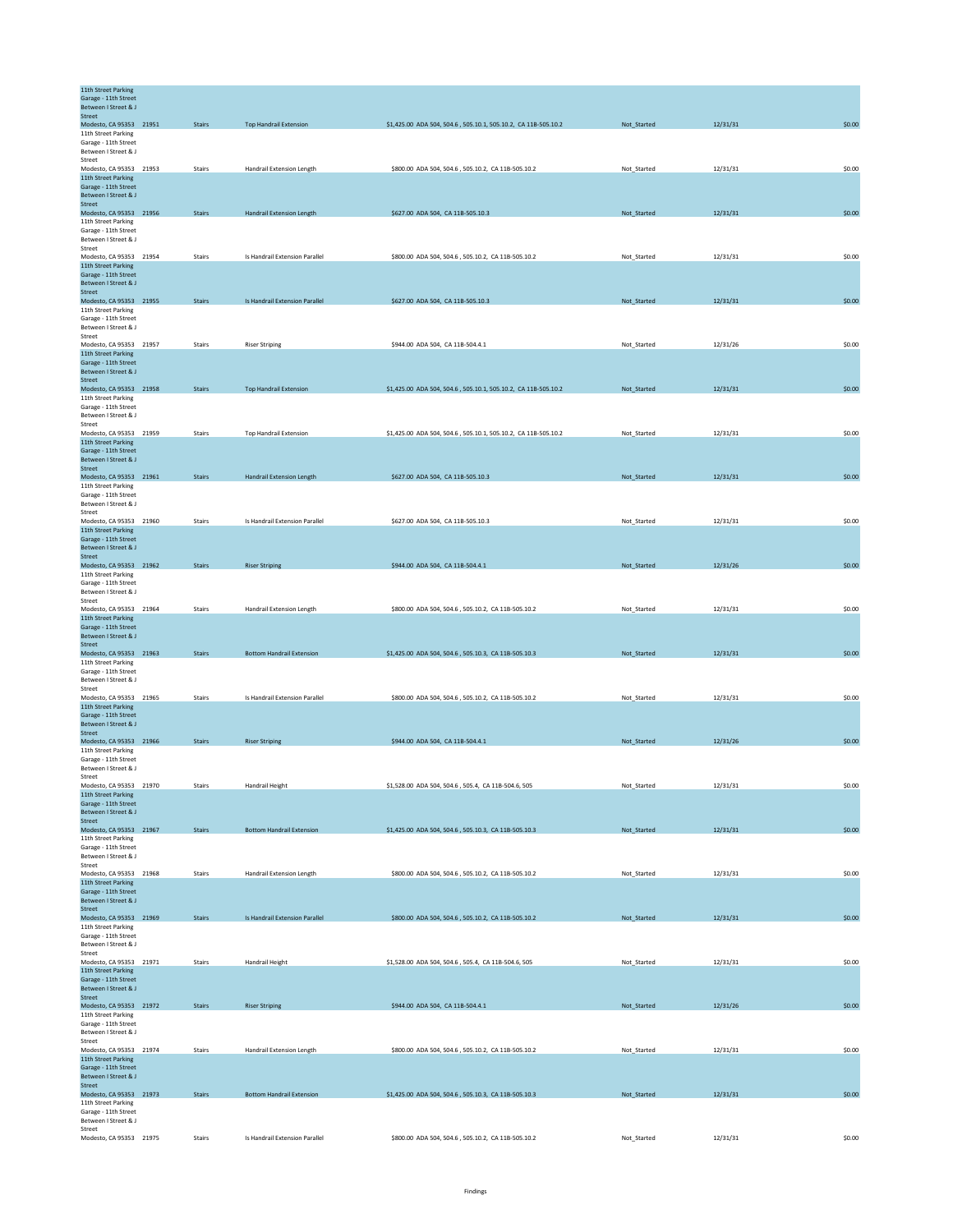| 11th Street Parking<br>Garage - 11th Street<br>Between I Street & J    |               |                                  |                                                                   |             |          |        |
|------------------------------------------------------------------------|---------------|----------------------------------|-------------------------------------------------------------------|-------------|----------|--------|
| Street<br>Modesto, CA 95353 21976                                      | <b>Stairs</b> | <b>Riser Striping</b>            | \$944.00 ADA 504, CA 11B-504.4.1                                  | Not_Started | 12/31/26 | \$0.00 |
| 11th Street Parking<br>Garage - 11th Street                            |               |                                  |                                                                   |             |          |        |
| Between I Street & J<br>Street<br>Modesto, CA 95353 21977              | Stairs        | <b>Bottom Handrail Extension</b> | \$1,425.00 ADA 504, 504.6, 505.10.3, CA 11B-505.10.3              | Not_Started | 12/31/31 | \$0.00 |
| 11th Street Parking<br>Garage - 11th Street                            |               |                                  |                                                                   |             |          |        |
| Between I Street & J<br>Street                                         |               |                                  |                                                                   |             |          |        |
| Modesto, CA 95353 21978<br>11th Street Parking                         | <b>Stairs</b> | Handrail Extension Length        | \$800.00 ADA 504, 504.6, 505.10.2, CA 11B-505.10.2                | Not_Started | 12/31/31 | \$0.00 |
| Garage - 11th Street<br>Between I Street & J                           |               |                                  |                                                                   |             |          |        |
| Street<br>Modesto, CA 95353 21979<br>11th Street Parking               | Stairs        | Is Handrail Extension Parallel   | \$800.00 ADA 504, 504.6, 505.10.2, CA 11B-505.10.2                | Not Started | 12/31/31 | \$0.00 |
| Garage - 11th Street<br>Between I Street & J                           |               |                                  |                                                                   |             |          |        |
| Street<br>Modesto, CA 95353 21980                                      | <b>Stairs</b> | <b>Riser Tread Depth</b>         | \$8,520.00 ADA 504, 504.2, CA 11B-504.2                           | Not_Started | 12/31/31 | \$0.00 |
| 11th Street Parking<br>Garage - 11th Street                            |               |                                  |                                                                   |             |          |        |
| Between I Street & J<br>Street                                         |               |                                  |                                                                   |             |          |        |
| Modesto, CA 95353 21981<br>11th Street Parking<br>Garage - 11th Street | <b>Stairs</b> | <b>Risers Striping</b>           | \$460.00 ADA 504, CA 11B-504.4.1                                  | Not_Started | 12/31/26 | \$0.00 |
| Between I Street & J<br><b>Street</b>                                  |               |                                  |                                                                   |             |          |        |
| Modesto, CA 95353 21983<br>11th Street Parking                         | <b>Stairs</b> | Handrail Distance From Wall      | \$1,916.00 ADA 504, 504.6, 505.5, CA 11B-505.5                    | Not_Started | 12/31/31 | \$0.00 |
| Garage - 11th Street<br>Between I Street & J                           |               |                                  |                                                                   |             |          |        |
| Street<br>Modesto, CA 95353 21984                                      | <b>Stairs</b> | Handrail Extension Length        | \$800.00 ADA 504, 504.6, 505.10.2, CA 11B-505.10.2                | Not Started | 12/31/31 | \$0.00 |
| 11th Street Parking<br>Garage - 11th Street<br>Between I Street & J    |               |                                  |                                                                   |             |          |        |
| Street<br>Modesto, CA 95353 21982                                      | <b>Stairs</b> | <b>Bottom Handrail Extension</b> | \$1,425.00 ADA 504, 504.6, 505.10.3, CA 11B-505.10.3              | Not_Started | 12/31/31 | \$0.00 |
| 11th Street Parking<br>Garage - 11th Street                            |               |                                  |                                                                   |             |          |        |
| Between I Street & J<br>Street                                         |               |                                  |                                                                   |             |          |        |
| Modesto, CA 95353 21985<br>11th Street Parking                         | Stairs        | Is Handrail Extension Parallel   | \$800.00 ADA 504, 504.6, 505.10.2, CA 11B-505.10.2                | Not_Started | 12/31/31 | \$0.00 |
| Garage - 11th Street<br>Between I Street & J<br>Street                 |               |                                  |                                                                   |             |          |        |
| Modesto, CA 95353 21987<br>11th Street Parking                         | <b>Stairs</b> | Is Handrail Extension Parallel   | \$800.00 ADA 504, 504.6, 505.10.2, CA 11B-505.10.2                | Not_Started | 12/31/31 | \$0.00 |
| Garage - 11th Street<br>Between I Street & J                           |               |                                  |                                                                   |             |          |        |
| Street<br>Modesto, CA 95353 21986                                      | Stairs        | <b>Bottom Handrail Extension</b> | \$1,425.00 ADA 504, 504.6, 505.10.3, CA 11B-505.10.3              | Not_Started | 12/31/31 | \$0.00 |
| 11th Street Parking<br>Garage - 11th Street                            |               |                                  |                                                                   |             |          |        |
| Between I Street & J<br>Street<br>Modesto, CA 95353 21786              | Doors         | Door Opening Height              | \$2,000.00 ADA 307, 307.4, 404, 404.2.3, CA 11B-307, 404, 404.2.3 | Not_Started | 12/31/31 | \$0.00 |
| 11th Street Parking<br>Garage - 11th Street                            |               |                                  |                                                                   |             |          |        |
| Between I Street & J<br>Street                                         |               | Front Approach Clear Floor Space |                                                                   |             |          |        |
| Modesto, CA 95353 21790<br>11th Street Parking                         | Doors         | Length                           | \$2,921.00 ADA 404, 404.2.4, CA 11B-404.2.4                       | Not_Started | 12/31/31 | \$0.00 |
| Garage - 11th Street<br>Between I Street & J                           |               |                                  |                                                                   |             |          |        |
| <b>Street</b><br>Modesto, CA 95353 21788<br>11th Street Parking        | Doors         | Door Opening Pressure            | \$25.00 ADA 404.2.9, CA 11B-404.2.9                               | Not_Started | 12/31/26 | \$0.00 |
| Garage - 11th Street<br>Between I Street & J                           |               |                                  |                                                                   |             |          |        |
| Street<br>Modesto, CA 95353 21787                                      | Doors         | Accessible Hardware              | \$800.00 ADA 309.4, 404.2.7, CA 11B-404.2.7                       | Not_Started | 12/31/26 | \$0.00 |
| 11th Street Parking<br>Garage - 11th Street                            |               |                                  |                                                                   |             |          |        |
| Between I Street & J<br>Street<br>Modesto, CA 95353 21789              | Doors         | Door Threshold                   | \$436.00 ADA 404, 404.2.5, CA 11B-404.2.5                         | Not_Started | 12/31/31 | \$0.00 |
| 11th Street Parking<br>Garage - 11th Street                            |               |                                  |                                                                   |             |          |        |
| Between I Street & J<br>Street                                         |               |                                  |                                                                   |             |          |        |
| Modesto, CA 95353 21833<br>11th Street Parking                         | Doors         | Open Doorway Height              | \$5,600.00 ADA 307.4                                              | Not_Started | 12/31/31 | \$0.00 |
| Garage - 11th Street<br>Between I Street & J<br>Street                 |               |                                  |                                                                   |             |          |        |
| Modesto, CA 95353 21834<br>11th Street Parking                         | Doors         | Door Threshold                   | \$436.00 ADA 404, 404.2.5, CA 11B-404.2.5                         | Not_Started | 12/31/31 | \$0.00 |
| Garage - 11th Street<br>Between I Street & J                           |               |                                  |                                                                   |             |          |        |
| Street<br>Modesto, CA 95353 21839                                      | Doors         | Open Doorway Height              | \$5,600.00 ADA 307.4                                              | Not_Started | 12/31/31 | \$0.00 |
| 11th Street Parking<br>Garage - 11th Street                            |               |                                  |                                                                   |             |          |        |
| Between I Street & J<br>Street                                         |               |                                  |                                                                   |             |          |        |
| Modesto, CA 95353 21840<br>11th Street Parking<br>Garage - 11th Street | Doors         | Door Threshold                   | \$436.00 ADA 404, 404.2.5, CA 11B-404.2.5                         | Not_Started | 12/31/31 | \$0.00 |
| Between I Street & J<br>Street                                         |               |                                  |                                                                   |             |          |        |
| Modesto, CA 95353 21844<br>11th Street Parking                         | Doors         | Open Doorway Height              | \$5,600,00 ADA 307.4                                              | Not_Started | 12/31/31 | \$0.00 |
| Garage - 11th Street<br>Between I Street & J                           |               |                                  |                                                                   |             |          |        |
| Street<br>Modesto, CA 95353 21845<br>11th Street Parking               | Doors         | Door Threshold                   | \$436.00 ADA 404, 404.2.5, CA 11B-404.2.5                         | Not_Started | 12/31/31 | \$0.00 |
| Garage - 11th Street<br>Between I Street & J                           |               |                                  |                                                                   |             |          |        |
| Street<br>Modesto, CA 95353 21847                                      | Doors         | Door Opening Height              | \$2,000.00 ADA 307, 307.4, 404, 404.2.3, CA 11B-307, 404, 404.2.3 | Not_Started | 12/31/31 | \$0.00 |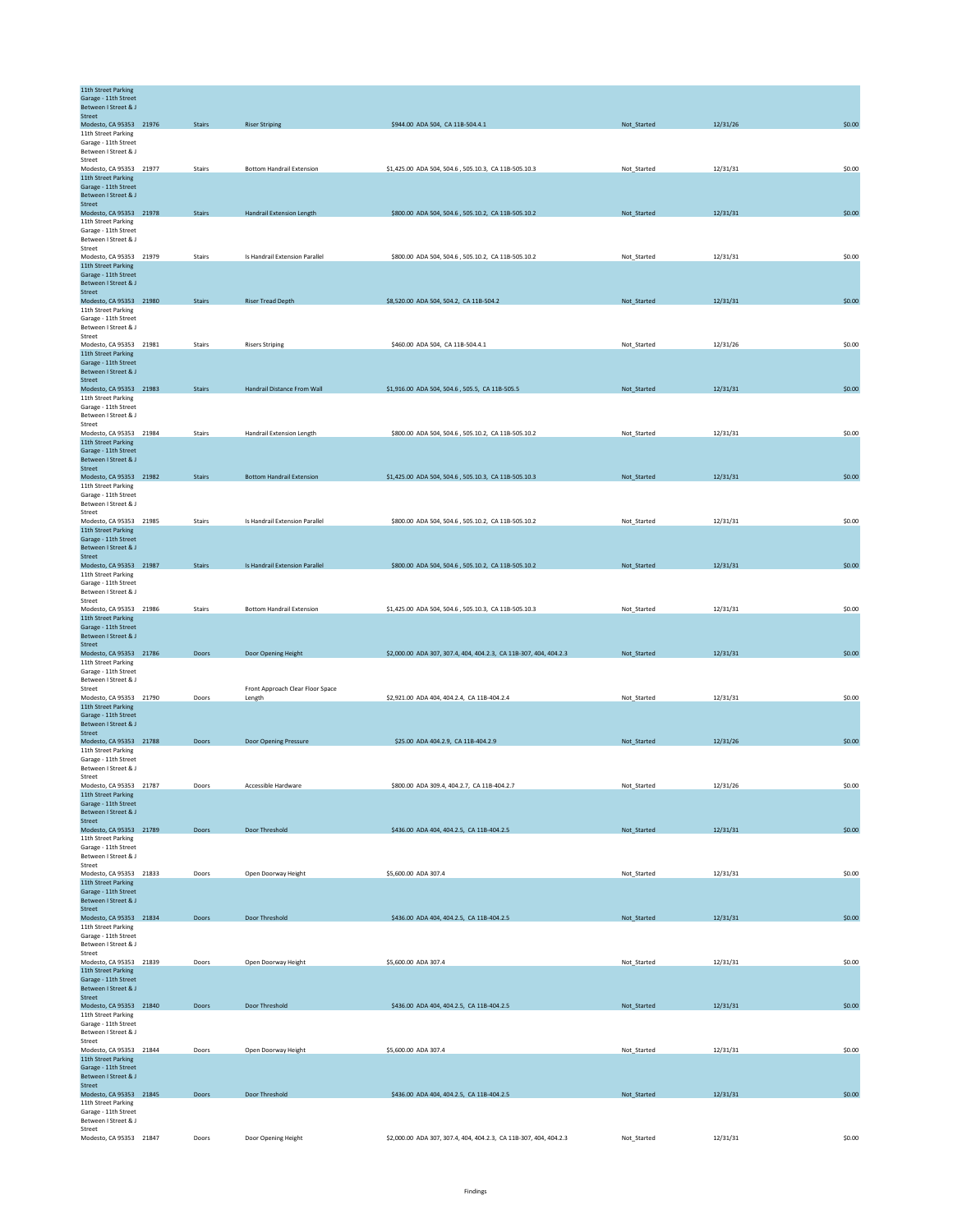| 11th Street Parking                            |              |                                          |                                                            |             |          |        |
|------------------------------------------------|--------------|------------------------------------------|------------------------------------------------------------|-------------|----------|--------|
| Garage - 11th Street<br>Between I Street & J   |              |                                          |                                                            |             |          |        |
| Street                                         |              |                                          |                                                            |             |          |        |
| Modesto, CA 95353 21846                        | Doors        | Door Closer Vertical Clearance           | \$250.00 ADA 404, 404.2.3, CA 11B-404.2.3                  | Not_Started | 12/31/26 | \$0.00 |
| 11th Street Parking<br>Garage - 11th Street    |              |                                          |                                                            |             |          |        |
| Between I Street & J                           |              |                                          |                                                            |             |          |        |
| Street                                         |              |                                          |                                                            |             |          |        |
| Modesto, CA 95353 21849<br>11th Street Parking | Doors        | Door Opening Pressure                    | \$25.00 ADA 404.2.9, CA 11B-404.2.9                        | Not_Started | 12/31/26 | \$0.00 |
| Garage - 11th Street                           |              |                                          |                                                            |             |          |        |
| <b>Between I Street &amp; I</b>                |              |                                          |                                                            |             |          |        |
| Street                                         |              |                                          |                                                            |             |          |        |
| Modesto, CA 95353 21848<br>11th Street Parking | Doors        | Accessible Hardware                      | \$800.00 ADA 309.4, 404.2.7, CA 11B-404.2.7                | Not_Started | 12/31/26 | \$0.00 |
| Garage - 11th Street                           |              |                                          |                                                            |             |          |        |
| Between I Street & J                           |              |                                          |                                                            |             |          |        |
| Street                                         |              |                                          |                                                            |             |          |        |
| Modesto, CA 95353 21850<br>11th Street Parking | Doors        | Door Threshold                           | \$436.00 ADA 404, 404.2.5, CA 11B-404.2.5                  | Not_Started | 12/31/31 | \$0.00 |
| Garage - 11th Street                           |              |                                          |                                                            |             |          |        |
| Between I Street & J                           |              |                                          |                                                            |             |          |        |
| Street                                         |              |                                          |                                                            |             |          |        |
| Modesto, CA 95353 21929<br>11th Street Parking | Doors        | Open Doorway Height                      | \$5,600.00 ADA 307.4                                       | Not_Started | 12/31/31 | \$0.00 |
| Garage - 11th Street                           |              |                                          |                                                            |             |          |        |
| Between I Street & J                           |              |                                          |                                                            |             |          |        |
| Street                                         |              | Door Threshold                           |                                                            |             |          | \$0.00 |
| Modesto, CA 95353 21930<br>11th Street Parking | Doors        |                                          | \$436.00 ADA 404, 404.2.5, CA 11B-404.2.5                  | Not_Started | 12/31/31 |        |
| Garage - 11th Street                           |              |                                          |                                                            |             |          |        |
| Between I Street & J                           |              |                                          |                                                            |             |          |        |
| <b>Street</b><br>Modesto, CA 95353 21988       | <b>Doors</b> | Open Doorway Height                      | \$5,600.00 ADA 307.4                                       | Not_Started | 12/31/31 | \$0.00 |
| 11th Street Parking                            |              |                                          |                                                            |             |          |        |
| Garage - 11th Street                           |              |                                          |                                                            |             |          |        |
| Between I Street & J                           |              |                                          |                                                            |             |          |        |
| Street<br>Modesto, CA 95353 21989              | Doors        | Door Threshold                           | \$436.00 ADA 404, 404.2.5, CA 11B-404.2.5                  | Not Started | 12/31/31 | \$0.00 |
| 11th Street Parking                            |              |                                          |                                                            |             |          |        |
| Garage - 11th Street                           |              |                                          |                                                            |             |          |        |
| Between I Street & J<br>Street                 |              |                                          |                                                            |             |          |        |
| Modesto, CA 95353 21785                        | Signage      | Directional or Information Signage       | \$316.00 ADA 216, 216.3, 703, 703.5, CA 11B-216.3, 703.5   | Not_Started | 12/31/26 | \$0.00 |
| 11th Street Parking                            |              |                                          |                                                            |             |          |        |
| Garage - 11th Street                           |              |                                          |                                                            |             |          |        |
| Between I Street & J<br>Street                 |              |                                          |                                                            |             |          |        |
| Modesto, CA 95353 21817                        | Signage      | Room Identification                      | \$474.00 ADA 216, 216.2, 703, CA 11B-216.2                 | Not_Started | 12/31/26 | \$0.00 |
| 11th Street Parking                            |              |                                          |                                                            |             |          |        |
| Garage - 11th Street                           |              |                                          |                                                            |             |          |        |
| Between I Street & J<br>Street                 |              |                                          |                                                            |             |          |        |
| Modesto, CA 95353 23896                        | Signage      | Signage                                  | \$632.00 ADA 216, 703                                      | Not_Started | 12/31/26 | \$0.00 |
| 11th Street Parking                            |              |                                          |                                                            |             |          |        |
| Garage - 11th Street                           |              |                                          |                                                            |             |          |        |
| Between I Street & J<br>Street                 |              |                                          |                                                            |             |          |        |
| Modesto, CA 95353 21863                        | Signage      | Room Identification                      | \$474.00 ADA 216, 216.2, 703, CA 11B-216.2                 | Not_Started | 12/31/26 | \$0.00 |
| 11th Street Parking                            |              |                                          |                                                            |             |          |        |
| Garage - 11th Street<br>Between I Street & J   |              |                                          |                                                            |             |          |        |
| Street                                         |              |                                          |                                                            |             |          |        |
| Modesto, CA 95353 23875                        | Restrooms    | Seat Cover Dispenser Behind Toilet       | \$277.00 ADA 304, 305.1, 309.2, CA 11B-305.1, 309.2, 603.5 | Not Started | 12/31/31 | \$0.00 |
| 11th Street Parking                            |              |                                          |                                                            |             |          |        |
| Garage - 11th Street<br>Between I Street & J   |              |                                          |                                                            |             |          |        |
| Street                                         |              |                                          |                                                            |             |          |        |
| Modesto, CA 95353 23876                        | Restrooms    | Seat Cover Dispenser Height              | \$277.00 ADA 205, 308, 308.2, 309, 606, CA 11B-603.5       | Not_Started | 12/31/31 | \$0.00 |
| 11th Street Parking                            |              |                                          |                                                            |             |          |        |
| Garage - 11th Street<br>Between I Street & J   |              |                                          |                                                            |             |          |        |
| <b>Street</b>                                  |              |                                          |                                                            |             |          |        |
| Modesto, CA 95353 23885                        | Restrooms    | Rear Grab Bar Height                     | \$231.00 ADA 603, 609, 609.4, CA 11B-609.4                 | Not_Started | 12/31/31 | \$0.00 |
| 11th Street Parking                            |              |                                          |                                                            |             |          |        |
| Garage - 11th Street<br>Between I Street & J   |              |                                          |                                                            |             |          |        |
| Street                                         |              |                                          |                                                            |             |          |        |
| Modesto, CA 95353 23884                        | Restrooms    | Side Grab Bar Height                     | \$500.00 ADA 603, 609, 609.4, CA 11B-604.5, 609.4          | Not_Started | 12/31/31 | \$0.00 |
| 11th Street Parking                            |              |                                          |                                                            |             |          |        |
| Garage - 11th Street<br>Between I Street & J   |              |                                          |                                                            |             |          |        |
| Street                                         |              | Distance from Back Wall to Front of      |                                                            |             |          |        |
| Modesto, CA 95353 23882                        | Restrooms    | Grab Bar                                 | \$267.00 ADA 603, 604.5.1, 609, CA 11B-604.5.1, 609        | Not_Started | 12/31/31 | \$0.00 |
| 11th Street Parking                            |              |                                          |                                                            |             |          |        |
| Garage - 11th Street<br>Between I Street & J   |              |                                          |                                                            |             |          |        |
| Street                                         |              | Distance from Front Edge of Toilet       |                                                            |             |          |        |
| Modesto, CA 95353 23883                        | Restrooms    | to Front of Grab Bar                     | \$267.00 CA 11B-604.5.1                                    | Not_Started | 12/31/31 | \$0.00 |
| 11th Street Parking<br>Garage - 11th Street    |              |                                          |                                                            |             |          |        |
| Between I Street & J                           |              |                                          |                                                            |             |          |        |
| Street                                         |              | <b>Toilet Paper Dispenser Interferes</b> |                                                            |             |          |        |
| Modesto, CA 95353 23887<br>11th Street Parking | Restrooms    | with Grab Bar                            | \$277.00 ADA 603, 609.3, CA 11B-309.4, 609.3               | Not_Started | 12/31/31 | \$0.00 |
| Garage - 11th Street                           |              |                                          |                                                            |             |          |        |
| Between I Street & J                           |              |                                          |                                                            |             |          |        |
| Street                                         |              | Toilet Paper Dispenser Distance          |                                                            |             |          |        |
| Modesto, CA 95353 23886<br>11th Street Parking | Restrooms    | From Seat                                | \$277.00 ADA 603, 604.7, CA 11B-309.4, 604.7               | Not_Started | 12/31/31 | \$0.00 |
| Garage - 11th Street                           |              |                                          |                                                            |             |          |        |
| Between I Street & J                           |              |                                          |                                                            |             |          |        |
| Street                                         | Restrooms    | <b>Toilet Seat Height</b>                |                                                            |             | 12/31/31 | \$0.00 |
| Modesto, CA 95353 23878<br>11th Street Parking |              |                                          | \$1,707.00 ADA 603, 604.4, CA 11B-604.4                    | Not_Started |          |        |
| Garage - 11th Street                           |              |                                          |                                                            |             |          |        |
| Between I Street & J                           |              |                                          |                                                            |             |          |        |
| Street<br>Modesto, CA 95353 23880              | Restrooms    | Toilet Flush Control - Wide Side         | \$127.00 ADA 603, 604.6, CA 11B-604.6                      | Not_Started | 12/31/26 | \$0.00 |
| 11th Street Parking                            |              |                                          |                                                            |             |          |        |
| Garage - 11th Street                           |              |                                          |                                                            |             |          |        |
| Between I Street & J                           |              |                                          |                                                            |             |          |        |
| Street<br>Modesto, CA 95353 23877              | Restrooms    | <b>Toilet Distance From Wall</b>         | \$2,500.00 ADA 603, 604.2, CA 11B-604.2                    | Not_Started | 12/31/31 | \$0.00 |
| 11th Street Parking                            |              |                                          |                                                            |             |          |        |
| Garage - 11th Street<br>Between I Street & J   |              |                                          |                                                            |             |          |        |
| Street                                         |              | Toilet Minimum Distance From Any         |                                                            |             |          |        |
| Modesto, CA 95353 23881                        | Restrooms    | fixture                                  | \$2,500.00 ADA 603, 604.2, CA 11B-604.2                    | Not_Started | 12/31/31 | \$0.00 |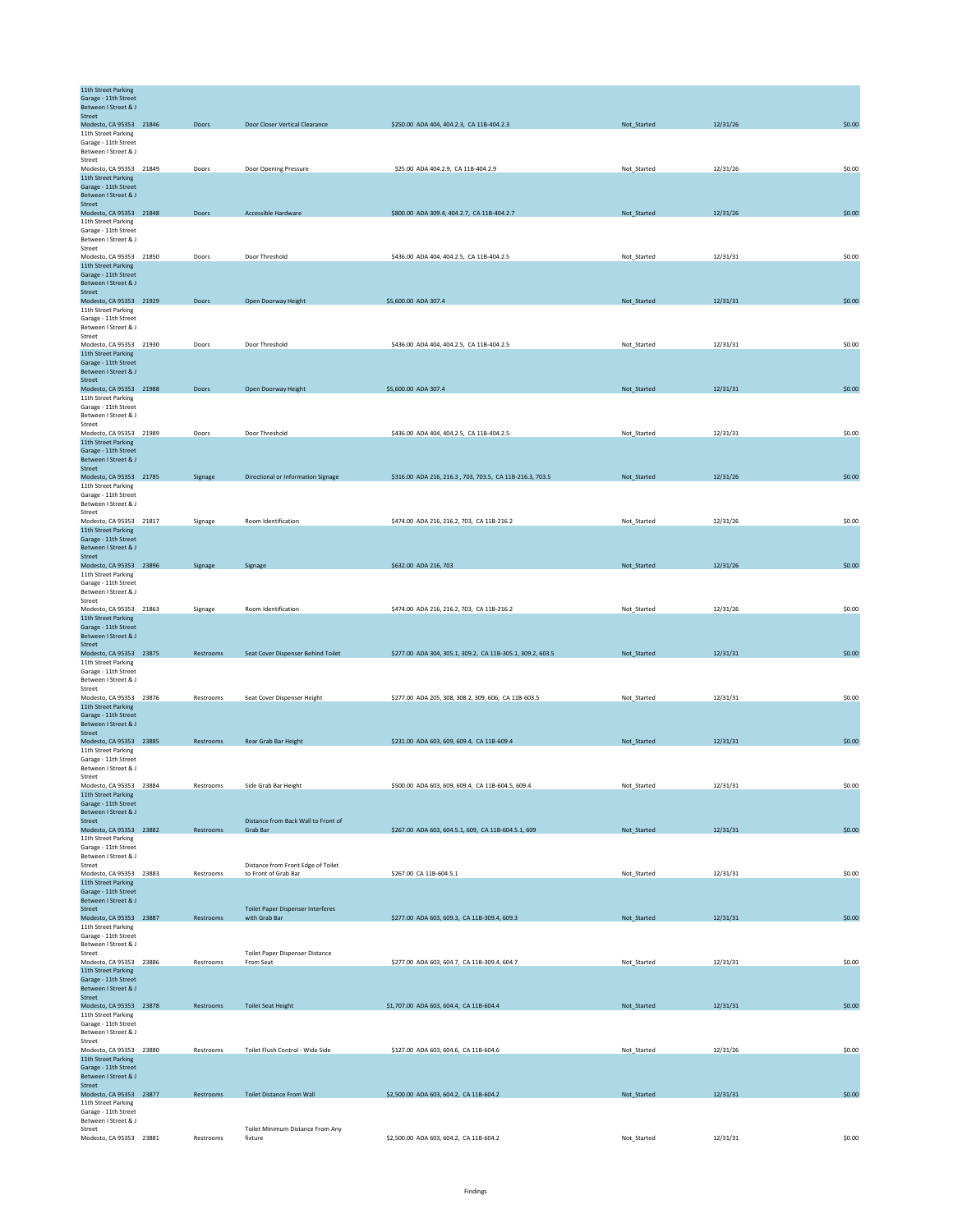| 11th Street Parking<br>Garage - 11th Street             |           |                                                 |                                                                |             |          |        |
|---------------------------------------------------------|-----------|-------------------------------------------------|----------------------------------------------------------------|-------------|----------|--------|
| Between I Street & J<br>Street                          |           | Door Privacy Lock and Occupied                  |                                                                |             |          |        |
| Modesto, CA 95353 21805                                 | Restrooms | Indicator                                       | \$804.00 ADA 213, 213.2.1, CA 11B-213.2.1                      | Not_Started | 12/31/26 | \$0.00 |
| 11th Street Parking<br>Garage - 11th Street             |           |                                                 |                                                                |             |          |        |
| Between I Street & J<br>Street                          |           |                                                 |                                                                |             |          |        |
| Modesto, CA 95353 21813                                 | Restrooms | Mirror Bottom Edge Height                       | \$300.00 ADA 213, 603, 603.3, CA 11B-603.3                     | Not_Started | 12/31/31 | \$0.00 |
| 11th Street Parking<br>Garage - 11th Street             |           |                                                 |                                                                |             |          |        |
| Between I Street & J                                    |           |                                                 |                                                                |             |          |        |
| Street<br>Modesto, CA 95353 21814                       | Restrooms | Mirror Top Height                               | \$250.00 ADA 213, 603, 603.3                                   | Not_Started | 12/31/31 | \$0.00 |
| 11th Street Parking                                     |           |                                                 |                                                                |             |          |        |
| Garage - 11th Street<br><b>Between I Street &amp; I</b> |           |                                                 |                                                                |             |          |        |
| Street<br>Modesto, CA 95353 21815                       | Restrooms | Door Signage                                    | \$158.00 CA 11B-216.8, 703.7.2.6                               | Not_Started | 12/31/26 | \$0.00 |
| 11th Street Parking                                     |           |                                                 |                                                                |             |          |        |
| Garage - 11th Street<br>Between I Street & J            |           |                                                 |                                                                |             |          |        |
| Street                                                  |           |                                                 |                                                                |             |          |        |
| Modesto, CA 95353 21816<br>11th Street Parking          | Restrooms | <b>Wall Signage</b>                             | \$158.00 ADA 216, 216.8, 703, CA 11B-216.8                     | Not_Started | 12/31/26 | \$0.00 |
| Garage - 11th Street<br>Between I Street & J            |           |                                                 |                                                                |             |          |        |
| Street                                                  |           |                                                 |                                                                |             |          |        |
| Modesto, CA 95353 21810<br>11th Street Parking          | Restrooms | Lavatory Distance From Wall/Fixture             | \$2,500.00 CA 11B-606.6                                        | Not_Started | 12/31/31 | \$0.00 |
| Garage - 11th Street                                    |           |                                                 |                                                                |             |          |        |
| Between I Street & J<br>Street                          |           |                                                 |                                                                |             |          |        |
| Modesto, CA 95353 21811<br>11th Street Parking          | Restrooms | <b>Lavatory Pipes Wrapping</b>                  | \$149.00 ADA 213, 606, 606.5, CA 11B-606.5                     | Not_Started | 12/31/26 | \$0.00 |
| Garage - 11th Street                                    |           |                                                 |                                                                |             |          |        |
| Between I Street & J<br>Street                          |           |                                                 |                                                                |             |          |        |
| Modesto, CA 95353 21809                                 | Restrooms | Lavatory Knee Clearance                         | \$1,286.00 ADA 213, 306.3.1, 606, 606.2, CA 11B-306.3.1, 606.2 | Not_Started | 12/31/31 | \$0.00 |
| 11th Street Parking<br>Garage - 11th Street             |           |                                                 |                                                                |             |          |        |
| Between I Street & J                                    |           |                                                 |                                                                |             |          |        |
| <b>Street</b><br>Modesto, CA 95353 21808                | Restrooms | Lavatory Control Type                           | \$392.00 ADA 213, 309.4, 606, CA 11B-213, 309.4, 606           | Not_Started | 12/31/26 | \$0.00 |
| 11th Street Parking<br>Garage - 11th Street             |           |                                                 |                                                                |             |          |        |
| Between I Street & J                                    |           |                                                 |                                                                |             |          |        |
| Street<br>Modesto, CA 95353 21812                       | Restrooms | Lavatory - Supply Lines Wrapping                | \$149.00 ADA 213, 606, 606.5, CA 11B-606.5                     | Not Started | 12/31/26 | \$0.00 |
| 11th Street Parking                                     |           |                                                 |                                                                |             |          |        |
| Garage - 11th Street<br>Between I Street & J            |           |                                                 |                                                                |             |          |        |
| Street<br>Modesto, CA 95353 21806                       | Restrooms | <b>Dispenser Height</b>                         | \$277.00 ADA 205, 308, 308.1, 309, 606, CA 11B-603.5           | Not_Started | 12/31/31 | \$0.00 |
| 11th Street Parking                                     |           |                                                 |                                                                |             |          |        |
| Garage - 11th Street<br>Between I Street & J            |           |                                                 |                                                                |             |          |        |
| Street                                                  |           |                                                 |                                                                |             |          |        |
| Modesto, CA 95353 21807<br>11th Street Parking          | Restrooms | Dispenser Height                                | \$277.00 ADA 205, 308, 308.1, 309, 606, CA 11B-603.5           | Not_Started | 12/31/31 | \$0.00 |
| Garage - 11th Street                                    |           |                                                 |                                                                |             |          |        |
| Between I Street & J<br>Street                          |           |                                                 |                                                                |             |          |        |
| Modesto, CA 95353 23897                                 | Restrooms | Seat Cover Dispenser Behind Toilet              | \$277.00 ADA 304, 305.1, 309.2, CA 11B-305.1, 309.2, 603.5     | Not_Started | 12/31/31 | \$0.00 |
| 11th Street Parking<br>Garage - 11th Street             |           |                                                 |                                                                |             |          |        |
| Between I Street & J<br>Street                          |           |                                                 |                                                                |             |          |        |
| Modesto, CA 95353 23898                                 | Restrooms | Seat Cover Dispenser Height                     | \$277.00 ADA 205, 308, 308.2, 309, 606, CA 11B-603.5           | Not_Started | 12/31/31 | \$0.00 |
| 11th Street Parking<br>Garage - 11th Street             |           |                                                 |                                                                |             |          |        |
| Between I Street & J                                    |           |                                                 |                                                                |             |          |        |
| Street<br>Modesto, CA 95353 23904                       | Restrooms | Side Grab Bar Height                            | \$500.00 ADA 603, 609, 609.4, CA 11B-604.5, 609.4              | Not_Started | 12/31/31 | \$0.00 |
| 11th Street Parking<br>Garage - 11th Street             |           |                                                 |                                                                |             |          |        |
| Between I Street & J                                    |           |                                                 |                                                                |             |          |        |
| Street<br>Modesto, CA 95353 23905                       | Restrooms | Rear Grab Bar Height                            | \$231.00 ADA 603, 609, 609.4, CA 11B-609.4                     | Not_Started | 12/31/31 | \$0.00 |
| 11th Street Parking                                     |           |                                                 |                                                                |             |          |        |
| Garage - 11th Street<br>Between I Street & J            |           |                                                 |                                                                |             |          |        |
| <b>Street</b><br>Modesto, CA 95353 23903                | Restrooms | Distance from Back Wall to Front of<br>Grab Bar | \$267.00 ADA 603, 604.5.1, 609, CA 11B-604.5.1, 609            | Not_Started | 12/31/31 | \$0.00 |
| 11th Street Parking                                     |           |                                                 |                                                                |             |          |        |
| Garage - 11th Street<br>Between I Street & J            |           |                                                 |                                                                |             |          |        |
| Street                                                  |           | Toilet Paper Dispenser Interferes               |                                                                |             |          |        |
| Modesto, CA 95353 23907<br>11th Street Parking          | Restrooms | with Grab Bar                                   | \$277.00 ADA 603, 609.3, CA 11B-309.4, 609.3                   | Not_Started | 12/31/31 | \$0.00 |
| Garage - 11th Street<br>Between I Street & J            |           |                                                 |                                                                |             |          |        |
| <b>Street</b>                                           |           | Toilet Paper Dispenser Distance                 |                                                                |             |          |        |
| Modesto, CA 95353 23906<br>11th Street Parking          | Restrooms | From Seat                                       | \$277.00 ADA 603, 604.7, CA 11B-309.4, 604.7                   | Not_Started | 12/31/31 | \$0.00 |
| Garage - 11th Street                                    |           |                                                 |                                                                |             |          |        |
| Between I Street & J<br>Street                          |           |                                                 |                                                                |             |          |        |
| Modesto, CA 95353 23900                                 | Restrooms | <b>Toilet Seat Height</b>                       | \$1,707.00 ADA 603, 604.4, CA 11B-604.4                        | Not_Started | 12/31/31 | \$0.00 |
| 11th Street Parking<br>Garage - 11th Street             |           |                                                 |                                                                |             |          |        |
| Between I Street & J<br>Street                          |           |                                                 |                                                                |             |          |        |
| Modesto, CA 95353 23899                                 | Restrooms | <b>Toilet Distance From Wall</b>                | \$2,500.00 ADA 603, 604.2, CA 11B-604.2                        | Not_Started | 12/31/31 | \$0.00 |
| 11th Street Parking<br>Garage - 11th Street             |           |                                                 |                                                                |             |          |        |
| Between I Street & J                                    |           |                                                 |                                                                |             |          |        |
| Street<br>Modesto, CA 95353 23902                       | Restrooms | Toilet Minimum Distance From Any<br>fixture     | \$2,500.00 ADA 603, 604.2, CA 11B-604.2                        | Not_Started | 12/31/31 | \$0.00 |
| 11th Street Parking                                     |           |                                                 |                                                                |             |          |        |
| Garage - 11th Street<br>Between I Street & J            |           |                                                 |                                                                |             |          |        |
| Street<br>Modesto, CA 95353 21931                       | Restrooms | Door Privacy Lock and Occupied<br>Indicator     | \$804.00 ADA 213, 213.2.1, CA 11B-213.2.1                      | Not_Started | 12/31/26 | \$0.00 |
| 11th Street Parking                                     |           |                                                 |                                                                |             |          |        |
| Garage - 11th Street<br>Between I Street & J            |           |                                                 |                                                                |             |          |        |
| Street<br>Modesto, CA 95353 21939                       | Restrooms | Mirror Bottom Edge Height                       | \$300.00 ADA 213, 603, 603.3, CA 11B-603.3                     | Not_Started | 12/31/31 | \$0.00 |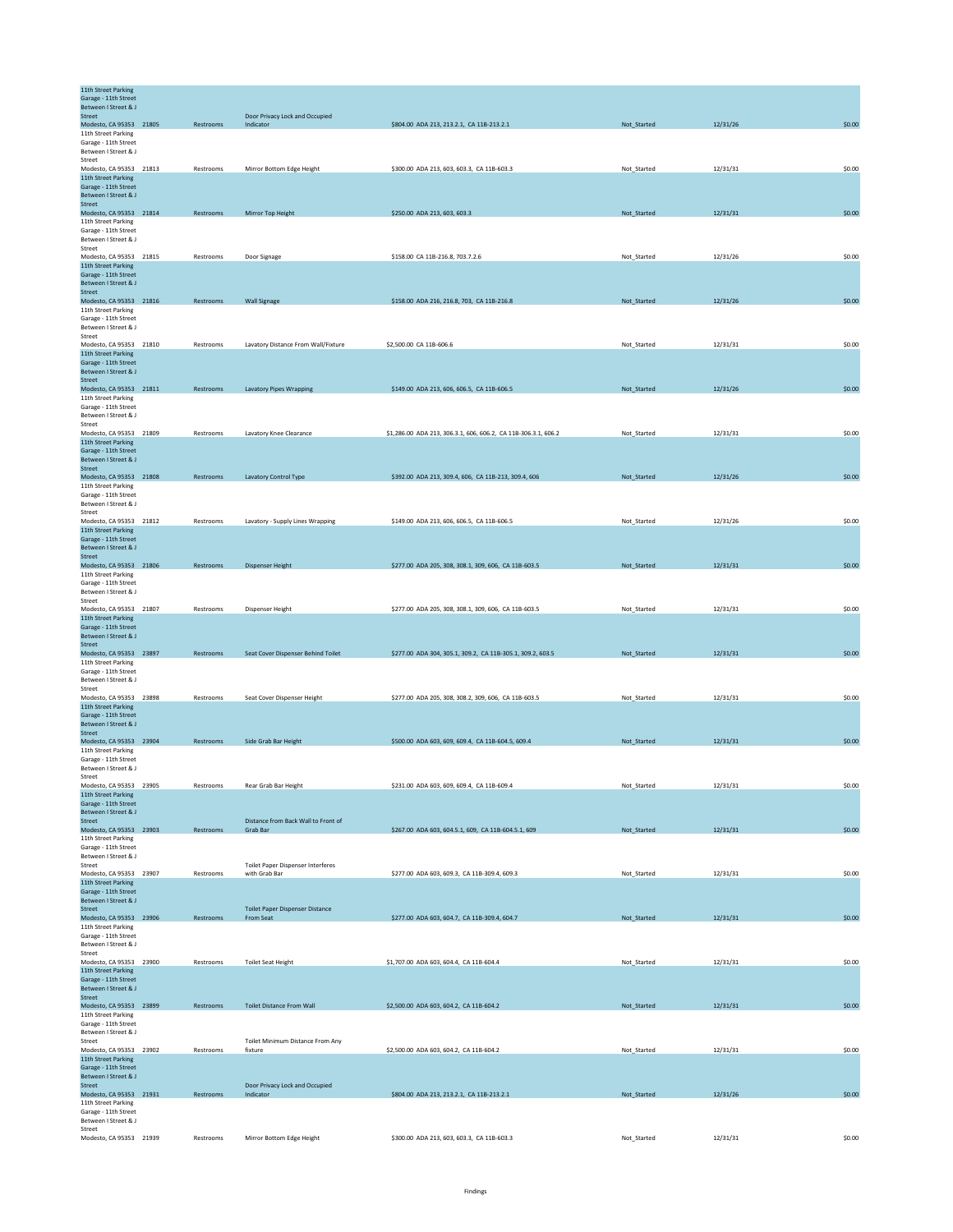| 11th Street Parking<br>Garage - 11th Street<br>Between I Street & J |                     |                                               |                                                                |             |          |        |
|---------------------------------------------------------------------|---------------------|-----------------------------------------------|----------------------------------------------------------------|-------------|----------|--------|
| Street<br>Modesto, CA 95353 21940                                   | Restrooms           | Mirror Top Height                             | \$250.00 ADA 213, 603, 603.3                                   | Not_Started | 12/31/31 | \$0.00 |
| 11th Street Parking<br>Garage - 11th Street                         |                     |                                               |                                                                |             |          |        |
| Between I Street & J<br>Street                                      |                     |                                               |                                                                |             |          |        |
| Modesto, CA 95353 21938                                             | Restrooms           | Lavatory - Supply Lines Wrapping              | \$149.00 ADA 213, 606, 606.5, CA 11B-606.5                     | Not_Started | 12/31/26 | \$0.00 |
| 11th Street Parking<br>Garage - 11th Street<br>Between I Street & J |                     |                                               |                                                                |             |          |        |
| Street                                                              |                     |                                               |                                                                |             |          |        |
| Modesto, CA 95353 21937<br>11th Street Parking                      | Restrooms           | <b>Lavatory Pipes Wrapping</b>                | \$149.00 ADA 213, 606, 606.5, CA 11B-606.5                     | Not_Started | 12/31/26 | \$0.00 |
| Garage - 11th Street                                                |                     |                                               |                                                                |             |          |        |
| Between I Street & J<br>Street                                      |                     |                                               |                                                                |             |          |        |
| Modesto, CA 95353 21934<br>11th Street Parking                      | Restrooms           | Lavatory Control Type                         | \$392.00 ADA 213, 309.4, 606, CA 11B-213, 309.4, 606           | Not_Started | 12/31/26 | \$0.00 |
| Garage - 11th Street                                                |                     |                                               |                                                                |             |          |        |
| Between I Street & J<br><b>Street</b>                               |                     |                                               |                                                                |             |          |        |
| Modesto, CA 95353 21935                                             | Restrooms           | Lavatory Knee Clearance                       | \$1,286.00 ADA 213, 306.3.1, 606, 606.2, CA 11B-306.3.1, 606.2 | Not_Started | 12/31/31 | \$0.00 |
| 11th Street Parking<br>Garage - 11th Street                         |                     |                                               |                                                                |             |          |        |
| Between I Street & J<br>Street                                      |                     |                                               |                                                                |             |          |        |
| Modesto, CA 95353 21942                                             | Restrooms           | Wall Signage                                  | \$158.00 ADA 216, 216.8, 703, CA 11B-216.8                     | Not_Started | 12/31/26 | \$0.00 |
| 11th Street Parking<br>Garage - 11th Street                         |                     |                                               |                                                                |             |          |        |
| Between I Street & J<br>Street                                      |                     |                                               |                                                                |             |          |        |
| Modesto, CA 95353 21936                                             | Restrooms           | Lavatory Distance From Wall/Fixture           | \$2,500.00 CA 11B-606.6                                        | Not_Started | 12/31/31 | \$0.00 |
| 11th Street Parking<br>Garage - 11th Street                         |                     |                                               |                                                                |             |          |        |
| Between I Street & J<br>Street                                      |                     |                                               |                                                                |             |          |        |
| Modesto, CA 95353 21941                                             | Restrooms           | Door Signage                                  | \$158.00 CA 11B-216.8, 703.7.2.6                               | Not_Started | 12/31/26 | \$0.00 |
| 11th Street Parking<br>Garage - 11th Street                         |                     |                                               |                                                                |             |          |        |
| Between I Street & J<br>Street                                      |                     |                                               |                                                                |             |          |        |
| Modesto, CA 95353 21932                                             | Restrooms           | <b>Dispenser Height</b>                       | \$277.00 ADA 205, 308, 308.1, 309, 606, CA 11B-603.5           | Not_Started | 12/31/31 | \$0.00 |
| 11th Street Parking<br>Garage - 11th Street                         |                     |                                               |                                                                |             |          |        |
| Between I Street & J<br>Street                                      |                     |                                               |                                                                |             |          |        |
| Modesto, CA 95353 21933                                             | Restrooms           | Dispenser Height                              | \$277.00 ADA 205, 308, 308.1, 309, 606, CA 11B-603.5           | Not_Started | 12/31/31 | \$0.00 |
| 11th Street Parking<br>Garage - 11th Street                         |                     |                                               |                                                                |             |          |        |
| Between I Street & J<br>Street                                      |                     |                                               |                                                                |             |          |        |
| Modesto, CA 95353 23874                                             | <b>Reach Ranges</b> | Element Highest Point of Operation            | \$50.00 ADA 308, 309, CA 11B-308, 309                          | Not_Started | 12/31/31 | \$0.00 |
| 11th Street Parking<br>Garage - 11th Street                         |                     |                                               |                                                                |             |          |        |
| Between I Street & J<br>Street                                      |                     |                                               |                                                                |             |          |        |
| Modesto, CA 95353 21818                                             | Reach Ranges        | Element Highest Point of Operation            | \$50.00 ADA 308, 309, CA 11B-308, 309                          | Not_Started | 12/31/31 | \$0.00 |
| 11th Street Parking<br>Garage - 11th Street                         |                     |                                               |                                                                |             |          |        |
| Between I Street & J<br><b>Street</b>                               |                     |                                               |                                                                |             |          |        |
| Modesto, CA 95353 21943                                             | <b>Reach Ranges</b> | <b>Element Highest Point of Operation</b>     | \$50.00 ADA 308, 309, CA 11B-308, 309                          | Not_Started | 12/31/31 | \$0.00 |
| 9th Street Parking<br>Garage - 9th Street                           |                     |                                               |                                                                |             |          |        |
| Between K Street & L<br>Street                                      |                     |                                               |                                                                |             |          |        |
| Modesto, CA 95353 23737                                             | Parking             | Parking Lot Warning Sign Wording<br>Incorrect | \$300.00 CA 11B-502                                            | Not_Started | 12/31/26 | \$0.00 |
| <b>9th Street Parking</b><br>Garage - 9th Street                    |                     |                                               |                                                                |             |          |        |
| Between K Street & L<br>Street                                      |                     | Parking Lot Warning Sign Wording              |                                                                |             |          |        |
| Modesto, CA 95353 23738                                             | Parking             | Incorrect                                     | \$300.00 CA 11B-502                                            | Not_Started | 12/31/26 | \$0.00 |
| 9th Street Parking<br>Garage - 9th Street                           |                     |                                               |                                                                |             |          |        |
| Between K Street & L<br>Street                                      |                     | Parking Lot Warning Sign Wording              |                                                                |             |          |        |
| Modesto, CA 95353 23739                                             | Parking             | Incorrect                                     | \$300.00 CA 11B-502                                            | Not_Started | 12/31/26 | \$0.00 |
| 9th Street Parking<br>Garage - 9th Street                           |                     |                                               |                                                                |             |          |        |
| Between K Street & L<br>Street                                      |                     | Parking Lot Warning Sign Wording              |                                                                |             |          |        |
| Modesto, CA 95353 23740                                             | Parking             | Incorrect                                     | \$300.00 CA 11B-502                                            | Not_Started | 12/31/26 | \$0.00 |
| 9th Street Parking<br>Garage - 9th Street                           |                     |                                               |                                                                |             |          |        |
| Between K Street & L<br>Street                                      |                     | Parking Lot Warning Sign Wording              |                                                                |             |          |        |
| Modesto, CA 95353 23741                                             | Parking             | Incorrect                                     | \$300.00 CA 11B-502                                            | Not_Started | 12/31/26 | \$0.00 |
| <b>9th Street Parking</b><br>Garage - 9th Street                    |                     |                                               |                                                                |             |          |        |
| Between K Street & L<br>Street                                      |                     | Parking Lot Warning Sign Wording              |                                                                |             |          |        |
| Modesto, CA 95353 23742                                             | Parking             | Incorrect                                     | \$300.00 CA 11B-502                                            | Not_Started | 12/31/26 | \$0.00 |
| 9th Street Parking<br>Garage - 9th Street                           |                     |                                               |                                                                |             |          |        |
| Between K Street & L<br>Street                                      |                     | Parking Lot Warning Sign Wording              |                                                                |             |          |        |
| Modesto, CA 95353 23743                                             | Parking             | Incorrect                                     | \$300.00 CA 11B-502                                            | Not_Started | 12/31/26 | \$0.00 |
| 9th Street Parking<br>Garage - 9th Street                           |                     |                                               |                                                                |             |          |        |
| Between K Street & L<br>Street                                      |                     |                                               |                                                                |             |          |        |
| Modesto, CA 95353 23697                                             | Parking             | Parking Space Accessible Signage<br>Height    | \$158.00 ADA 502, 502.6, CA 11B-502.6                          | Not_Started | 12/31/26 | \$0.00 |
| 9th Street Parking<br>Garage - 9th Street                           |                     |                                               |                                                                |             |          |        |
| Between K Street & L<br>Street                                      |                     |                                               |                                                                |             |          |        |
| Modesto, CA 95353 23699                                             | Parking             | Access Aisle - "No Parking"                   | \$250.00 CA 11B-502.3.3                                        | Not Started | 12/31/26 | \$0.00 |
| 9th Street Parking<br>Garage - 9th Street                           |                     |                                               |                                                                |             |          |        |
| Between K Street & L<br>Street                                      |                     |                                               |                                                                |             |          |        |
| Modesto, CA 95353 23698                                             | Parking             | Access Aisle Width                            | \$350.00 ADA 502, 502.3.1, CA 11B-502.3.1                      | Not_Started | 12/31/26 | \$0.00 |
| 9th Street Parking<br>Garage - 9th Street                           |                     |                                               |                                                                |             |          |        |
| Between K Street & L<br>Street                                      |                     |                                               |                                                                |             |          |        |
| Modesto, CA 95353 23701                                             | Parking             | Access Aisle - "No Parking"                   | \$250.00 CA 11B-502.3.3                                        | Not_Started | 12/31/26 | \$0.00 |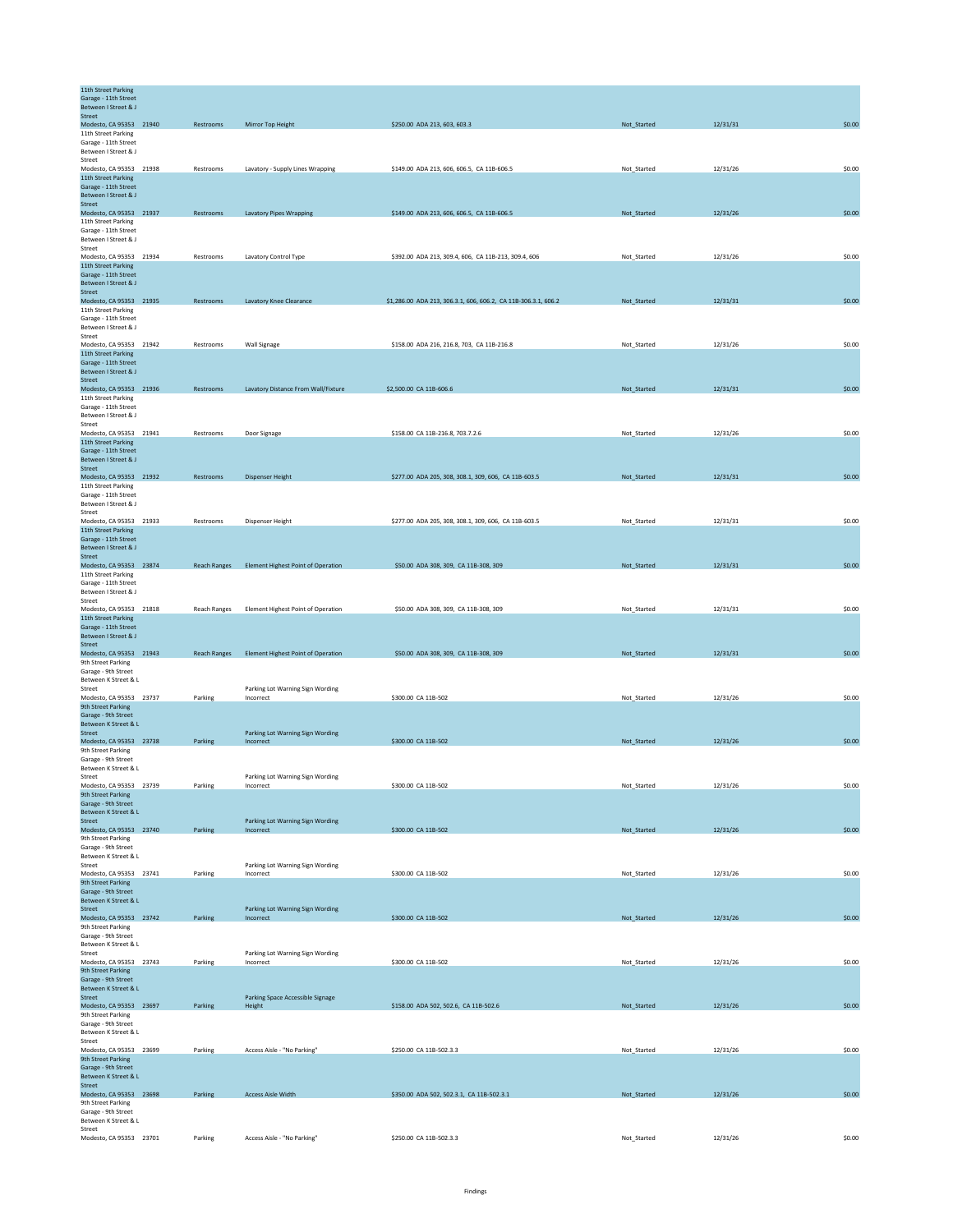| <b>9th Street Parking</b><br>Garage - 9th Street     |                         |         |                                            |                                           |             |          |        |
|------------------------------------------------------|-------------------------|---------|--------------------------------------------|-------------------------------------------|-------------|----------|--------|
| Between K Street & L<br>Street                       |                         |         | Parking Space Accessible Signage           |                                           |             |          |        |
| Modesto, CA 95353 23700<br>9th Street Parking        |                         | Parking | Height                                     | \$158.00 ADA 502, 502.6, CA 11B-502.6     | Not_Started | 12/31/26 | \$0.00 |
| Garage - 9th Street                                  |                         |         |                                            |                                           |             |          |        |
| Between K Street & L<br>Street                       |                         |         | Parking Space Accessible Signage           |                                           |             |          |        |
| Modesto, CA 95353 23702<br><b>9th Street Parking</b> |                         | Parking | Height                                     | \$158.00 ADA 502, 502.6, CA 11B-502.6     | Not_Started | 12/31/26 | \$0.00 |
| Garage - 9th Street                                  |                         |         |                                            |                                           |             |          |        |
| Between K Street & L<br>Street                       |                         |         |                                            |                                           |             |          |        |
| Modesto, CA 95353 23705<br>9th Street Parking        |                         | Parking | Access Aisle - "No Parking"                | \$250.00 CA 11B-502.3.3                   | Not_Started | 12/31/26 | \$0.00 |
| Garage - 9th Street                                  |                         |         |                                            |                                           |             |          |        |
| Between K Street & L<br>Street                       |                         |         |                                            |                                           |             |          |        |
| Modesto, CA 95353 23703<br>9th Street Parking        |                         | Parking | <b>Access Aisle Width</b>                  | \$350.00 ADA 502, 502.3.1, CA 11B-502.3.1 | Not_Started | 12/31/26 | \$0.00 |
| Garage - 9th Street                                  |                         |         |                                            |                                           |             |          |        |
| Between K Street & L<br><b>Street</b>                |                         |         |                                            |                                           |             |          |        |
| Modesto, CA 95353 23704<br>9th Street Parking        |                         | Parking | <b>Access Aisle</b>                        | \$180.00 CA 11B-502.3.4                   | Not_Started | 12/31/26 | \$0.00 |
| Garage - 9th Street<br>Between K Street & L          |                         |         |                                            |                                           |             |          |        |
| Street                                               |                         |         |                                            |                                           |             |          |        |
| Modesto, CA 95353 23709<br>9th Street Parking        |                         | Parking | <b>Access Aisle</b>                        | \$180.00 CA 11B-502.3.4                   | Not_Started | 12/31/26 | \$0.00 |
| Garage - 9th Street<br>Between K Street & L          |                         |         |                                            |                                           |             |          |        |
| <b>Street</b>                                        |                         |         |                                            |                                           |             |          |        |
| Modesto, CA 95353 23708<br>9th Street Parking        |                         | Parking | <b>Access Aisle Width</b>                  | \$350.00 ADA 502, 502.3.1, CA 11B-502.3.1 | Not_Started | 12/31/26 | \$0.00 |
| Garage - 9th Street<br>Between K Street & L          |                         |         |                                            |                                           |             |          |        |
| Street                                               |                         |         | Access Aisle - "No Parking"                | \$250.00 CA 11B-502.3.3                   |             |          |        |
| Modesto, CA 95353 23710<br>9th Street Parking        |                         | Parking |                                            |                                           | Not_Started | 12/31/26 | \$0.00 |
| Garage - 9th Street<br>Between K Street & L          |                         |         |                                            |                                           |             |          |        |
| Street<br>Modesto, CA 95353 23707                    |                         | Parking | Parking Space Accessible Signage<br>Height | \$158.00 ADA 502, 502.6, CA 11B-502.6     | Not_Started | 12/31/26 | \$0.00 |
| 9th Street Parking                                   |                         |         |                                            |                                           |             |          |        |
| Garage - 9th Street<br>Between K Street & L          |                         |         |                                            |                                           |             |          |        |
| Street<br>Modesto, CA 95353 23706                    |                         | Parking | Parking Space Vertical Clearance           | \$108.00 ADA 502, 502.5                   | Not_Started | 12/31/31 | \$0.00 |
| 9th Street Parking                                   |                         |         |                                            |                                           |             |          |        |
| Garage - 9th Street<br>Between K Street & L          |                         |         |                                            |                                           |             |          |        |
| Street<br>Modesto, CA 95353 23712                    |                         | Parking | Parking Space Accessible Signage<br>Height | \$158.00 ADA 502, 502.6, CA 11B-502.6     | Not_Started | 12/31/26 | \$0.00 |
| 9th Street Parking                                   |                         |         |                                            |                                           |             |          |        |
| Garage - 9th Street<br>Between K Street & L          |                         |         |                                            |                                           |             |          |        |
| Street<br>Modesto, CA 95353 23713                    |                         | Parking | Access Aisle - "No Parking"                | \$250.00 CA 11B-502.3.3                   | Not_Started | 12/31/26 | \$0.00 |
| 9th Street Parking<br>Garage - 9th Street            |                         |         |                                            |                                           |             |          |        |
| Between K Street & L                                 |                         |         |                                            |                                           |             |          |        |
| <b>Street</b><br>Modesto, CA 95353 23711             |                         | Parking | <b>Parking Space</b>                       | \$300.00 ADA 502, CA 11B-502              | Not_Started | 12/31/26 | \$0.00 |
| 9th Street Parking<br>Garage - 9th Street            |                         |         |                                            |                                           |             |          |        |
| Between K Street & L                                 |                         |         |                                            |                                           |             |          |        |
| Street<br>Modesto, CA 95353 23714                    |                         | Parking | Must Travel Behind Parked Cars             | \$1,100.00 ADA 502.3, CA 11B-502.7.1      | Not_Started | 12/31/26 | \$0.00 |
| 9th Street Parking<br>Garage - 9th Street            |                         |         |                                            |                                           |             |          |        |
| Between K Street & L<br>Street                       |                         |         |                                            |                                           |             |          |        |
| Modesto, CA 95353 23715                              |                         | Parking | Parking Space Accessible Signage<br>Height | \$158.00 ADA 502, 502.6, CA 11B-502.6     | Not_Started | 12/31/26 | \$0.00 |
| 9th Street Parking<br>Garage - 9th Street            |                         |         |                                            |                                           |             |          |        |
| Between K Street & L<br>Street                       |                         |         | Parking Space Accessible Signage           |                                           |             |          |        |
| Modesto, CA 95353 23718                              |                         | Parking | Height                                     | \$158.00 ADA 502, 502.6, CA 11B-502.6     | Not_Started | 12/31/26 | \$0.00 |
| 9th Street Parking<br>Garage - 9th Street            |                         |         |                                            |                                           |             |          |        |
| Between K Street & L<br>Street                       |                         |         |                                            |                                           |             |          |        |
| Modesto, CA 95353 23717                              |                         | Parking | Parking Space Length                       | \$350.00 CA 11B-502.2                     | Not_Started | 12/31/26 | \$0.00 |
| 9th Street Parking<br>Garage - 9th Street            |                         |         |                                            |                                           |             |          |        |
| Between K Street & L<br>Street                       |                         |         |                                            |                                           |             |          |        |
| Modesto, CA 95353 23716<br>9th Street Parking        |                         | Parking | Parking Space                              | \$300.00 ADA 502, CA 11B-502              | Not_Started | 12/31/26 | \$0.00 |
| Garage - 9th Street                                  |                         |         |                                            |                                           |             |          |        |
| Between K Street & L<br>Street                       |                         |         |                                            |                                           |             |          |        |
| Modesto, CA 95353 23719<br>9th Street Parking        |                         | Parking | <b>Parking Space</b>                       | \$300.00 ADA 502, CA 11B-502              | Not_Started | 12/31/26 | \$0.00 |
| Garage - 9th Street                                  |                         |         |                                            |                                           |             |          |        |
| Between K Street & L<br>Street                       |                         |         |                                            |                                           |             |          |        |
| Modesto, CA 95353 23720<br>9th Street Parking        |                         | Parking | Parking Space Length                       | \$350.00 CA 11B-502.2                     | Not_Started | 12/31/26 | \$0.00 |
| Garage - 9th Street                                  |                         |         |                                            |                                           |             |          |        |
| Between K Street & L<br>Street                       |                         |         | Parking Space Accessible Signage           |                                           |             |          |        |
| Modesto, CA 95353 23721<br>9th Street Parking        |                         | Parking | Height                                     | \$158.00 ADA 502, 502.6, CA 11B-502.6     | Not_Started | 12/31/26 | \$0.00 |
| Garage - 9th Street<br>Between K Street & L          |                         |         |                                            |                                           |             |          |        |
| Street                                               |                         |         | Parking Space Accessible Signage           |                                           |             |          |        |
| Modesto, CA 95353 23723<br>9th Street Parking        |                         | Parking | Height                                     | \$158.00 ADA 502, 502.6, CA 11B-502.6     | Not_Started | 12/31/26 | \$0.00 |
| Garage - 9th Street<br>Between K Street & L          |                         |         |                                            |                                           |             |          |        |
| <b>Street</b>                                        |                         |         |                                            |                                           |             |          |        |
| Modesto, CA 95353 23724<br>9th Street Parking        |                         | Parking | <b>Access Aisle</b>                        | \$180.00 CA 11B-502.3.4                   | Not_Started | 12/31/26 | \$0.00 |
| Garage - 9th Street<br>Between K Street & L          |                         |         |                                            |                                           |             |          |        |
| Street                                               | Modesto, CA 95353 23725 | Parking | <b>Access Aisle Striping</b>               | \$350.00 CA 11B-502.3.3                   | Not_Started | 12/31/26 | \$0.00 |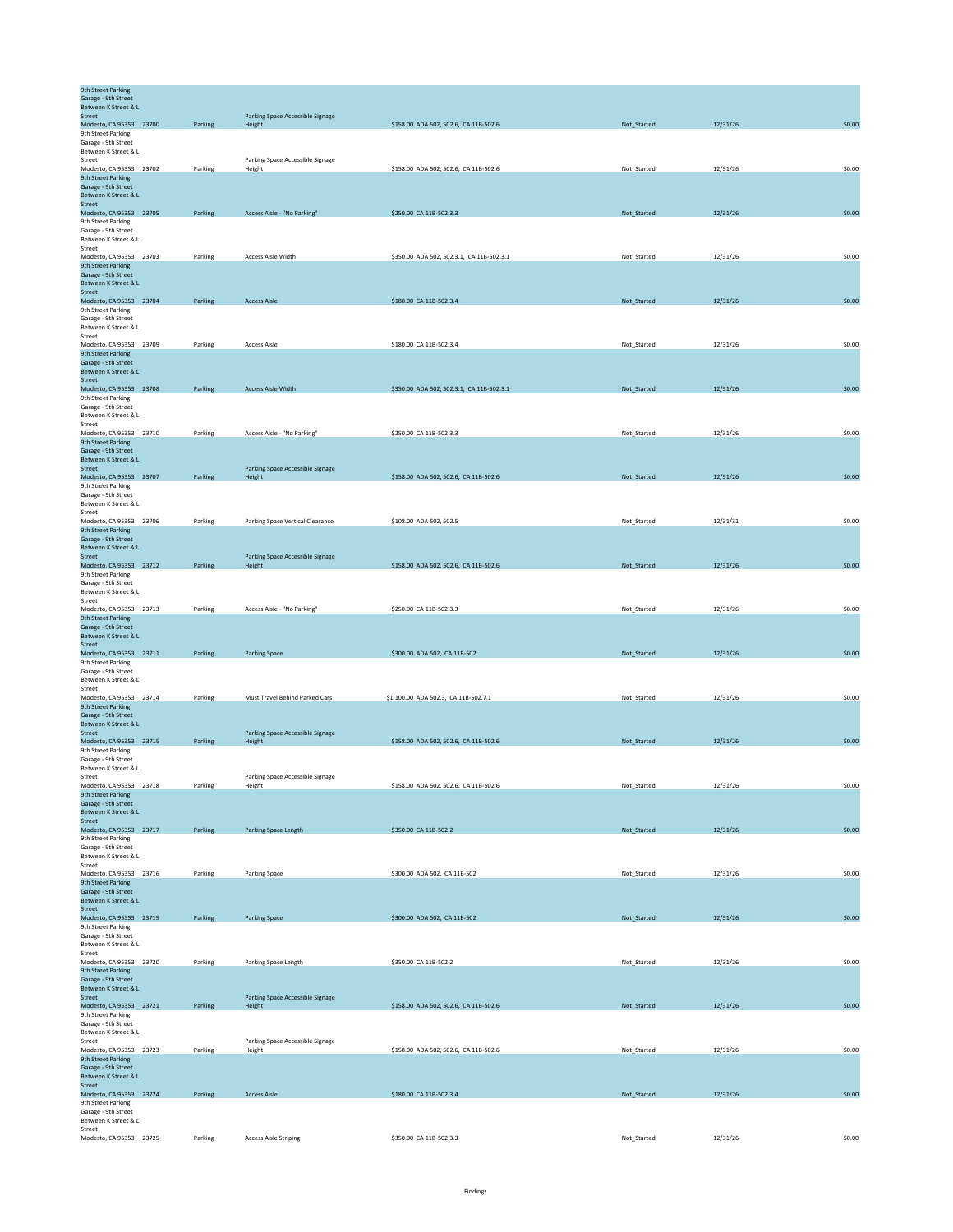| <b>9th Street Parking</b><br>Garage - 9th Street<br>Between K Street & L |                |                                              |                                               |             |          |        |
|--------------------------------------------------------------------------|----------------|----------------------------------------------|-----------------------------------------------|-------------|----------|--------|
| <b>Street</b>                                                            |                |                                              |                                               |             |          |        |
| Modesto, CA 95353 23722                                                  | Parking        | <b>Parking Space</b>                         | \$300.00 ADA 502, CA 11B-502                  | Not_Started | 12/31/26 | \$0.00 |
| 9th Street Parking<br>Garage - 9th Street                                |                |                                              |                                               |             |          |        |
| Between K Street & L                                                     |                |                                              |                                               |             |          |        |
| Street<br>Modesto, CA 95353 23726                                        | Parking        | Parking Space Width                          | \$350.00 ADA 502, 502.2, CA 11B-502.2         | Not_Started | 12/31/26 | \$0.00 |
| 9th Street Parking                                                       |                |                                              |                                               |             |          |        |
| Garage - 9th Street                                                      |                |                                              |                                               |             |          |        |
| Between K Street & L<br>Street                                           |                | Parking Space Accessible Signage             |                                               |             |          |        |
| Modesto, CA 95353 23727                                                  | Parking        | Height                                       | \$158.00 ADA 502, 502.6, CA 11B-502.6         | Not_Started | 12/31/26 | \$0.00 |
| 9th Street Parking                                                       |                |                                              |                                               |             |          |        |
| Garage - 9th Street<br>Between K Street & L                              |                |                                              |                                               |             |          |        |
| Street                                                                   |                | Parking Space Accessible Signage             |                                               |             |          |        |
| Modesto, CA 95353 23729                                                  | Parking        | Height                                       | \$158.00 ADA 502, 502.6, CA 11B-502.6         | Not_Started | 12/31/26 | \$0.00 |
| 9th Street Parking<br>Garage - 9th Street                                |                |                                              |                                               |             |          |        |
| Between K Street & L                                                     |                |                                              |                                               |             |          |        |
| Street                                                                   |                |                                              |                                               |             |          |        |
| Modesto, CA 95353 23728                                                  | Parking        | <b>Parking Space</b>                         | \$300.00 ADA 502, CA 11B-502                  | Not_Started | 12/31/26 | \$0.00 |
| 9th Street Parking<br>Garage - 9th Street                                |                |                                              |                                               |             |          |        |
| Between K Street & L                                                     |                |                                              |                                               |             |          |        |
| Street<br>Modesto, CA 95353 23730                                        | Parking        | Access Aisle Width                           | \$250.00 ADA 208, 502.2                       | Not_Started | 12/31/26 | \$0.00 |
| 9th Street Parking                                                       |                |                                              |                                               |             |          |        |
| Garage - 9th Street                                                      |                |                                              |                                               |             |          |        |
| Between K Street & L<br>Street                                           |                | Parking Space Accessible Signage             |                                               |             |          |        |
| Modesto, CA 95353 23732                                                  | Parking        | Height                                       | \$158.00 ADA 502, 502.6, CA 11B-502.6         | Not_Started | 12/31/26 | \$0.00 |
| 9th Street Parking                                                       |                |                                              |                                               |             |          |        |
| Garage - 9th Street<br>Between K Street & L                              |                |                                              |                                               |             |          |        |
| Street                                                                   |                |                                              |                                               |             |          |        |
| Modesto, CA 95353 23731                                                  | Parking        | <b>Parking Space</b>                         | \$300.00 ADA 502, CA 11B-502                  | Not_Started | 12/31/26 | \$0.00 |
| <b>9th Street Parking</b><br>Garage - 9th Street                         |                |                                              |                                               |             |          |        |
| Between K Street & L                                                     |                |                                              |                                               |             |          |        |
| <b>Street</b>                                                            |                |                                              |                                               |             |          |        |
| Modesto, CA 95353 23733<br>9th Street Parking                            | Parking        | <b>Parking Space</b>                         | \$300.00 ADA 502, CA 11B-502                  | Not_Started | 12/31/26 | \$0.00 |
| Garage - 9th Street                                                      |                |                                              |                                               |             |          |        |
| Between K Street & L                                                     |                |                                              |                                               |             |          |        |
| Street<br>Modesto, CA 95353 23734                                        | Parking        | Parking Space Accessible Signage<br>Height   | \$158,00 ADA 502, 502.6, CA 11B-502.6         | Not Started | 12/31/26 | \$0.00 |
| 9th Street Parking                                                       |                |                                              |                                               |             |          |        |
| Garage - 9th Street                                                      |                |                                              |                                               |             |          |        |
| Between K Street & L<br>Street                                           |                |                                              |                                               |             |          |        |
| Modesto, CA 95353 23736                                                  | Parking        | Access Aisle - "No Parking"                  | \$250.00 CA 11B-502.3.3                       | Not_Started | 12/31/26 | \$0.00 |
| 9th Street Parking                                                       |                |                                              |                                               |             |          |        |
| Garage - 9th Street<br>Between K Street & L                              |                |                                              |                                               |             |          |        |
| Street                                                                   |                |                                              |                                               |             |          |        |
| Modesto, CA 95353 23735                                                  | Parking        | <b>Access Aisle Width</b>                    | \$350.00 ADA 502, 502.3.1, CA 11B-502.3.1     | Not_Started | 12/31/26 | \$0.00 |
| 9th Street Parking<br>Garage - 9th Street                                |                |                                              |                                               |             |          |        |
| Between K Street & L                                                     |                |                                              |                                               |             |          |        |
| Street                                                                   |                |                                              |                                               |             |          |        |
| Modesto, CA 95353 21402<br>9th Street Parking                            | Path of Travel | Change in Level                              | \$150.00 ADA 303, 403.4, CA 11B-303, 403.4    | Not_Started | 12/31/31 | \$0.00 |
| Garage - 9th Street                                                      |                |                                              |                                               |             |          |        |
| Between K Street & L                                                     |                |                                              |                                               |             |          |        |
| Street<br>Modesto, CA 95353 21412                                        | Path of Travel | Crosswalks and Detectable<br>Warnings        | \$190.00 ADA 705, CA 11B-247.1.2.5, 705.1.2.5 | Not_Started | 12/31/31 | \$0.00 |
| <b>9th Street Parking</b>                                                |                |                                              |                                               |             |          |        |
| Garage - 9th Street                                                      |                |                                              |                                               |             |          |        |
| Between K Street & L                                                     |                |                                              |                                               |             |          |        |
| Street<br>Modesto, CA 95353 21427                                        | Path of Travel | <b>Crosswalks and Detectable</b><br>Warnings | \$190.00 ADA 705, CA 11B-247.1.2.5, 705.1.2.5 | Not_Started | 12/31/31 | \$0.00 |
| 9th Street Parking                                                       |                |                                              |                                               |             |          |        |
| Garage - 9th Street                                                      |                |                                              |                                               |             |          |        |
| Between K Street & L<br>Street                                           |                |                                              |                                               |             |          |        |
| Modesto, CA 95353 21428                                                  | Path of Travel | <b>Detectable Warnings</b>                   | \$144.00 ADA 705, CA 11B-247.1.2.5            | Not_Started | 12/31/31 | \$0.00 |
| <b>9th Street Parking</b>                                                |                |                                              |                                               |             |          |        |
| Garage - 9th Street<br>Between K Street & L                              |                |                                              |                                               |             |          |        |
| <b>Street</b>                                                            |                | <b>Crosswalks and Detectable</b>             |                                               |             |          |        |
| Modesto, CA 95353 21430<br>9th Street Parking                            | Path of Travel | Warnings                                     | \$190.00 ADA 705, CA 11B-247.1.2.5, 705.1.2.5 | Not_Started | 12/31/31 | \$0.00 |
| Garage - 9th Street                                                      |                |                                              |                                               |             |          |        |
| Between K Street & L                                                     |                |                                              |                                               |             |          |        |
| Street<br>Modesto, CA 95353 21450                                        | Path of Travel | <b>Crosswalks and Detectable</b>             | \$190.00 ADA 705, CA 11B-247.1.2.5, 705.1.2.5 |             | 12/31/31 | \$0.00 |
| 9th Street Parking                                                       |                | Warnings                                     |                                               | Not_Started |          |        |
| Garage - 9th Street                                                      |                |                                              |                                               |             |          |        |
| Between K Street & L                                                     |                |                                              |                                               |             |          |        |
| <b>Street</b><br>Modesto, CA 95353 21486                                 |                | Path of Travel Detectable Warnings           | \$144.00 ADA 705, CA 11B-247.1.2.5            | Not_Started | 12/31/31 | \$0.00 |
| 9th Street Parking                                                       |                |                                              |                                               |             |          |        |
| Garage - 9th Street<br>Between K Street & L                              |                |                                              |                                               |             |          |        |
| Street                                                                   |                | Crosswalks and Detectable                    |                                               |             |          |        |
| Modesto, CA 95353 21537                                                  | Path of Travel | Warnings                                     | \$190.00 ADA 705, CA 11B-247.1.2.5, 705.1.2.5 | Not_Started | 12/31/31 | \$0.00 |
| 9th Street Parking<br>Garage - 9th Street                                |                |                                              |                                               |             |          |        |
| Between K Street & L                                                     |                |                                              |                                               |             |          |        |
| Street                                                                   |                | <b>Crosswalks and Detectable</b>             |                                               |             |          |        |
| Modesto, CA 95353 21539<br>9th Street Parking                            | Path of Travel | Warnings                                     | \$190.00 ADA 705, CA 11B-247.1.2.5, 705.1.2.5 | Not_Started | 12/31/31 | \$0.00 |
| Garage - 9th Street                                                      |                |                                              |                                               |             |          |        |
| Between K Street & L                                                     |                |                                              |                                               |             |          |        |
| Street<br>Modesto, CA 95353 21538                                        | Path of Travel | Walking Surface Slope                        | \$3,600.00 ADA 402, 403.3, CA 11B-402, 403.3  | Not_Started | 12/31/31 | \$0.00 |
| 9th Street Parking                                                       |                |                                              |                                               |             |          |        |
| Garage - 9th Street                                                      |                |                                              |                                               |             |          |        |
| Between K Street & L<br>Street                                           |                | <b>Crosswalks and Detectable</b>             |                                               |             |          |        |
| Modesto, CA 95353 21591                                                  | Path of Travel | Warnings                                     | \$190.00 ADA 705, CA 11B-247.1.2.5, 705.1.2.5 | Not_Started | 12/31/31 | \$0.00 |
| 9th Street Parking                                                       |                |                                              |                                               |             |          |        |
| Garage - 9th Street<br>Between K Street & L                              |                |                                              |                                               |             |          |        |
| Street                                                                   |                |                                              |                                               |             |          |        |
| Modesto, CA 95353 21592                                                  |                | Path of Travel Detectable Warnings           | \$144.00 ADA 705, CA 11B-247.1.2.5            | Not_Started | 12/31/31 | \$0.00 |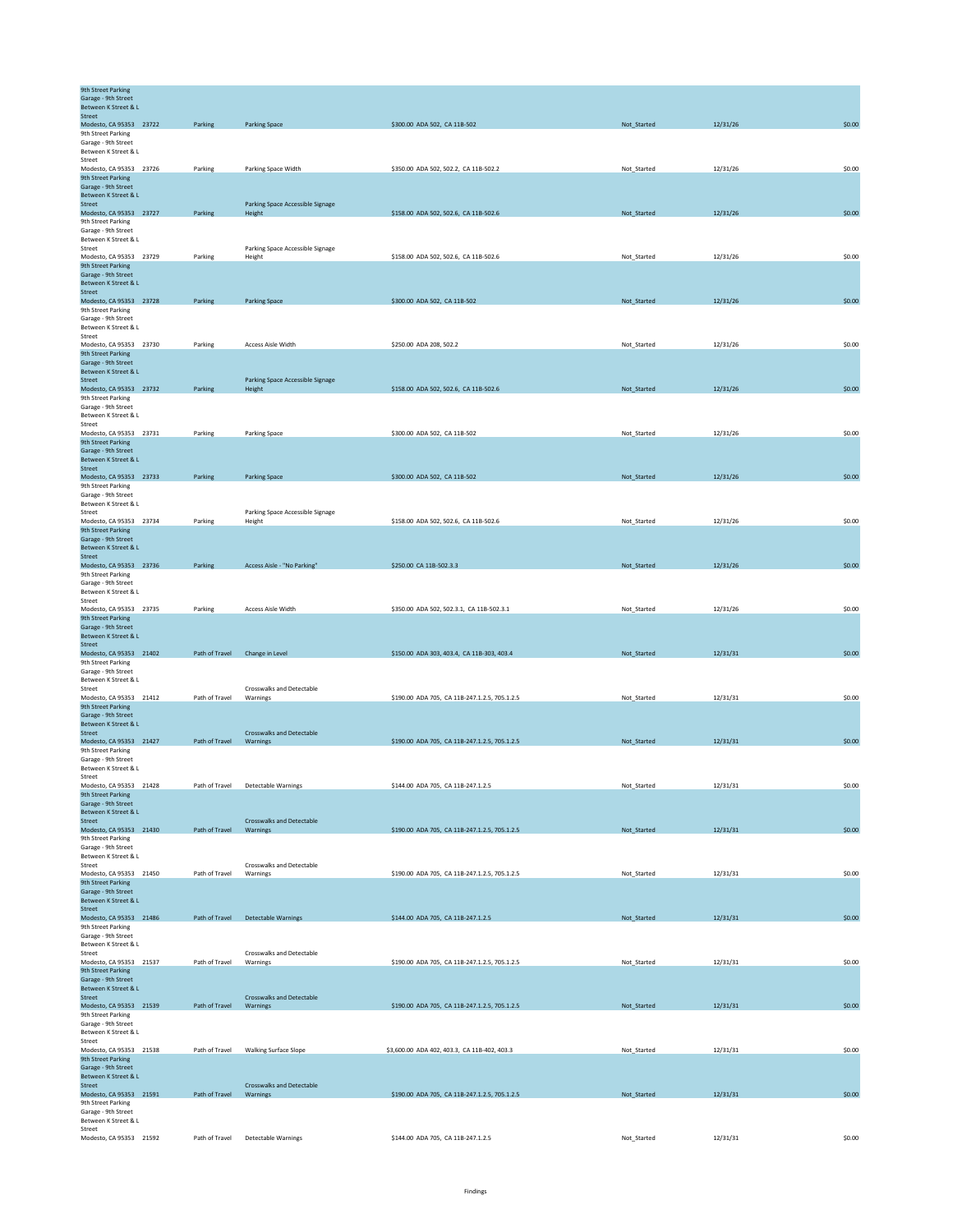| <b>9th Street Parking</b><br>Garage - 9th Street     |                |                                  |                                                                      |             |          |        |
|------------------------------------------------------|----------------|----------------------------------|----------------------------------------------------------------------|-------------|----------|--------|
| Between K Street & L<br>Street                       |                | <b>Crosswalks and Detectable</b> |                                                                      |             |          |        |
| Modesto, CA 95353 21594                              | Path of Travel | Warnings                         | \$190.00 ADA 705, CA 11B-247.1.2.5, 705.1.2.5                        | Not_Started | 12/31/31 | \$0.00 |
| 9th Street Parking<br>Garage - 9th Street            |                |                                  |                                                                      |             |          |        |
| Between K Street & L<br>Street                       |                |                                  |                                                                      |             |          |        |
| Modesto, CA 95353 21593                              | Path of Travel | Walking Surface Slope            | \$3,600.00 ADA 402, 403.3, CA 11B-402, 403.3                         | Not_Started | 12/31/31 | \$0.00 |
| <b>9th Street Parking</b><br>Garage - 9th Street     |                |                                  |                                                                      |             |          |        |
| Between K Street & L<br>Street                       |                | <b>Crosswalks and Detectable</b> |                                                                      |             |          |        |
| Modesto, CA 95353 21625                              | Path of Travel | Warnings                         | \$190.00 ADA 705, CA 11B-247.1.2.5, 705.1.2.5                        | Not_Started | 12/31/31 | \$0.00 |
| 9th Street Parking<br>Garage - 9th Street            |                |                                  |                                                                      |             |          |        |
| Between K Street & L<br>Street                       |                |                                  |                                                                      |             |          |        |
| Modesto, CA 95353 21624                              | Path of Travel | Sidewalk Width                   | \$3,500.00 ADA 403.5.1, CA 11B-403.5.1                               | Not_Started | 12/31/31 | \$0.00 |
| 9th Street Parking<br>Garage - 9th Street            |                |                                  |                                                                      |             |          |        |
| Between K Street & L<br><b>Street</b>                |                | <b>Crosswalks and Detectable</b> |                                                                      |             |          |        |
| Modesto, CA 95353 21626                              | Path of Travel | Warnings                         | \$190.00 ADA 705, CA 11B-247.1.2.5, 705.1.2.5                        | Not_Started | 12/31/31 | \$0.00 |
| 9th Street Parking<br>Garage - 9th Street            |                |                                  |                                                                      |             |          |        |
| Between K Street & L<br>Street                       |                |                                  |                                                                      |             |          |        |
| Modesto, CA 95353 21627                              | Path of Travel | Crosswalk                        | \$1,100.00 ADA 406.5, 406.6, 705                                     | Not_Started | 12/31/31 | \$0.00 |
| 9th Street Parking<br>Garage - 9th Street            |                |                                  |                                                                      |             |          |        |
| Between K Street & L<br>Street                       |                | <b>Crosswalks and Detectable</b> |                                                                      |             |          |        |
| Modesto, CA 95353 21642<br>9th Street Parking        | Path of Travel | Warnings                         | \$190.00 ADA 705, CA 11B-247.1.2.5, 705.1.2.5                        | Not_Started | 12/31/31 | \$0.00 |
| Garage - 9th Street                                  |                |                                  |                                                                      |             |          |        |
| Between K Street & L<br>Street                       |                |                                  |                                                                      |             |          |        |
| Modesto, CA 95353 21630                              | Ramps          | Ramp Run Edge Protection         | \$470.00 ADA 405, 405.9, CA 11B-405.9                                | Not_Started | 12/31/31 | \$0.00 |
| 9th Street Parking<br>Garage - 9th Street            |                |                                  |                                                                      |             |          |        |
| Between K Street & L<br>Street                       |                |                                  |                                                                      |             |          |        |
| Modesto, CA 95353 21633                              | Ramps          | <b>Handrail Top Extension</b>    | \$2,400.00 ADA 405, 405.8, 505.10.1, CA 11B-405.8, 505               | Not_Started | 12/31/31 | \$0.00 |
| 9th Street Parking<br>Garage - 9th Street            |                |                                  |                                                                      |             |          |        |
| Between K Street & L<br>Street                       |                |                                  |                                                                      |             |          |        |
| Modesto, CA 95353 21632<br>9th Street Parking        | Ramps          | Handrail Bottom Extension        | \$2,400.00 ADA 405, 405.8, 405.9.1, 505.10.1, CA 11B-405.8, 505.10.1 | Not_Started | 12/31/31 | \$0.00 |
| Garage - 9th Street                                  |                |                                  |                                                                      |             |          |        |
| Between K Street & L<br>Street                       |                |                                  |                                                                      |             |          |        |
| Modesto, CA 95353 21631                              | Ramps          | Handrail Interrupted             | \$2,320.00 ADA 405, 405.8, 505.6                                     | Not_Started | 12/31/31 | \$0.00 |
| 9th Street Parking<br>Garage - 9th Street            |                |                                  |                                                                      |             |          |        |
| Between K Street & L<br>Street                       |                |                                  |                                                                      |             |          |        |
| Modesto, CA 95353 21634<br><b>9th Street Parking</b> | Ramps          | Handrail Near Abrasive Wall      | \$2,320.00 ADA 405.8, 505, 505.8                                     | Not_Started | 12/31/31 | \$0.00 |
| Garage - 9th Street                                  |                |                                  |                                                                      |             |          |        |
| Between K Street & L<br><b>Street</b>                |                |                                  |                                                                      |             |          |        |
| Modesto, CA 95353 21636<br>9th Street Parking        | Ramps          | Is Handrail Extension Parallel   | \$2,400.00 ADA 405, 405.8, 505.10.1, CA 11B-405.8, 505.10.1          | Not_Started | 12/31/31 | \$0.00 |
| Garage - 9th Street                                  |                |                                  |                                                                      |             |          |        |
| Between K Street & L<br>Street                       |                |                                  |                                                                      |             |          |        |
| Modesto, CA 95353 21635<br>9th Street Parking        | Ramps          | <b>Handrail Extension</b>        | \$2,400.00 ADA 405, 405.8, 505.10.1                                  | Not_Started | 12/31/31 | \$0.00 |
| Garage - 9th Street                                  |                |                                  |                                                                      |             |          |        |
| Between K Street & L<br>Street                       |                |                                  |                                                                      |             |          |        |
| Modesto, CA 95353 21638                              | Ramps          | Handrail Height                  | \$3,918.00 ADA 405, 405.8, 505.4, CA 11B-405.8, 505.4                | Not_Started | 12/31/31 | \$0.00 |
| 9th Street Parking<br>Garage - 9th Street            |                |                                  |                                                                      |             |          |        |
| Between K Street & L<br>Street                       |                |                                  |                                                                      |             |          |        |
| Modesto, CA 95353 21637<br>9th Street Parking        | Ramps          | Handrail Top Extension           | \$2,400.00 ADA 405, 405.8, 505.10.1, CA 11B-405.8, 505               | Not_Started | 12/31/31 | \$0.00 |
| Garage - 9th Street                                  |                |                                  |                                                                      |             |          |        |
| Between K Street & L<br>Street                       |                |                                  |                                                                      |             |          |        |
| Modesto, CA 95353 21639<br>9th Street Parking        | Ramps          | Handrail Distance from Wall      | \$2,200.00 ADA 405, 405.8, 505.5, CA 11B-505.5                       | Not_Started | 12/31/31 | \$0.00 |
| Garage - 9th Street                                  |                |                                  |                                                                      |             |          |        |
| Between K Street & L<br>Street                       |                |                                  |                                                                      |             |          |        |
| Modesto, CA 95353 21413<br>9th Street Parking        | Elevators      | <b>Evacuation Signage</b>        | \$158.00                                                             | Not_Started | 12/31/26 | \$0.00 |
| Garage - 9th Street                                  |                |                                  |                                                                      |             |          |        |
| Between K Street & L<br>Street                       |                |                                  |                                                                      |             |          |        |
| Modesto, CA 95353 21414<br>9th Street Parking        | Elevators      | Car Width                        | ADA 407, 407.4.1                                                     | Not_Started | 12/31/26 | \$0.00 |
| Garage - 9th Street                                  |                |                                  |                                                                      |             |          |        |
| Between K Street & L<br>Street                       |                |                                  |                                                                      |             |          |        |
| Modesto, CA 95353 21422<br><b>9th Street Parking</b> | Elevators      | Direction Lantern                | \$500.00 ADA 407, 407.2.2.1                                          | Not_Started | 12/31/26 | \$0.00 |
| Garage - 9th Street                                  |                |                                  |                                                                      |             |          |        |
| Between K Street & L<br>Street                       |                |                                  |                                                                      |             |          |        |
| Modesto, CA 95353 21421                              | Elevators      | Direction Lantern                | \$500.00 ADA 407, 407.2.2.3                                          | Not_Started | 12/31/26 | \$0.00 |
| 9th Street Parking<br>Garage - 9th Street            |                |                                  |                                                                      |             |          |        |
| Between K Street & L<br>Street                       |                |                                  |                                                                      |             |          |        |
| Modesto, CA 95353 21420                              | Elevators      | <b>Emergency System</b>          | \$1,200.00 ADA 308, 407, 407.4.9, ASME A17.1, CA 11B-308, 407.4.9    | Not_Started | 12/31/26 | \$0.00 |
| 9th Street Parking<br>Garage - 9th Street            |                |                                  |                                                                      |             |          |        |
| Between K Street & L<br><b>Street</b>                |                |                                  |                                                                      |             |          |        |
| Modesto, CA 95353 21418                              | Elevators      | Door                             | \$800.00 ADA 407, 407.3.3.3, CA 11B-407.3.3.3                        | Not_Started | 12/31/26 | \$0.00 |
| 9th Street Parking<br>Garage - 9th Street            |                |                                  |                                                                      |             |          |        |
| Between K Street & L<br>Street                       |                |                                  |                                                                      |             |          |        |
| Modesto, CA 95353 21419                              | Elevators      | <b>Emergency System</b>          | \$800.00 ADA 407, 407.4.7.1.3                                        | Not_Started | 12/31/26 | \$0.00 |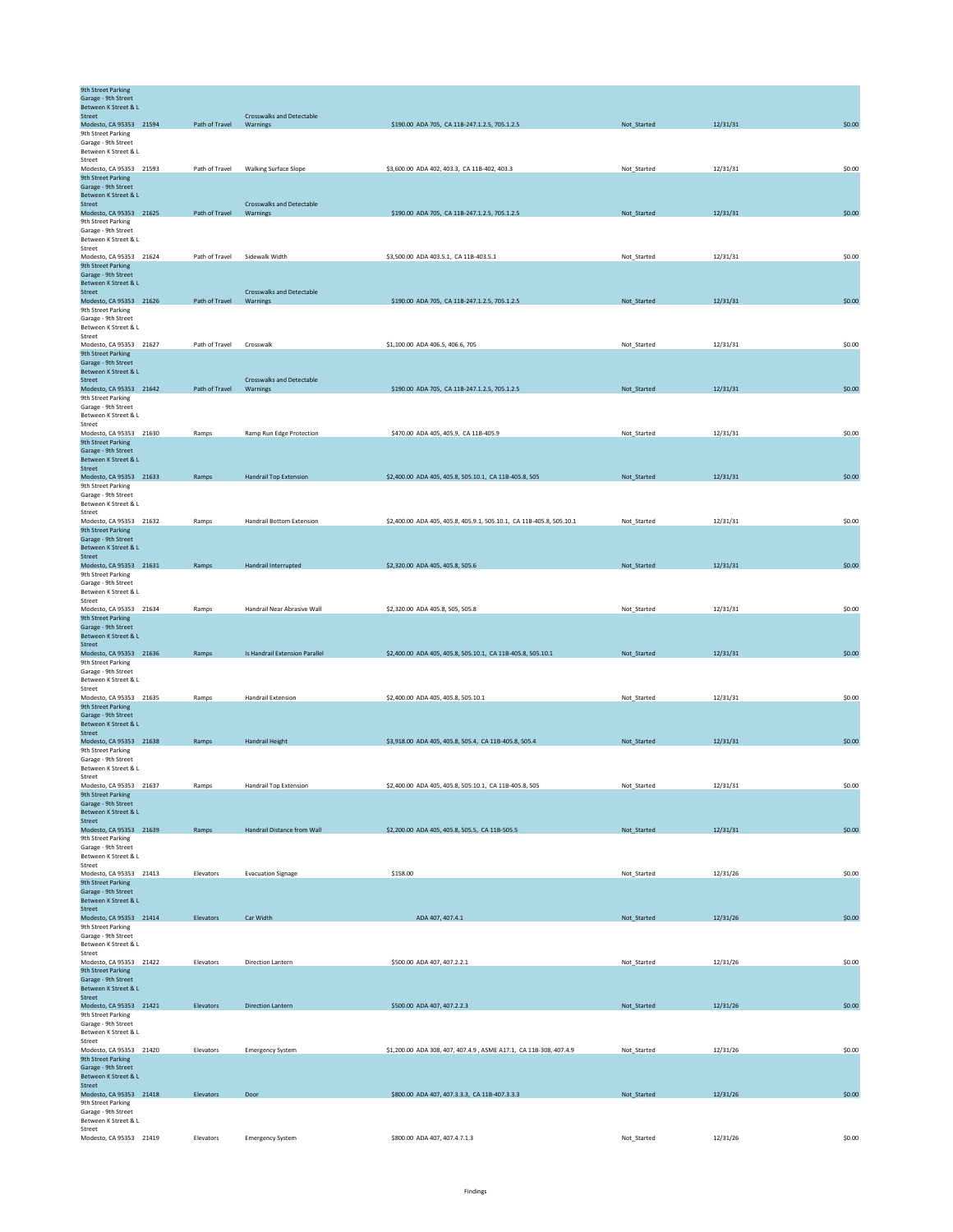| 9th Street Parking<br>Garage - 9th Street<br>Between K Street & L |           |                                          |                                                                   |             |          |        |
|-------------------------------------------------------------------|-----------|------------------------------------------|-------------------------------------------------------------------|-------------|----------|--------|
| Street<br>Modesto, CA 95353 21415                                 | Elevators | <b>Control Button Braille Location</b>   | \$800.00 ADA 407, 407.4.7.1.1, 703.2, 703.3.2                     | Not_Started | 12/31/26 | \$0.00 |
| 9th Street Parking                                                |           |                                          |                                                                   |             |          |        |
| Garage - 9th Street                                               |           |                                          |                                                                   |             |          |        |
| Between K Street & L                                              |           |                                          |                                                                   |             |          |        |
| Street                                                            |           | Control Button, Main Floor<br>Indication |                                                                   |             |          | \$0.00 |
| Modesto, CA 95353 21417<br>9th Street Parking                     | Elevators |                                          | \$800.00 ADA 407, 407.4.7.1.3, CA 11B-407.4.7.1.3                 | Not_Started | 12/31/26 |        |
| Garage - 9th Street                                               |           |                                          |                                                                   |             |          |        |
| Between K Street & L                                              |           |                                          |                                                                   |             |          |        |
| Street                                                            |           |                                          |                                                                   |             |          |        |
| Modesto, CA 95353 21423<br>9th Street Parking                     | Elevators | Elevator - Jamb Marking                  | \$180.00 ADA 407                                                  | Not_Started | 12/31/26 | \$0.00 |
| Garage - 9th Street                                               |           |                                          |                                                                   |             |          |        |
| Between K Street & L                                              |           |                                          |                                                                   |             |          |        |
| Street                                                            |           | Control Button Raised Symbol             |                                                                   |             |          |        |
| Modesto, CA 95353 21416<br>9th Street Parking                     | Elevators | Location                                 | \$800.00 ADA 407, 407.4.7.1.2, CA 11B-407.4.7.1.2                 | Not_Started | 12/31/26 | \$0.00 |
| Garage - 9th Street                                               |           |                                          |                                                                   |             |          |        |
| Between K Street & L                                              |           |                                          |                                                                   |             |          |        |
| <b>Street</b>                                                     |           |                                          |                                                                   |             |          |        |
| Modesto, CA 95353 21424                                           | Elevators | Elevator - Jamb Marking                  | \$180.00 ADA 407                                                  | Not_Started | 12/31/26 | \$0.00 |
| 9th Street Parking<br>Garage - 9th Street                         |           |                                          |                                                                   |             |          |        |
| Between K Street & L                                              |           |                                          |                                                                   |             |          |        |
| Street                                                            |           |                                          |                                                                   |             |          |        |
| Modesto, CA 95353 21425                                           | Elevators | Elevator - Jamb Marking                  | \$180.00 ADA 407                                                  | Not_Started | 12/31/26 | \$0.00 |
| 9th Street Parking<br>Garage - 9th Street                         |           |                                          |                                                                   |             |          |        |
| Between K Street & L                                              |           |                                          |                                                                   |             |          |        |
| Street                                                            |           |                                          |                                                                   |             |          |        |
| Modesto, CA 95353 21426                                           | Elevators | Elevator - Jamb Marking                  | \$180.00 ADA 407                                                  | Not_Started | 12/31/26 | \$0.00 |
| 9th Street Parking<br>Garage - 9th Street                         |           |                                          |                                                                   |             |          |        |
| Between K Street & L                                              |           |                                          |                                                                   |             |          |        |
| Street                                                            |           |                                          |                                                                   |             |          |        |
| Modesto, CA 95353 23683                                           | Elevators | <b>Evacuation Signage</b>                | \$158.00                                                          | Not_Started | 12/31/26 | \$0.00 |
| 9th Street Parking<br>Garage - 9th Street                         |           |                                          |                                                                   |             |          |        |
| Between K Street & L                                              |           |                                          |                                                                   |             |          |        |
| Street                                                            |           |                                          |                                                                   |             |          |        |
| Modesto, CA 95353 23684                                           | Elevators | Car Width                                | ADA 407, 407.4.1                                                  | Not_Started | 12/31/26 | \$0.00 |
| 9th Street Parking                                                |           |                                          |                                                                   |             |          |        |
| Garage - 9th Street<br>Between K Street & L                       |           |                                          |                                                                   |             |          |        |
| Street                                                            |           |                                          |                                                                   |             |          |        |
| Modesto, CA 95353 23692                                           | Elevators | Direction Lantern                        | \$500.00 ADA 407, 407.2.2.1                                       | Not_Started | 12/31/26 | \$0.00 |
| 9th Street Parking                                                |           |                                          |                                                                   |             |          |        |
| Garage - 9th Street<br>Between K Street & L                       |           |                                          |                                                                   |             |          |        |
| <b>Street</b>                                                     |           |                                          |                                                                   |             |          |        |
| Modesto, CA 95353 23688                                           | Elevators | Door                                     | \$800.00 ADA 407, 407.3.3.3, CA 11B-407.3.3.3                     | Not_Started | 12/31/26 | \$0.00 |
| 9th Street Parking                                                |           |                                          |                                                                   |             |          |        |
| Garage - 9th Street<br>Between K Street & L                       |           |                                          |                                                                   |             |          |        |
| Street                                                            |           | Control Button, Main Floor               |                                                                   |             |          |        |
| Modesto, CA 95353 23687                                           | Elevators | Indication                               | \$800.00 ADA 407, 407.4.7.1.3, CA 11B-407.4.7.1.3                 | Not_Started | 12/31/26 | \$0.00 |
| 9th Street Parking                                                |           |                                          |                                                                   |             |          |        |
| Garage - 9th Street<br>Between K Street & L                       |           |                                          |                                                                   |             |          |        |
| <b>Street</b>                                                     |           |                                          |                                                                   |             |          |        |
| Modesto, CA 95353 23685                                           | Elevators | <b>Control Button Braille Location</b>   | \$800.00 ADA 407, 407.4.7.1.1, 703.2, 703.3.2                     | Not_Started | 12/31/26 | \$0.00 |
| 9th Street Parking                                                |           |                                          |                                                                   |             |          |        |
| Garage - 9th Street                                               |           |                                          |                                                                   |             |          |        |
| Between K Street & L<br>Street                                    |           |                                          |                                                                   |             |          |        |
| Modesto, CA 95353 23689                                           | Elevators | <b>Emergency System</b>                  | \$800.00 ADA 407, 407.4.7.1.3                                     | Not_Started | 12/31/26 | \$0.00 |
| 9th Street Parking                                                |           |                                          |                                                                   |             |          |        |
| Garage - 9th Street                                               |           |                                          |                                                                   |             |          |        |
| Between K Street & L<br><b>Street</b>                             |           |                                          |                                                                   |             |          |        |
| Modesto, CA 95353 23690                                           | Elevators | <b>Emergency System</b>                  | \$1,200.00 ADA 308, 407, 407.4.9, ASME A17.1, CA 11B-308, 407.4.9 | Not_Started | 12/31/26 | \$0.00 |
| 9th Street Parking                                                |           |                                          |                                                                   |             |          |        |
| Garage - 9th Street                                               |           |                                          |                                                                   |             |          |        |
| Between K Street & L                                              |           |                                          |                                                                   |             |          |        |
| Street<br>Modesto, CA 95353 23691                                 | Elevators | Direction Lantern                        | \$500.00 ADA 407, 407.2.2.3                                       |             | 12/31/26 | \$0.00 |
| 9th Street Parking                                                |           |                                          |                                                                   | Not_Started |          |        |
| Garage - 9th Street                                               |           |                                          |                                                                   |             |          |        |
| Between K Street & L                                              |           |                                          |                                                                   |             |          |        |
| Street                                                            |           | <b>Control Button Raised Symbol</b>      |                                                                   |             |          | \$0.00 |
| Modesto, CA 95353 23686<br>9th Street Parking                     | Elevators | Location                                 | \$800.00 ADA 407, 407.4.7.1.2, CA 11B-407.4.7.1.2                 | Not_Started | 12/31/26 |        |
| Garage - 9th Street                                               |           |                                          |                                                                   |             |          |        |
| Between K Street & L                                              |           |                                          |                                                                   |             |          |        |
| Street                                                            |           |                                          |                                                                   |             |          |        |
| Modesto, CA 95353 23693<br>9th Street Parking                     | Elevators | Elevator - Jamb Marking                  | \$180.00 ADA 407                                                  | Not_Started | 12/31/26 | \$0.00 |
| Garage - 9th Street                                               |           |                                          |                                                                   |             |          |        |
| Between K Street & L                                              |           |                                          |                                                                   |             |          |        |
| Street                                                            |           |                                          |                                                                   |             |          |        |
| Modesto, CA 95353 23694<br>9th Street Parking                     | Elevators | Elevator - Jamb Marking                  | \$180.00 ADA 407                                                  | Not_Started | 12/31/26 | \$0.00 |
| Garage - 9th Street                                               |           |                                          |                                                                   |             |          |        |
| Between K Street & L                                              |           |                                          |                                                                   |             |          |        |
| Street                                                            |           |                                          |                                                                   |             |          |        |
| Modesto, CA 95353 23695<br>9th Street Parking                     | Elevators | Elevator - Jamb Marking                  | \$180.00 ADA 407                                                  | Not_Started | 12/31/26 | \$0.00 |
| Garage - 9th Street                                               |           |                                          |                                                                   |             |          |        |
| Between K Street & L                                              |           |                                          |                                                                   |             |          |        |
| Street                                                            |           |                                          |                                                                   |             |          |        |
| Modesto, CA 95353 23696                                           | Elevators | Elevator - Jamb Marking                  | \$180.00 ADA 407                                                  | Not_Started | 12/31/26 | \$0.00 |
| 9th Street Parking<br>Garage - 9th Street                         |           |                                          |                                                                   |             |          |        |
| Between K Street & L                                              |           |                                          |                                                                   |             |          |        |
| Street                                                            |           |                                          |                                                                   |             |          |        |
| Modesto, CA 95353 21524                                           | Elevators | <b>Evacuation Signage</b>                | \$207.00 ADA 302, 407                                             | Not_Started | 12/31/26 | \$0.00 |
| 9th Street Parking                                                |           |                                          |                                                                   |             |          |        |
| Garage - 9th Street<br>Between K Street & L                       |           |                                          |                                                                   |             |          |        |
| Street                                                            |           |                                          |                                                                   |             |          |        |
| Modesto, CA 95353 21527                                           | Elevators | <b>Emergency System</b>                  | \$1,200.00 ADA 308, 407, 407.4.9, ASME A17.1, CA 11B-308, 407.4.9 | Not_Started | 12/31/26 | \$0.00 |
| 9th Street Parking                                                |           |                                          |                                                                   |             |          |        |
| Garage - 9th Street<br>Between K Street & L                       |           |                                          |                                                                   |             |          |        |
| Street                                                            |           |                                          |                                                                   |             |          |        |
| Modesto, CA 95353 21526                                           | Elevators | <b>Emergency System</b>                  | \$800.00 ADA 407, 407.4.7.1.3                                     | Not_Started | 12/31/26 | \$0.00 |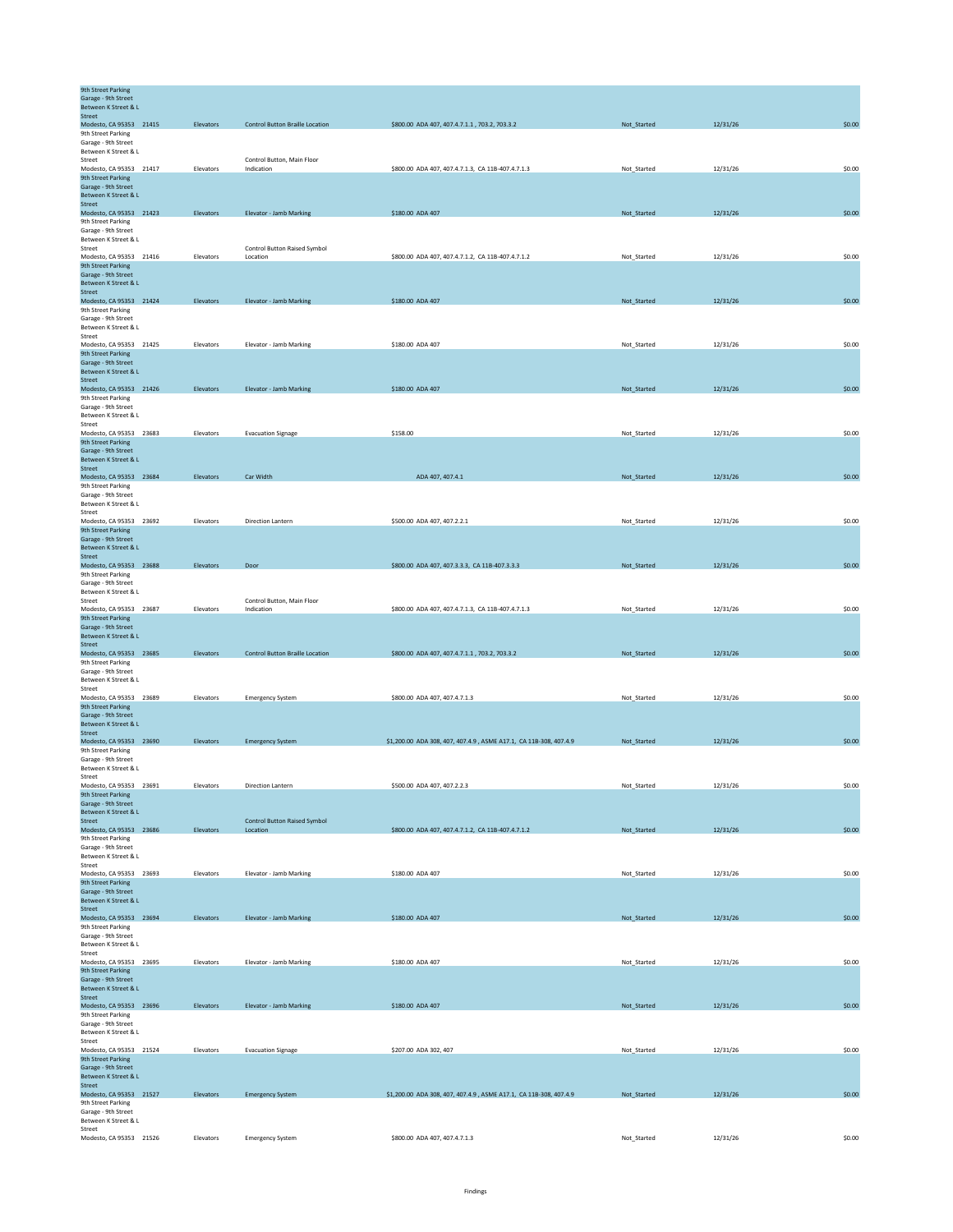| <b>9th Street Parking</b><br>Garage - 9th Street<br>Between K Street & L |               |                                  |                                                                |             |          |        |
|--------------------------------------------------------------------------|---------------|----------------------------------|----------------------------------------------------------------|-------------|----------|--------|
| <b>Street</b>                                                            |               |                                  |                                                                |             |          |        |
| Modesto, CA 95353 21525<br>9th Street Parking                            | Elevators     | Door                             | \$800.00 ADA 407, 407.3.3.3, CA 11B-407.3.3.3                  | Not_Started | 12/31/26 | \$0.00 |
| Garage - 9th Street                                                      |               |                                  |                                                                |             |          |        |
| Between K Street & L<br>Street                                           |               |                                  |                                                                |             |          |        |
| Modesto, CA 95353 21528<br>9th Street Parking                            | Elevators     | Elevator - Jamb Marking          | \$180.00 ADA 407                                               | Not_Started | 12/31/26 | \$0.00 |
| Garage - 9th Street                                                      |               |                                  |                                                                |             |          |        |
| Between K Street & L<br>Street                                           |               |                                  |                                                                |             |          |        |
| Modesto, CA 95353 21529                                                  | Elevators     | <b>Elevator - Jamb Marking</b>   | \$180.00 ADA 407                                               | Not_Started | 12/31/26 | \$0.00 |
| 9th Street Parking<br>Garage - 9th Street                                |               |                                  |                                                                |             |          |        |
| Between K Street & L                                                     |               |                                  |                                                                |             |          |        |
| Street<br>Modesto, CA 95353 21388                                        | Stairs        | <b>Risers Height</b>             | ADA 504.2, CA 11B-504.2                                        | Not_Started | 12/31/31 | \$0.00 |
| 9th Street Parking                                                       |               |                                  |                                                                |             |          |        |
| Garage - 9th Street<br>Between K Street & L                              |               |                                  |                                                                |             |          |        |
| Street                                                                   |               |                                  |                                                                |             |          |        |
| Modesto, CA 95353 21389<br>9th Street Parking                            | <b>Stairs</b> | <b>Handrail Extension Length</b> | \$800.00 ADA 504, 504.6, 505.10.2, CA 11B-505.10.2             | Not_Started | 12/31/31 | \$0.00 |
| Garage - 9th Street<br>Between K Street & L                              |               |                                  |                                                                |             |          |        |
| Street                                                                   |               |                                  |                                                                |             |          |        |
| Modesto, CA 95353 21390<br>9th Street Parking                            | Stairs        | Handrail Extension Length        | \$800.00 ADA 504, 504.6, 505.10.2, CA 11B-505.10.2             | Not_Started | 12/31/31 | \$0.00 |
| Garage - 9th Street                                                      |               |                                  |                                                                |             |          |        |
| Between K Street & L<br>Street                                           |               |                                  |                                                                |             |          |        |
| Modesto, CA 95353 21391                                                  | <b>Stairs</b> | <b>Handrail Height</b>           | \$1,528.00 ADA 504, 504.6, 505.4, CA 11B-504.6, 505            | Not_Started | 12/31/31 | \$0.00 |
| 9th Street Parking<br>Garage - 9th Street                                |               |                                  |                                                                |             |          |        |
| Between K Street & L                                                     |               |                                  |                                                                |             |          |        |
| Street<br>Modesto, CA 95353 21392                                        | Stairs        | <b>Handrail Bottom Extension</b> | \$1,425.00 ADA 504, 504.6, 505.10.3, CA 11B-505.10.3           | Not_Started | 12/31/31 | \$0.00 |
| <b>9th Street Parking</b>                                                |               |                                  |                                                                |             |          |        |
| Garage - 9th Street<br>Between K Street & L                              |               |                                  |                                                                |             |          |        |
| Street<br>Modesto, CA 95353 21393                                        | <b>Stairs</b> | <b>Handrail Height</b>           | \$1,528.00 ADA 504, 504.6, 505.4, CA 11B-504.6, 505            | Not_Started | 12/31/31 | \$0.00 |
| 9th Street Parking                                                       |               |                                  |                                                                |             |          |        |
| Garage - 9th Street                                                      |               |                                  |                                                                |             |          |        |
| Between K Street & L<br>Street                                           |               |                                  |                                                                |             |          |        |
| Modesto, CA 95353 21394<br>9th Street Parking                            | Stairs        | <b>Top Handrail Extension</b>    | \$1,425.00 ADA 504, 504.6, 505.10.1, 505.10.2, CA 11B-505.10.2 | Not Started | 12/31/31 | \$0.00 |
| Garage - 9th Street                                                      |               |                                  |                                                                |             |          |        |
| Between K Street & L<br>Street                                           |               |                                  |                                                                |             |          |        |
| Modesto, CA 95353 21395                                                  | <b>Stairs</b> | Handrail Extension Length        | \$627.00 ADA 504, CA 11B-505.10.3                              | Not_Started | 12/31/31 | \$0.00 |
| 9th Street Parking<br>Garage - 9th Street                                |               |                                  |                                                                |             |          |        |
| Between K Street & L                                                     |               |                                  |                                                                |             |          |        |
| Street<br>Modesto, CA 95353 21397                                        | Stairs        | Handrail Extension Length        | \$627.00 ADA 504, CA 11B-505.10.3                              | Not_Started | 12/31/31 | \$0.00 |
| 9th Street Parking                                                       |               |                                  |                                                                |             |          |        |
| Garage - 9th Street<br>Between K Street & L                              |               |                                  |                                                                |             |          |        |
| Street                                                                   |               |                                  |                                                                |             |          |        |
| Modesto, CA 95353 21396<br>9th Street Parking                            | <b>Stairs</b> | <b>Handrail Extension Length</b> | \$800.00 ADA 504, 504.6, 505.10.2, CA 11B-505.10.2             | Not_Started | 12/31/31 | \$0.00 |
| Garage - 9th Street                                                      |               |                                  |                                                                |             |          |        |
| Between K Street & L<br>Street                                           |               |                                  |                                                                |             |          |        |
| Modesto, CA 95353 21399<br><b>9th Street Parking</b>                     | Stairs        | Handrail Extension Length        | \$627.00 ADA 504, CA 11B-505.10.3                              | Not_Started | 12/31/31 | \$0.00 |
| Garage - 9th Street                                                      |               |                                  |                                                                |             |          |        |
| Between K Street & L<br>Street                                           |               |                                  |                                                                |             |          |        |
| Modesto, CA 95353 21398                                                  | <b>Stairs</b> | Is Handrail Extension Parallel   | \$627.00 ADA 504, CA 11B-505.10.3                              | Not_Started | 12/31/31 | \$0.00 |
| 9th Street Parking<br>Garage - 9th Street                                |               |                                  |                                                                |             |          |        |
| Between K Street & L                                                     |               |                                  |                                                                |             |          |        |
| Street<br>Modesto, CA 95353 21400                                        | Stairs        | Handrail Bottom Extension        | \$1,425.00 ADA 504, 504.6, 505.10.3, CA 11B-505.10.3           | Not_Started | 12/31/31 | \$0.00 |
| 9th Street Parking                                                       |               |                                  |                                                                |             |          |        |
| Garage - 9th Street<br>Between K Street & L                              |               |                                  |                                                                |             |          |        |
| Street                                                                   |               |                                  |                                                                |             |          |        |
| Modesto, CA 95353 21401<br>9th Street Parking                            | Stairs        | <b>Handrail Bottom Extension</b> | \$1,425.00 ADA 504, 504.6, 505.10.3, CA 11B-505.10.3           | Not_Started | 12/31/31 | \$0.00 |
| Garage - 9th Street                                                      |               |                                  |                                                                |             |          |        |
| Between K Street & L<br>Street                                           |               |                                  |                                                                |             |          |        |
| Modesto, CA 95353 21452                                                  | Stairs        | Handrail Bottom Extension        | \$1,425.00 ADA 504, 504.6, 505.10.3, CA 11B-505.10.3           | Not_Started | 12/31/31 | \$0.00 |
| 9th Street Parking<br>Garage - 9th Street                                |               |                                  |                                                                |             |          |        |
| Between K Street & L                                                     |               |                                  |                                                                |             |          |        |
| <b>Street</b><br>Modesto, CA 95353 21451                                 | Stairs        | <b>Top Handrail Extension</b>    | \$1,425.00 ADA 504, 504.6, 505.10.1, 505.10.2, CA 11B-505.10.2 | Not_Started | 12/31/31 | \$0.00 |
| 9th Street Parking<br>Garage - 9th Street                                |               |                                  |                                                                |             |          |        |
| Between K Street & L                                                     |               |                                  |                                                                |             |          |        |
| Street<br>Modesto, CA 95353 21453                                        | Stairs        | <b>Top Handrail Extension</b>    | \$1,425.00 ADA 504, 504.6, 505.10.1, 505.10.2, CA 11B-505.10.2 | Not_Started | 12/31/31 | \$0.00 |
| <b>9th Street Parking</b>                                                |               |                                  |                                                                |             |          |        |
| Garage - 9th Street<br>Between K Street & L                              |               |                                  |                                                                |             |          |        |
| Street                                                                   |               |                                  |                                                                |             |          |        |
| Modesto, CA 95353 21454<br>9th Street Parking                            | <b>Stairs</b> | <b>Handrail Extension Length</b> | \$627.00 ADA 504, CA 11B-505.10.3                              | Not_Started | 12/31/31 | \$0.00 |
| Garage - 9th Street                                                      |               |                                  |                                                                |             |          |        |
| Between K Street & L<br>Street                                           |               |                                  |                                                                |             |          |        |
| Modesto, CA 95353 21455                                                  | Stairs        | Handrail Extension Length        | \$800.00 ADA 504, 504.6, 505.10.2, CA 11B-505.10.2             | Not_Started | 12/31/31 | \$0.00 |
| 9th Street Parking<br>Garage - 9th Street                                |               |                                  |                                                                |             |          |        |
| Between K Street & L                                                     |               |                                  |                                                                |             |          |        |
| Street<br>Modesto, CA 95353 21457                                        | <b>Stairs</b> | <b>Handrail Extension Length</b> | \$627.00 ADA 504, CA 11B-505.10.3                              | Not_Started | 12/31/31 | \$0.00 |
| 9th Street Parking                                                       |               |                                  |                                                                |             |          |        |
| Garage - 9th Street<br>Between K Street & L                              |               |                                  |                                                                |             |          |        |
| Street<br>Modesto, CA 95353 21458                                        | Stairs        | Handrail Height                  | \$1,528.00 ADA 504, 504.6, 505.4, CA 11B-504.6, 505            | Not_Started | 12/31/31 | \$0.00 |
|                                                                          |               |                                  |                                                                |             |          |        |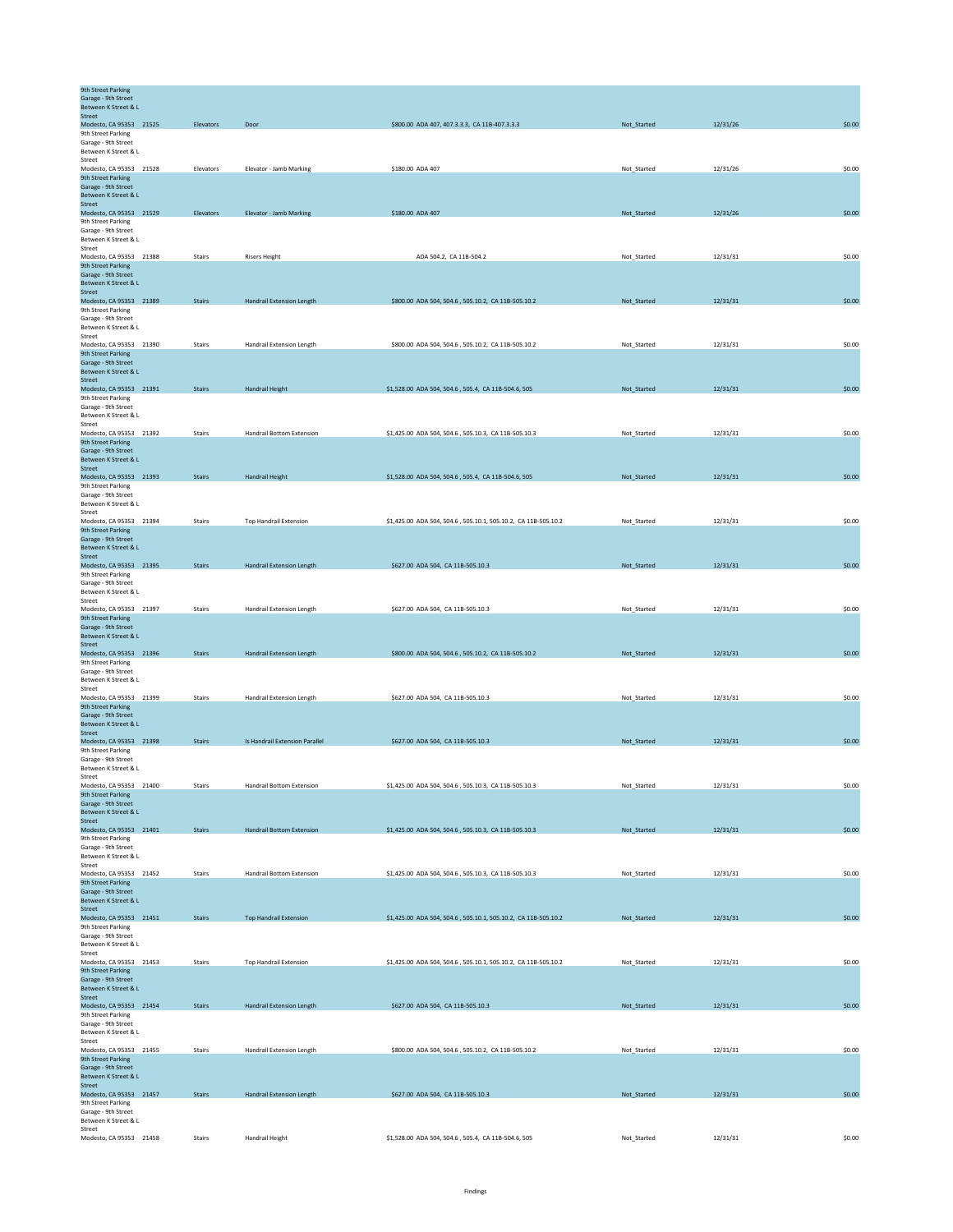| <b>9th Street Parking</b><br>Garage - 9th Street     |               |                                  |                                                                |             |          |        |
|------------------------------------------------------|---------------|----------------------------------|----------------------------------------------------------------|-------------|----------|--------|
| Between K Street & L<br>Street                       |               |                                  |                                                                |             |          |        |
| Modesto, CA 95353 21456<br>9th Street Parking        | <b>Stairs</b> | Is Handrail Extension Parallel   | \$800.00 ADA 504, 504.6, 505.10.2, CA 11B-505.10.2             | Not_Started | 12/31/31 | \$0.00 |
| Garage - 9th Street<br>Between K Street & L          |               |                                  |                                                                |             |          |        |
| Street<br>Modesto, CA 95353 21459                    | <b>Stairs</b> | Is Handrail Extension Parallel   | \$800.00 ADA 504, 504.6, 505.10.2, CA 11B-505.10.2             | Not_Started | 12/31/31 | \$0.00 |
| 9th Street Parking<br>Garage - 9th Street            |               |                                  |                                                                |             |          |        |
| Between K Street & L                                 |               |                                  |                                                                |             |          |        |
| Street<br>Modesto, CA 95353 21460                    | <b>Stairs</b> | <b>Handrail Bottom Extension</b> | \$1,425.00 ADA 504, 504.6, 505.10.3, CA 11B-505.10.3           | Not_Started | 12/31/31 | \$0.00 |
| 9th Street Parking<br>Garage - 9th Street            |               |                                  |                                                                |             |          |        |
| Between K Street & L<br>Street                       |               |                                  |                                                                |             |          |        |
| Modesto, CA 95353 21461<br>9th Street Parking        | <b>Stairs</b> | Handrail Height                  | \$1,528.00 ADA 504, 504.6, 505.4, CA 11B-504.6, 505            | Not_Started | 12/31/31 | \$0.00 |
| Garage - 9th Street<br>Between K Street & L          |               |                                  |                                                                |             |          |        |
| Street                                               |               |                                  |                                                                |             |          |        |
| Modesto, CA 95353 21462<br>9th Street Parking        | <b>Stairs</b> | <b>Riser Tread Depth</b>         | \$8,520.00 ADA 504, 504.2, CA 11B-504.2                        | Not_Started | 12/31/31 | \$0.00 |
| Garage - 9th Street<br>Between K Street & L          |               |                                  |                                                                |             |          |        |
| Street<br>Modesto, CA 95353 21463                    | Stairs        | Riser Uniform Tread Depth        | \$8,520.00 ADA 504, 504.2                                      | Not_Started | 12/31/31 | \$0.00 |
| 9th Street Parking<br>Garage - 9th Street            |               |                                  |                                                                |             |          |        |
| Between K Street & L<br>Street                       |               |                                  |                                                                |             |          |        |
| Modesto, CA 95353 21465                              | <b>Stairs</b> | Handrail Extension Length        | \$627.00 ADA 504, CA 11B-505.10.3                              | Not_Started | 12/31/31 | \$0.00 |
| 9th Street Parking<br>Garage - 9th Street            |               |                                  |                                                                |             |          |        |
| Between K Street & L<br>Street                       |               |                                  |                                                                |             |          |        |
| Modesto, CA 95353 21466<br><b>9th Street Parking</b> | Stairs        | Handrail Height                  | \$1,528.00 ADA 504, 504.6, 505.4, CA 11B-504.6, 505            | Not_Started | 12/31/31 | \$0.00 |
| Garage - 9th Street<br>Between K Street & L          |               |                                  |                                                                |             |          |        |
| Street<br>Modesto, CA 95353 21464                    | <b>Stairs</b> | Is Handrail Extension Parallel   | \$627.00 ADA 504, CA 11B-505.10.3                              | Not_Started | 12/31/31 | \$0.00 |
| 9th Street Parking<br>Garage - 9th Street            |               |                                  |                                                                |             |          |        |
| Between K Street & L                                 |               |                                  |                                                                |             |          |        |
| Street<br>Modesto, CA 95353 21467                    | <b>Stairs</b> | <b>Top Handrail Extension</b>    | \$1,425.00 ADA 504, 504.6, 505.10.1, 505.10.2, CA 11B-505.10.2 | Not_Started | 12/31/31 | \$0.00 |
| 9th Street Parking<br>Garage - 9th Street            |               |                                  |                                                                |             |          |        |
| Between K Street & L<br><b>Street</b>                |               |                                  |                                                                |             |          |        |
| Modesto, CA 95353 21468<br>9th Street Parking        | <b>Stairs</b> | <b>Top Handrail Extension</b>    | \$1,425.00 ADA 504, 504.6, 505.10.1, 505.10.2, CA 11B-505.10.2 | Not_Started | 12/31/31 | \$0.00 |
| Garage - 9th Street<br>Between K Street & L          |               |                                  |                                                                |             |          |        |
| Street<br>Modesto, CA 95353 21469                    | Stairs        | <b>Handrail Bottom Extension</b> | \$1,425,00 ADA 504, 504, 6, 505, 10.3, CA 11B-505, 10.3        | Not Started | 12/31/31 | \$0.00 |
| 9th Street Parking                                   |               |                                  |                                                                |             |          |        |
| Garage - 9th Street<br>Between K Street & L          |               |                                  |                                                                |             |          |        |
| <b>Street</b><br>Modesto, CA 95353 21471             | <b>Stairs</b> | <b>Handrail Bottom Extension</b> | \$1,425.00 ADA 504, 504.6, 505.10.3, CA 11B-505.10.3           | Not_Started | 12/31/31 | \$0.00 |
| 9th Street Parking<br>Garage - 9th Street            |               |                                  |                                                                |             |          |        |
| Between K Street & L<br>Street                       |               |                                  |                                                                |             |          |        |
| Modesto, CA 95353 21470<br>9th Street Parking        | Stairs        | <b>Top Handrail Extension</b>    | \$1,425.00 ADA 504, 504.6, 505.10.1, 505.10.2, CA 11B-505.10.2 | Not_Started | 12/31/31 | \$0.00 |
| Garage - 9th Street<br>Between K Street & L          |               |                                  |                                                                |             |          |        |
| Street                                               |               |                                  |                                                                |             |          |        |
| Modesto, CA 95353 21473<br>9th Street Parking        | <b>Stairs</b> | <b>Handrail Bottom Extension</b> | \$1,425.00 ADA 504, 504.6, 505.10.3, CA 11B-505.10.3           | Not_Started | 12/31/31 | \$0.00 |
| Garage - 9th Street<br>Between K Street & L          |               |                                  |                                                                |             |          |        |
| Street<br>Modesto, CA 95353 21472                    | Stairs        | Is Handrail Extension Parallel   | \$800.00 ADA 504, 504.6, 505.10.2, CA 11B-505.10.2             | Not_Started | 12/31/31 | \$0.00 |
| 9th Street Parking<br>Garage - 9th Street            |               |                                  |                                                                |             |          |        |
| Between K Street & L<br>Street                       |               |                                  |                                                                |             |          |        |
| Modesto, CA 95353 21475<br>9th Street Parking        | <b>Stairs</b> | <b>Riser Uniform Tread Depth</b> | \$8,520.00 ADA 504, 504.2                                      | Not_Started | 12/31/31 | \$0.00 |
| Garage - 9th Street                                  |               |                                  |                                                                |             |          |        |
| Between K Street & L<br>Street                       |               |                                  |                                                                |             |          |        |
| Modesto, CA 95353 21474<br>9th Street Parking        | Stairs        | Riser Tread Depth                | \$8,520.00 ADA 504, 504.2, CA 11B-504.2                        | Not_Started | 12/31/31 | \$0.00 |
| Garage - 9th Street<br>Between K Street & L          |               |                                  |                                                                |             |          |        |
| Street<br>Modesto, CA 95353 21476                    | <b>Stairs</b> | Is Handrail Extension Parallel   | \$800.00 ADA 504, 504.6, 505.10.2, CA 11B-505.10.2             | Not_Started | 12/31/31 | \$0.00 |
| 9th Street Parking<br>Garage - 9th Street            |               |                                  |                                                                |             |          |        |
| Between K Street & L<br>Street                       |               |                                  |                                                                |             |          |        |
| Modesto, CA 95353 21477<br>9th Street Parking        | <b>Stairs</b> | <b>Handrail Bottom Extension</b> | \$1,425.00 ADA 504, 504.6, 505.10.3, CA 11B-505.10.3           | Not_Started | 12/31/31 | \$0.00 |
| Garage - 9th Street                                  |               |                                  |                                                                |             |          |        |
| Between K Street & L<br>Street                       |               |                                  |                                                                |             |          |        |
| Modesto, CA 95353 21487<br>9th Street Parking        | <b>Stairs</b> | <b>Risers Height</b>             | ADA 504.2, CA 11B-504.2                                        | Not_Started | 12/31/31 | \$0.00 |
| Garage - 9th Street<br>Between K Street & L          |               |                                  |                                                                |             |          |        |
| Street<br>Modesto, CA 95353 21488                    | Stairs        | Handrail Near Wall               | \$2,320.00 ADA 504.6, 505, 505.8                               | Not_Started | 12/31/31 | \$0.00 |
| <b>9th Street Parking</b><br>Garage - 9th Street     |               |                                  |                                                                |             |          |        |
| Between K Street & L<br>Street                       |               |                                  |                                                                |             |          |        |
| Modesto, CA 95353 21489                              | <b>Stairs</b> | <b>Handrail Height</b>           | \$1,528.00 ADA 504, 504.6, 505.4, CA 11B-504.6, 505            | Not_Started | 12/31/31 | \$0.00 |
| 9th Street Parking<br>Garage - 9th Street            |               |                                  |                                                                |             |          |        |
| Between K Street & L<br>Street                       |               |                                  |                                                                |             |          |        |
| Modesto, CA 95353 21492                              | Stairs        | Handrail Height                  | \$1,528.00 ADA 504, 504.6, 505.4, CA 11B-504.6, 505            | Not_Started | 12/31/31 | \$0.00 |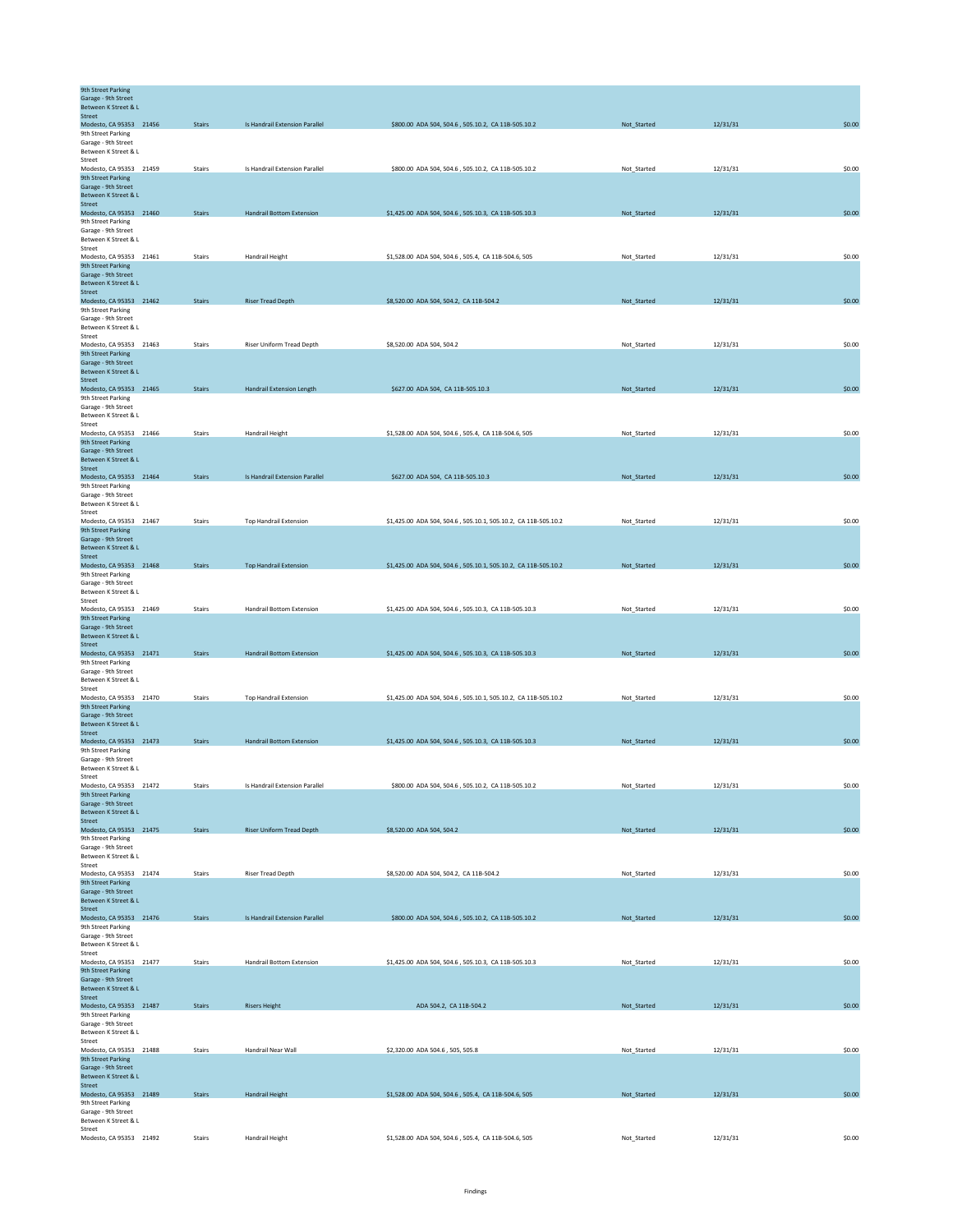| <b>9th Street Parking</b><br>Garage - 9th Street<br>Between K Street & L |               |                                  |                                                                |             |          |        |
|--------------------------------------------------------------------------|---------------|----------------------------------|----------------------------------------------------------------|-------------|----------|--------|
| <b>Street</b>                                                            |               |                                  |                                                                |             |          |        |
| Modesto, CA 95353 21490<br>9th Street Parking                            | <b>Stairs</b> | Handrail Near Wall               | \$2,320.00 ADA 504.6, 505, 505.8                               | Not_Started | 12/31/31 | \$0.00 |
| Garage - 9th Street                                                      |               |                                  |                                                                |             |          |        |
| Between K Street & L                                                     |               |                                  |                                                                |             |          |        |
| Street<br>Modesto, CA 95353 21491                                        | Stairs        | Handrail Extension Length        | \$800.00 ADA 504, 504.6, 505.10.2, CA 11B-505.10.2             | Not_Started | 12/31/31 | \$0.00 |
| 9th Street Parking                                                       |               |                                  |                                                                |             |          |        |
| Garage - 9th Street<br>Between K Street & L                              |               |                                  |                                                                |             |          |        |
| Street                                                                   |               |                                  |                                                                |             |          |        |
| Modesto, CA 95353 21493                                                  | <b>Stairs</b> | Middle Handrail                  | \$1,528.00                                                     | Not_Started | 12/31/31 | \$0.00 |
| 9th Street Parking<br>Garage - 9th Street                                |               |                                  |                                                                |             |          |        |
| Between K Street & L                                                     |               |                                  |                                                                |             |          |        |
| Street<br>Modesto, CA 95353 21494                                        | Stairs        | <b>Risers Height</b>             | ADA 504.2, CA 11B-504.2                                        | Not_Started | 12/31/31 | \$0.00 |
| 9th Street Parking                                                       |               |                                  |                                                                |             |          |        |
| Garage - 9th Street<br><b>Between K Street &amp; L</b>                   |               |                                  |                                                                |             |          |        |
| Street                                                                   |               |                                  |                                                                |             |          |        |
| Modesto, CA 95353 21499                                                  | <b>Stairs</b> | Handrail Height                  | \$1,528.00 ADA 504, 504.6, 505.4, CA 11B-504.6, 505            | Not_Started | 12/31/31 | \$0.00 |
| 9th Street Parking<br>Garage - 9th Street                                |               |                                  |                                                                |             |          |        |
| Between K Street & L                                                     |               |                                  |                                                                |             |          |        |
| Street                                                                   |               |                                  |                                                                |             |          |        |
| Modesto, CA 95353 21498<br>9th Street Parking                            | Stairs        | Handrail Extension Length        | \$627.00 ADA 504, CA 11B-505.10.3                              | Not_Started | 12/31/31 | \$0.00 |
| Garage - 9th Street                                                      |               |                                  |                                                                |             |          |        |
| Between K Street & L<br>Street                                           |               |                                  |                                                                |             |          |        |
| Modesto, CA 95353 21495                                                  | <b>Stairs</b> | Handrail Near Wall               | \$2,320.00 ADA 504.6, 505, 505.8                               | Not_Started | 12/31/31 | \$0.00 |
| 9th Street Parking<br>Garage - 9th Street                                |               |                                  |                                                                |             |          |        |
| Between K Street & L                                                     |               |                                  |                                                                |             |          |        |
| Street                                                                   |               |                                  |                                                                |             |          |        |
| Modesto, CA 95353 21496<br><b>9th Street Parking</b>                     | <b>Stairs</b> | <b>Handrail Extension</b>        | \$1,916.00 ADA 504, 504.6, 505.10, CA 11B-504.6, 505.10        | Not_Started | 12/31/31 | \$0.00 |
| Garage - 9th Street                                                      |               |                                  |                                                                |             |          |        |
| Between K Street & L<br><b>Street</b>                                    |               |                                  |                                                                |             |          |        |
| Modesto, CA 95353 21497                                                  | <b>Stairs</b> | Is Handrail Extension Parallel   | \$627.00 ADA 504, CA 11B-505.10.3                              | Not_Started | 12/31/31 | \$0.00 |
| 9th Street Parking                                                       |               |                                  |                                                                |             |          |        |
| Garage - 9th Street<br>Between K Street & L                              |               |                                  |                                                                |             |          |        |
| Street                                                                   |               |                                  |                                                                |             |          |        |
| Modesto, CA 95353 21500<br>9th Street Parking                            | <b>Stairs</b> | Handrail Near Wall               | \$2,320,00 ADA 504.6, 505, 505.8                               | Not Started | 12/31/31 | \$0.00 |
| Garage - 9th Street                                                      |               |                                  |                                                                |             |          |        |
| Between K Street & L<br>Street                                           |               |                                  |                                                                |             |          |        |
| Modesto, CA 95353 21501                                                  | <b>Stairs</b> | <b>Handrail Extension Length</b> | \$627.00 ADA 504, CA 11B-505.10.3                              | Not_Started | 12/31/31 | \$0.00 |
| 9th Street Parking                                                       |               |                                  |                                                                |             |          |        |
| Garage - 9th Street<br>Between K Street & L                              |               |                                  |                                                                |             |          |        |
| Street                                                                   |               |                                  |                                                                |             |          |        |
| Modesto, CA 95353 21502                                                  | Stairs        | <b>Handrail Height</b>           | \$1,528.00 ADA 504, 504.6, 505.4, CA 11B-504.6, 505            | Not_Started | 12/31/31 | \$0.00 |
| 9th Street Parking<br>Garage - 9th Street                                |               |                                  |                                                                |             |          |        |
| Between K Street & L                                                     |               |                                  |                                                                |             |          |        |
| Street<br>Modesto, CA 95353 21503                                        | <b>Stairs</b> | Handrail Near Wall               | \$2,320.00 ADA 504.6, 505, 505.8                               | Not_Started | 12/31/31 | \$0.00 |
| 9th Street Parking                                                       |               |                                  |                                                                |             |          |        |
| Garage - 9th Street<br>Between K Street & L                              |               |                                  |                                                                |             |          |        |
| Street                                                                   |               |                                  |                                                                |             |          |        |
| Modesto, CA 95353 21504                                                  | Stairs        | Handrail Near Wall               | \$2,320.00 ADA 504.6, 505, 505.8                               | Not_Started | 12/31/31 | \$0.00 |
| 9th Street Parking<br>Garage - 9th Street                                |               |                                  |                                                                |             |          |        |
| Between K Street & L                                                     |               |                                  |                                                                |             |          |        |
| Street<br>Modesto, CA 95353 21505                                        | <b>Stairs</b> | Handrail Height                  |                                                                | Not_Started | 12/31/31 | \$0.00 |
| 9th Street Parking                                                       |               |                                  | \$1,528.00 ADA 504, 504.6, 505.4, CA 11B-504.6, 505            |             |          |        |
| Garage - 9th Street                                                      |               |                                  |                                                                |             |          |        |
| Between K Street & L<br>Street                                           |               |                                  |                                                                |             |          |        |
| Modesto, CA 95353 21506                                                  | Stairs        | <b>Top Handrail Extension</b>    | \$1,425.00 ADA 504, 504.6, 505.10.1, 505.10.2, CA 11B-505.10.2 | Not_Started | 12/31/31 | \$0.00 |
| <b>9th Street Parking</b><br>Garage - 9th Street                         |               |                                  |                                                                |             |          |        |
| Between K Street & L                                                     |               |                                  |                                                                |             |          |        |
| <b>Street</b>                                                            | <b>Stairs</b> |                                  |                                                                |             |          |        |
| Modesto, CA 95353 21507<br>9th Street Parking                            |               | Handrail Height                  | \$1,528.00 ADA 504, 504.6, 505.4, CA 11B-504.6, 505            | Not_Started | 12/31/31 | \$0.00 |
| Garage - 9th Street                                                      |               |                                  |                                                                |             |          |        |
| Between K Street & L<br>Street                                           |               |                                  |                                                                |             |          |        |
| Modesto, CA 95353 21508                                                  | <b>Stairs</b> | <b>Handrail Bottom Extension</b> | \$1,425.00 ADA 504, 504.6, 505.10.3, CA 11B-505.10.3           | Not_Started | 12/31/31 | \$0.00 |
| <b>9th Street Parking</b><br>Garage - 9th Street                         |               |                                  |                                                                |             |          |        |
| Between K Street & L                                                     |               |                                  |                                                                |             |          |        |
| <b>Street</b>                                                            |               |                                  |                                                                |             |          |        |
| Modesto, CA 95353 21509<br>9th Street Parking                            | <b>Stairs</b> | Handrail Height                  | \$1,528.00 ADA 504, 504.6, 505.4, CA 11B-504.6, 505            | Not_Started | 12/31/31 | \$0.00 |
| Garage - 9th Street                                                      |               |                                  |                                                                |             |          |        |
| Between K Street & L<br>Street                                           |               |                                  |                                                                |             |          |        |
| Modesto, CA 95353 21510                                                  | Stairs        | <b>Top Handrail Extension</b>    | \$1,425.00 ADA 504, 504.6, 505.10.1, 505.10.2, CA 11B-505.10.2 | Not_Started | 12/31/31 | \$0.00 |
| 9th Street Parking                                                       |               |                                  |                                                                |             |          |        |
| Garage - 9th Street<br>Between K Street & L                              |               |                                  |                                                                |             |          |        |
| Street                                                                   |               |                                  |                                                                |             |          |        |
| Modesto, CA 95353 21511<br>9th Street Parking                            | <b>Stairs</b> | <b>Top Handrail Extension</b>    | \$1,425.00 ADA 504, 504.6, 505.10.1, 505.10.2, CA 11B-505.10.2 | Not_Started | 12/31/31 | \$0.00 |
| Garage - 9th Street                                                      |               |                                  |                                                                |             |          |        |
| Between K Street & L                                                     |               |                                  |                                                                |             |          |        |
| Street<br>Modesto, CA 95353 21513                                        | Stairs        | Handrail Extension Length        | \$627.00 ADA 504, CA 11B-505.10.3                              | Not_Started | 12/31/31 | \$0.00 |
| 9th Street Parking                                                       |               |                                  |                                                                |             |          |        |
| Garage - 9th Street<br>Between K Street & L                              |               |                                  |                                                                |             |          |        |
| Street                                                                   |               |                                  |                                                                |             |          |        |
| Modesto, CA 95353 21514<br>9th Street Parking                            | <b>Stairs</b> | <b>Handrail Height</b>           | \$1,528.00 ADA 504, 504.6, 505.4, CA 11B-504.6, 505            | Not_Started | 12/31/31 | \$0.00 |
| Garage - 9th Street                                                      |               |                                  |                                                                |             |          |        |
| Between K Street & L<br>Street                                           |               |                                  |                                                                |             |          |        |
| Modesto, CA 95353 21512                                                  | Stairs        | Is Handrail Extension Parallel   | \$627.00 ADA 504, CA 11B-505.10.3                              | Not_Started | 12/31/31 | \$0.00 |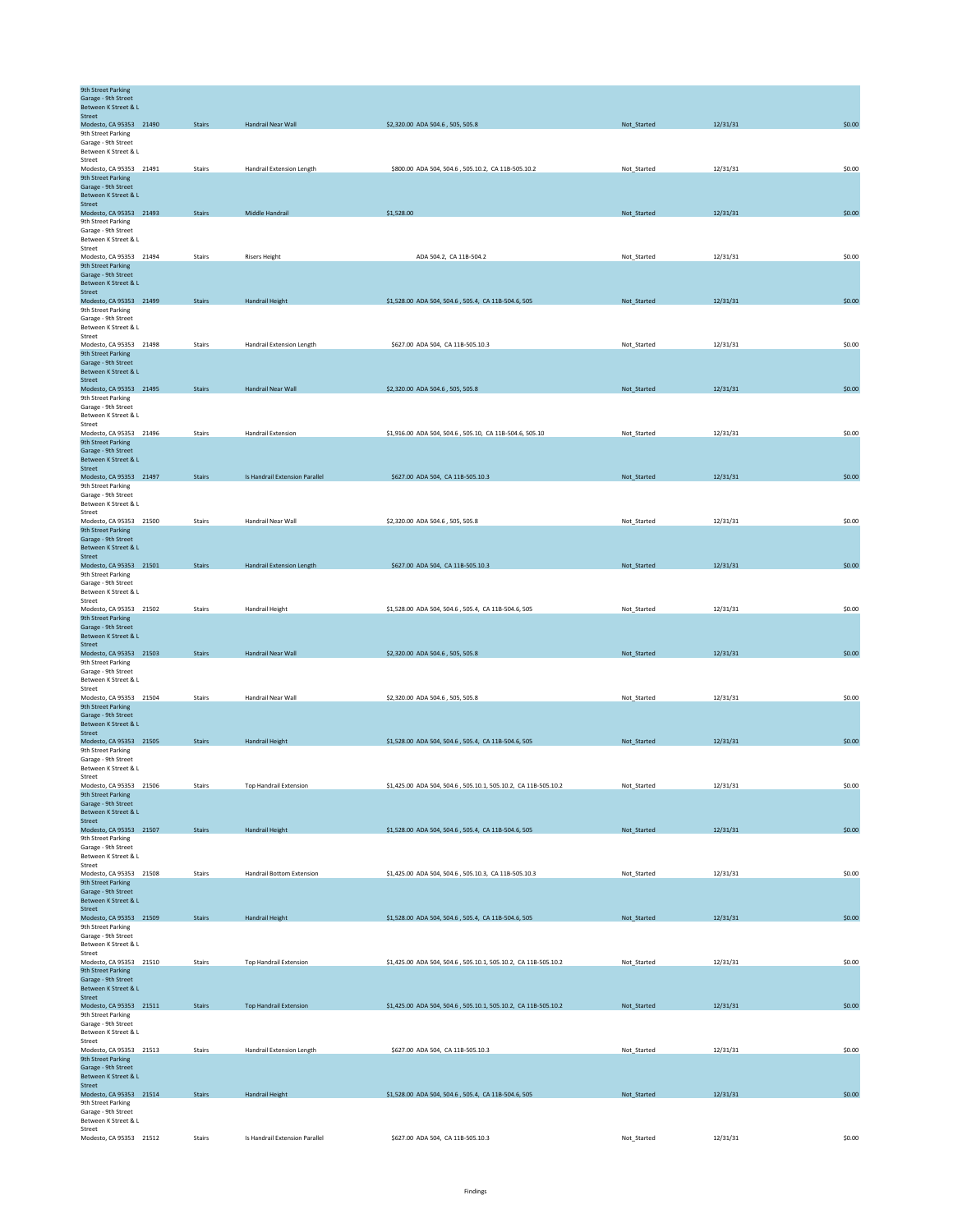| <b>9th Street Parking</b><br>Garage - 9th Street          |               |                                  |                                                                |             |          |        |
|-----------------------------------------------------------|---------------|----------------------------------|----------------------------------------------------------------|-------------|----------|--------|
| Between K Street & L<br>Street<br>Modesto, CA 95353 21515 | <b>Stairs</b> | <b>Handrail Bottom Extension</b> | \$1,425.00 ADA 504, 504.6, 505.10.3, CA 11B-505.10.3           | Not_Started | 12/31/31 | \$0.00 |
| 9th Street Parking                                        |               |                                  |                                                                |             |          |        |
| Garage - 9th Street                                       |               |                                  |                                                                |             |          |        |
| Between K Street & L<br>Street                            |               |                                  |                                                                |             |          |        |
| Modesto, CA 95353 21516                                   | Stairs        | <b>Handrail Bottom Extension</b> | \$1,425.00 ADA 504, 504.6, 505.10.3, CA 11B-505.10.3           | Not_Started | 12/31/31 | \$0.00 |
| <b>9th Street Parking</b>                                 |               |                                  |                                                                |             |          |        |
| Garage - 9th Street<br>Between K Street & L               |               |                                  |                                                                |             |          |        |
| Street                                                    |               |                                  |                                                                |             |          |        |
| Modesto, CA 95353 21517                                   | <b>Stairs</b> | <b>Handrail Height</b>           | \$1,528.00 ADA 504, 504.6, 505.4, CA 11B-504.6, 505            | Not_Started | 12/31/31 | \$0.00 |
| 9th Street Parking<br>Garage - 9th Street                 |               |                                  |                                                                |             |          |        |
| Between K Street & L                                      |               |                                  |                                                                |             |          |        |
| Street                                                    |               |                                  |                                                                |             |          |        |
| Modesto, CA 95353 23746<br>9th Street Parking             | Stairs        | Handrail Height                  | \$1,528.00 ADA 504, 504.6, 505.4, CA 11B-504.6, 505            | Not_Started | 12/31/31 | \$0.00 |
| Garage - 9th Street                                       |               |                                  |                                                                |             |          |        |
| Between K Street & L<br><b>Street</b>                     |               |                                  |                                                                |             |          |        |
| Modesto, CA 95353 23745                                   | Stairs        | <b>Top Handrail Extension</b>    | \$1,425.00 ADA 504, 504.6, 505.10.1, 505.10.2, CA 11B-505.10.2 | Not_Started | 12/31/31 | \$0.00 |
| 9th Street Parking                                        |               |                                  |                                                                |             |          |        |
| Garage - 9th Street<br>Between K Street & L               |               |                                  |                                                                |             |          |        |
| Street                                                    |               |                                  |                                                                |             |          |        |
| Modesto, CA 95353 23747                                   | Stairs        | <b>Top Handrail Extension</b>    | \$1,425.00 ADA 504, 504.6, 505.10.1, 505.10.2, CA 11B-505.10.2 | Not_Started | 12/31/31 | \$0.00 |
| 9th Street Parking<br>Garage - 9th Street                 |               |                                  |                                                                |             |          |        |
| Between K Street & L                                      |               |                                  |                                                                |             |          |        |
| Street<br>Modesto, CA 95353 23749                         | <b>Stairs</b> | <b>Handrail Extension Length</b> | \$627.00 ADA 504, CA 11B-505.10.3                              | Not Started | 12/31/31 | \$0.00 |
| 9th Street Parking                                        |               |                                  |                                                                |             |          |        |
| Garage - 9th Street                                       |               |                                  |                                                                |             |          |        |
| Between K Street & L<br>Street                            |               |                                  |                                                                |             |          |        |
| Modesto, CA 95353 23748                                   | Stairs        | Handrail Bottom Extension        | \$1,425.00 ADA 504, 504.6, 505.10.3, CA 11B-505.10.3           | Not_Started | 12/31/31 | \$0.00 |
| 9th Street Parking                                        |               |                                  |                                                                |             |          |        |
| Garage - 9th Street<br>Between K Street & L               |               |                                  |                                                                |             |          |        |
| Street                                                    |               |                                  |                                                                |             |          |        |
| Modesto, CA 95353 23751<br>9th Street Parking             | <b>Stairs</b> | <b>Handrail Bottom Extension</b> | \$1,425.00 ADA 504, 504.6, 505.10.3, CA 11B-505.10.3           | Not_Started | 12/31/31 | \$0.00 |
| Garage - 9th Street                                       |               |                                  |                                                                |             |          |        |
| Between K Street & L                                      |               |                                  |                                                                |             |          |        |
| Street<br>Modesto, CA 95353 23750                         | Stairs        | <b>Top Handrail Extension</b>    | \$1,425.00 ADA 504, 504.6, 505.10.1, 505.10.2, CA 11B-505.10.2 | Not_Started | 12/31/31 | \$0.00 |
| 9th Street Parking                                        |               |                                  |                                                                |             |          |        |
| Garage - 9th Street                                       |               |                                  |                                                                |             |          |        |
| Between K Street & L<br>Street                            |               |                                  |                                                                |             |          |        |
| Modesto, CA 95353 23754                                   | <b>Stairs</b> | Handrail Extension Length        | \$627.00 ADA 504, CA 11B-505.10.3                              | Not_Started | 12/31/31 | \$0.00 |
| 9th Street Parking<br>Garage - 9th Street                 |               |                                  |                                                                |             |          |        |
| Between K Street & L                                      |               |                                  |                                                                |             |          |        |
| Street                                                    |               |                                  |                                                                |             |          |        |
| Modesto, CA 95353 23753<br>9th Street Parking             | Stairs        | <b>Handrail Bottom Extension</b> | \$1,425.00 ADA 504, 504.6, 505.10.3, CA 11B-505.10.3           | Not_Started | 12/31/31 | \$0.00 |
| Garage - 9th Street                                       |               |                                  |                                                                |             |          |        |
| Between K Street & L                                      |               |                                  |                                                                |             |          |        |
| <b>Street</b><br>Modesto, CA 95353 23752                  | Stairs        | Is Handrail Extension Parallel   | \$800.00 ADA 504, 504.6, 505.10.2, CA 11B-505.10.2             | Not_Started | 12/31/31 | \$0.00 |
| 9th Street Parking                                        |               |                                  |                                                                |             |          |        |
| Garage - 9th Street<br>Between K Street & L               |               |                                  |                                                                |             |          |        |
| Street                                                    |               |                                  |                                                                |             |          |        |
| Modesto, CA 95353 23756                                   | Stairs        | <b>Handrail Bottom Extension</b> | \$1,425.00 ADA 504, 504.6, 505.10.3, CA 11B-505.10.3           | Not_Started | 12/31/31 | \$0.00 |
| 9th Street Parking<br>Garage - 9th Street                 |               |                                  |                                                                |             |          |        |
| Between K Street & L                                      |               |                                  |                                                                |             |          |        |
| Street                                                    |               |                                  |                                                                |             |          |        |
| Modesto, CA 95353 23755<br>9th Street Parking             | <b>Stairs</b> | <b>Top Handrail Extension</b>    | \$1,425.00 ADA 504, 504.6, 505.10.1, 505.10.2, CA 11B-505.10.2 | Not_Started | 12/31/31 | \$0.00 |
| Garage - 9th Street                                       |               |                                  |                                                                |             |          |        |
| Between K Street & L<br>Street                            |               |                                  |                                                                |             |          |        |
| Modesto, CA 95353 23757                                   | Stairs        | Handrail Bottom Extension        | \$1,425.00 ADA 504, 504.6, 505.10.3, CA 11B-505.10.3           | Not_Started | 12/31/31 | \$0.00 |
| 9th Street Parking                                        |               |                                  |                                                                |             |          |        |
| Garage - 9th Street<br>Between K Street & L               |               |                                  |                                                                |             |          |        |
| Street                                                    |               |                                  |                                                                |             |          |        |
| Modesto, CA 95353 23759                                   | <b>Stairs</b> | Handrail Bottom Extension        | \$1,425.00 ADA 504, 504.6, 505.10.3, CA 11B-505.10.3           | Not_Started | 12/31/31 | \$0.00 |
| 9th Street Parking<br>Garage - 9th Street                 |               |                                  |                                                                |             |          |        |
| Between K Street & L                                      |               |                                  |                                                                |             |          |        |
| Street                                                    | Stairs        | Is Handrail Extension Parallel   |                                                                |             |          | \$0.00 |
| Modesto, CA 95353 23758<br>9th Street Parking             |               |                                  | \$800.00 ADA 504, 504.6, 505.10.2, CA 11B-505.10.2             | Not_Started | 12/31/31 |        |
| Garage - 9th Street                                       |               |                                  |                                                                |             |          |        |
| Between K Street & L<br>Street                            |               |                                  |                                                                |             |          |        |
| Modesto, CA 95353 23760                                   | <b>Stairs</b> | Is Handrail Extension Parallel   | \$800.00 ADA 504, 504.6, 505.10.2, CA 11B-505.10.2             | Not_Started | 12/31/31 | \$0.00 |
| 9th Street Parking<br>Garage - 9th Street                 |               |                                  |                                                                |             |          |        |
| Between K Street & L                                      |               |                                  |                                                                |             |          |        |
| Street                                                    |               |                                  |                                                                |             |          |        |
| Modesto, CA 95353 23761<br><b>9th Street Parking</b>      | Stairs        | Handrail Bottom Extension        | \$1,425.00 ADA 504, 504.6, 505.10.3, CA 11B-505.10.3           | Not_Started | 12/31/31 | \$0.00 |
| Garage - 9th Street                                       |               |                                  |                                                                |             |          |        |
| Between K Street & L                                      |               |                                  |                                                                |             |          |        |
| Street<br>Modesto, CA 95353 23763                         | <b>Stairs</b> | Is Handrail Extension Parallel   | \$800.00 ADA 504, 504.6, 505.10.2, CA 11B-505.10.2             | Not_Started | 12/31/31 | \$0.00 |
| 9th Street Parking                                        |               |                                  |                                                                |             |          |        |
| Garage - 9th Street<br>Between K Street & L               |               |                                  |                                                                |             |          |        |
| Street                                                    |               |                                  |                                                                |             |          |        |
| Modesto, CA 95353 23762                                   | Stairs        | Handrail Extension Length        | \$800.00 ADA 504, 504.6, 505.10.2, CA 11B-505.10.2             | Not_Started | 12/31/31 | \$0.00 |
| 9th Street Parking<br>Garage - 9th Street                 |               |                                  |                                                                |             |          |        |
| Between K Street & L                                      |               |                                  |                                                                |             |          |        |
| <b>Street</b><br>Modesto, CA 95353 23764                  | <b>Stairs</b> | <b>Riser Striping</b>            | \$944.00 ADA 504, CA 11B-504.4.1                               | Not_Started | 12/31/26 | \$0.00 |
| 9th Street Parking                                        |               |                                  |                                                                |             |          |        |
| Garage - 9th Street                                       |               |                                  |                                                                |             |          |        |
| Between K Street & L<br>Street                            |               |                                  |                                                                |             |          |        |
| Modesto, CA 95353 23765                                   | Stairs        | Is Handrail Extension Parallel   | \$800.00 ADA 504, 504.6, 505.10.2, CA 11B-505.10.2             | Not_Started | 12/31/31 | \$0.00 |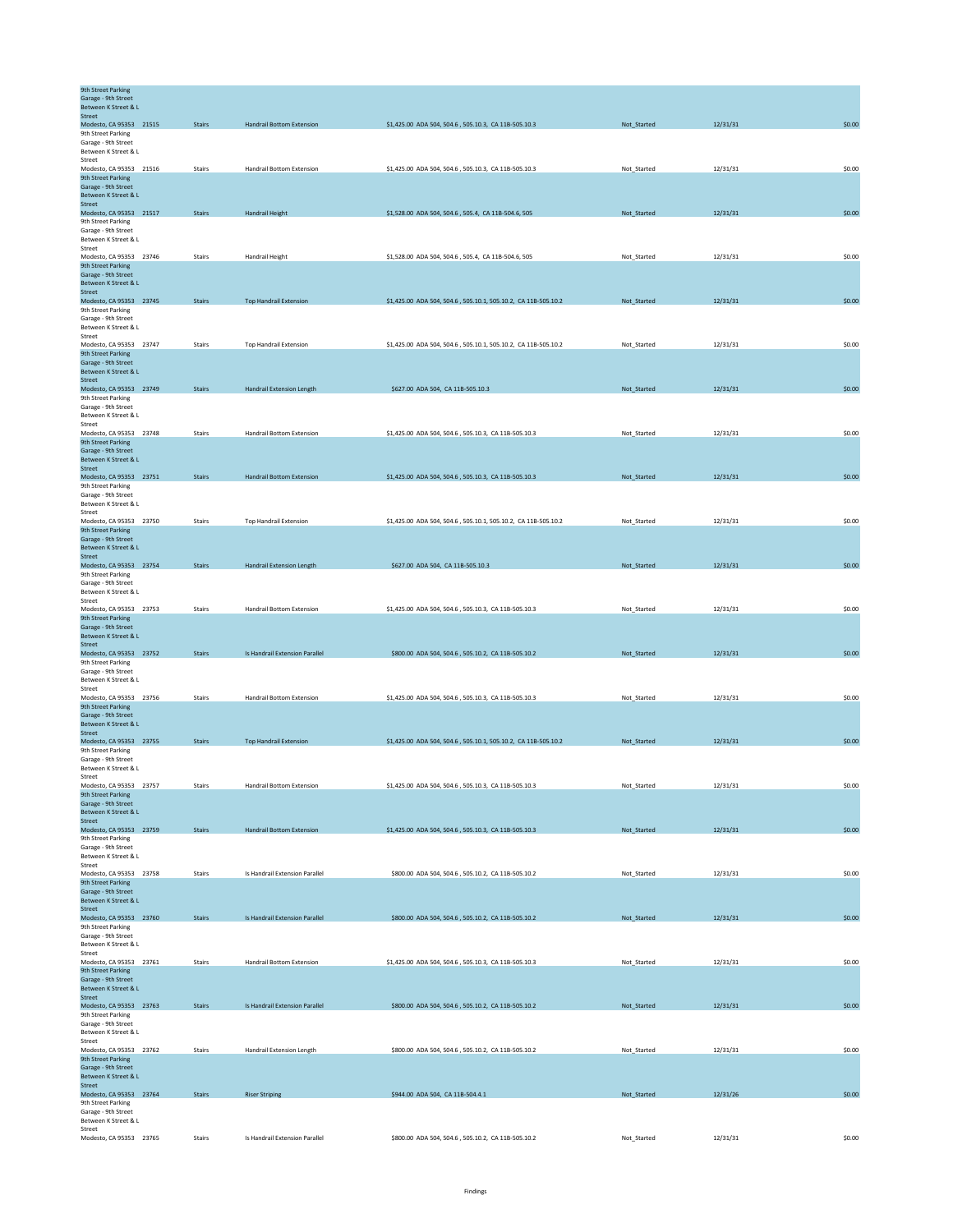| <b>9th Street Parking</b><br>Garage - 9th Street<br>Between K Street & L |               |                                                 |                                                                   |             |          |        |
|--------------------------------------------------------------------------|---------------|-------------------------------------------------|-------------------------------------------------------------------|-------------|----------|--------|
| <b>Street</b>                                                            |               |                                                 |                                                                   |             |          |        |
| Modesto, CA 95353 23766                                                  | <b>Stairs</b> | <b>Handrail Bottom Extension</b>                | \$1,425.00 ADA 504, 504.6, 505.10.3, CA 11B-505.10.3              | Not_Started | 12/31/31 | \$0.00 |
| 9th Street Parking<br>Garage - 9th Street                                |               |                                                 |                                                                   |             |          |        |
| Between K Street & L                                                     |               |                                                 |                                                                   |             |          |        |
| Street                                                                   |               |                                                 |                                                                   |             |          |        |
| Modesto, CA 95353 23767                                                  | Stairs        | <b>Risers Height</b>                            | ADA 504.2, CA 11B-504.2                                           | Not_Started | 12/31/31 | \$0.00 |
| 9th Street Parking<br>Garage - 9th Street                                |               |                                                 |                                                                   |             |          |        |
| Between K Street & L                                                     |               |                                                 |                                                                   |             |          |        |
| Street                                                                   |               |                                                 |                                                                   |             |          |        |
| Modesto, CA 95353 23768<br>9th Street Parking                            | <b>Stairs</b> | <b>Top Handrail Extension</b>                   | \$1,425.00 ADA 504, 504.6, 505.10.1, 505.10.2, CA 11B-505.10.2    | Not_Started | 12/31/31 | \$0.00 |
| Garage - 9th Street                                                      |               |                                                 |                                                                   |             |          |        |
| Between K Street & L                                                     |               |                                                 |                                                                   |             |          |        |
| Street                                                                   |               |                                                 |                                                                   |             |          |        |
| Modesto, CA 95353 23770<br>9th Street Parking                            | Stairs        | Handrail Extension Length                       | \$627.00 ADA 504, CA 11B-505.10.3                                 | Not_Started | 12/31/31 | \$0.00 |
| Garage - 9th Street                                                      |               |                                                 |                                                                   |             |          |        |
| Between K Street & L                                                     |               |                                                 |                                                                   |             |          |        |
| Street<br>Modesto, CA 95353 23769                                        | <b>Stairs</b> | Is Handrail Extension Parallel                  | \$627.00 ADA 504, CA 11B-505.10.3                                 | Not_Started | 12/31/31 | \$0.00 |
| 9th Street Parking                                                       |               |                                                 |                                                                   |             |          |        |
| Garage - 9th Street                                                      |               |                                                 |                                                                   |             |          |        |
| Between K Street & L<br>Street                                           |               |                                                 |                                                                   |             |          |        |
| Modesto, CA 95353 21519                                                  | Doors         | Door Opening Height                             | \$2,000.00 ADA 307, 307.4, 404, 404.2.3, CA 11B-307, 404, 404.2.3 | Not_Started | 12/31/31 | \$0.00 |
| 9th Street Parking                                                       |               |                                                 |                                                                   |             |          |        |
| Garage - 9th Street<br>Between K Street & L                              |               |                                                 |                                                                   |             |          |        |
| <b>Street</b>                                                            |               |                                                 |                                                                   |             |          |        |
| Modesto, CA 95353 21518                                                  | Doors         | <b>Door Closer Vertical Clearance</b>           | \$250.00 ADA 404, 404.2.3, CA 11B-404.2.3                         | Not_Started | 12/31/21 | \$0.00 |
| 9th Street Parking<br>Garage - 9th Street                                |               |                                                 |                                                                   |             |          |        |
| Between K Street & L                                                     |               |                                                 |                                                                   |             |          |        |
| Street                                                                   |               |                                                 |                                                                   |             |          |        |
| Modesto, CA 95353 21640<br>9th Street Parking                            | Doors         | Door Closer Vertical Clearance                  | \$250.00 ADA 404, 404.2.3, CA 11B-404.2.3                         | Not_Started | 12/31/21 | \$0.00 |
| Garage - 9th Street                                                      |               |                                                 |                                                                   |             |          |        |
| Between K Street & L                                                     |               |                                                 |                                                                   |             |          |        |
| <b>Street</b><br>Modesto, CA 95353 21641                                 | Doors         | Door Opening Height                             | \$2,000.00 ADA 307, 307.4, 404, 404.2.3, CA 11B-307, 404, 404.2.3 | Not_Started | 12/31/31 | \$0.00 |
| 9th Street Parking                                                       |               |                                                 |                                                                   |             |          |        |
| Garage - 9th Street                                                      |               |                                                 |                                                                   |             |          |        |
| Between K Street & L<br>Street                                           |               | Accessible Element/Entrance                     |                                                                   |             |          |        |
| Modesto, CA 95353 23682                                                  | Signage       | Signage                                         | \$158.00 ADA 216.2, 216.6, CA 11B-216.2, 216.6                    | Not Started | 12/31/26 | \$0.00 |
| 9th Street Parking                                                       |               |                                                 |                                                                   |             |          |        |
| Garage - 9th Street<br>Between K Street & L                              |               |                                                 |                                                                   |             |          |        |
| Street                                                                   |               |                                                 |                                                                   |             |          |        |
| Modesto, CA 95353 21485                                                  | Signage       | Directional or Information Signage              | \$474.00 ADA 216, 216.3, 703, 703.5, CA 11B-216.3, 703.5          | Not_Started | 12/31/26 | \$0.00 |
| 9th Street Parking<br>Garage - 9th Street                                |               |                                                 |                                                                   |             |          |        |
| Between K Street & L                                                     |               |                                                 |                                                                   |             |          |        |
| Street                                                                   |               |                                                 |                                                                   |             |          |        |
| Modesto, CA 95353 23771<br>9th Street Parking                            | Signage       | Signage                                         | \$948.00 ADA 216, 703                                             | Not_Started | 12/31/26 | \$0.00 |
| Garage - 9th Street                                                      |               |                                                 |                                                                   |             |          |        |
| Between K Street & L                                                     |               |                                                 |                                                                   |             |          |        |
| Street<br>Modesto, CA 95353 21403                                        | Restrooms     | Door Privacy Lock and Occupied<br>Indicator     | \$804.00 ADA 213, 213.2.1, CA 11B-213.2.1                         | Not_Started | 12/31/26 | \$0.00 |
| 9th Street Parking                                                       |               |                                                 |                                                                   |             |          |        |
| Garage - 9th Street                                                      |               |                                                 |                                                                   |             |          |        |
| Between K Street & L<br>Street                                           |               |                                                 |                                                                   |             |          |        |
| Modesto, CA 95353 21408                                                  | Restrooms     | Mirror Bottom Edge Height                       | \$300.00 ADA 213, 603, 603.3, CA 11B-603.3                        | Not_Started | 12/31/31 | \$0.00 |
| 9th Street Parking                                                       |               |                                                 |                                                                   |             |          |        |
| Garage - 9th Street<br>Between K Street & L                              |               |                                                 |                                                                   |             |          |        |
| Street                                                                   |               |                                                 |                                                                   |             |          |        |
| Modesto, CA 95353 21409                                                  | Restrooms     | Mirror Top Height                               | \$250.00 ADA 213, 603, 603.3                                      | Not Started | 12/31/31 | \$0.00 |
| 9th Street Parking                                                       |               |                                                 |                                                                   |             |          |        |
| Garage - 9th Street<br>Between K Street & L                              |               |                                                 |                                                                   |             |          |        |
| Street                                                                   |               |                                                 |                                                                   |             |          |        |
| Modesto, CA 95353 21407                                                  | Restrooms     | Lavatory - Supply Lines Wrapping                | \$149.00 ADA 213, 606, 606.5, CA 11B-606.5                        | Not_Started | 12/31/26 | \$0.00 |
| 9th Street Parking<br>Garage - 9th Street                                |               |                                                 |                                                                   |             |          |        |
| Between K Street & L                                                     |               |                                                 |                                                                   |             |          |        |
| Street                                                                   | Restrooms     |                                                 |                                                                   |             |          | \$0.00 |
| Modesto, CA 95353 21405<br>9th Street Parking                            |               | <b>Lavatory Knee Clearance</b>                  | \$1,286.00 ADA 213, 306.3.1, 606, 606.2, CA 11B-306.3.1, 606.2    | Not_Started | 12/31/31 |        |
| Garage - 9th Street                                                      |               |                                                 |                                                                   |             |          |        |
| Between K Street & L                                                     |               |                                                 |                                                                   |             |          |        |
| Street<br>Modesto, CA 95353 21411                                        | Restrooms     | Wall Signage                                    | \$158.00 ADA 216, 216.8, 703, CA 11B-216.8                        | Not_Started | 12/31/26 | \$0.00 |
| 9th Street Parking                                                       |               |                                                 |                                                                   |             |          |        |
| Garage - 9th Street<br>Between K Street & L                              |               |                                                 |                                                                   |             |          |        |
| Street                                                                   |               |                                                 |                                                                   |             |          |        |
| Modesto, CA 95353 21406                                                  | Restrooms     | Lavatory Distance From Wall/Fixture             | \$2,500.00 CA 11B-606.6                                           | Not_Started | 12/31/31 | \$0.00 |
| 9th Street Parking<br>Garage - 9th Street                                |               |                                                 |                                                                   |             |          |        |
| Between K Street & L                                                     |               |                                                 |                                                                   |             |          |        |
| Street                                                                   |               |                                                 |                                                                   |             |          |        |
| Modesto, CA 95353 21410<br>9th Street Parking                            | Restrooms     | Door Signage                                    | \$158.00 CA 11B-216.8, 703.7.2.6                                  | Not Started | 12/31/31 | \$0.00 |
| Garage - 9th Street                                                      |               |                                                 |                                                                   |             |          |        |
| Between K Street & L                                                     |               |                                                 |                                                                   |             |          |        |
| Street                                                                   |               |                                                 |                                                                   |             |          |        |
|                                                                          |               |                                                 |                                                                   |             |          |        |
| Modesto, CA 95353 21404<br>9th Street Parking                            | Restrooms     | <b>Dispenser Height</b>                         | \$277.00 ADA 205, 308, 308.1, 309, 606, CA 11B-603.5              | Not_Started | 12/31/26 | \$0.00 |
| Garage - 9th Street                                                      |               |                                                 |                                                                   |             |          |        |
| Between K Street & L                                                     |               |                                                 |                                                                   |             |          |        |
| Street<br>Modesto, CA 95353 21482                                        | Restrooms     | Distance from Back Wall to Front of<br>Grab Bar | \$267.00 ADA 603, 604.5.1, 609, CA 11B-604.5.1, 609               | Not_Started | 12/31/31 | \$0.00 |
| 9th Street Parking                                                       |               |                                                 |                                                                   |             |          |        |
| Garage - 9th Street                                                      |               |                                                 |                                                                   |             |          |        |
| Between K Street & L<br>Street                                           |               |                                                 |                                                                   |             |          |        |
| Modesto, CA 95353 21483                                                  | Restrooms     | <b>Rear Grab Bar Interferes</b>                 | \$231.00 ADA 609.3, CA 11B-609.3                                  | Not_Started | 12/31/31 | \$0.00 |
| 9th Street Parking<br>Garage - 9th Street                                |               |                                                 |                                                                   |             |          |        |
| Between K Street & L<br>Street                                           |               | Toilet Paper Dispenser Distance                 |                                                                   |             |          |        |